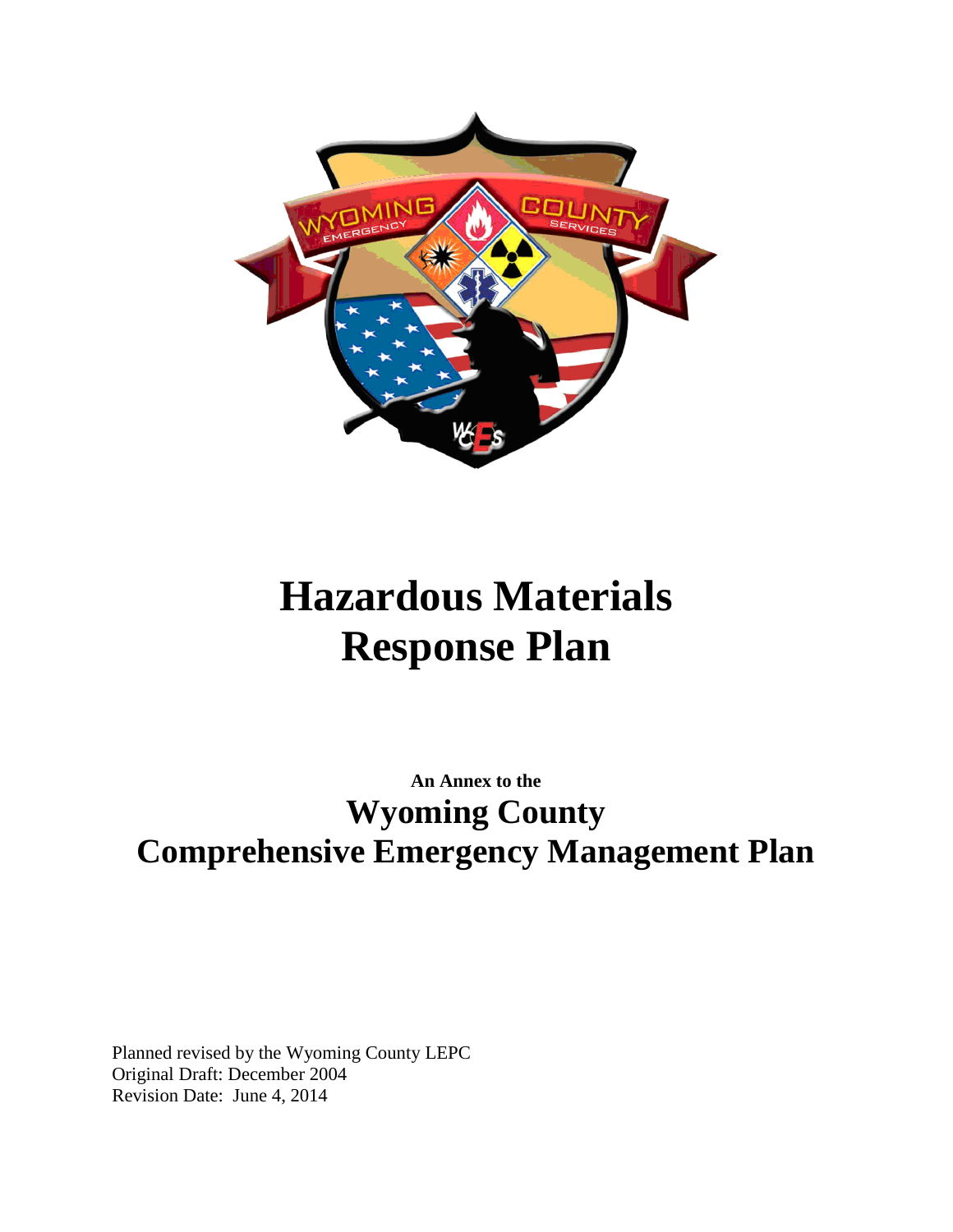# Table of Contents

|                              | <b>Revision Log</b>                                                                                                                          | Page<br>4                  |
|------------------------------|----------------------------------------------------------------------------------------------------------------------------------------------|----------------------------|
| I.                           | <b>INTRODUCTION</b>                                                                                                                          | 5                          |
| Π.                           | <b>AUTHORITY</b>                                                                                                                             | 5                          |
| Ш.                           | <b>MISSION</b>                                                                                                                               | 5                          |
| IV.                          | <b>SITUATION AND ASSUMPTIONS</b>                                                                                                             | 6                          |
| V.                           | ORGANIZATION                                                                                                                                 | 9                          |
| VI.                          | <b>CONCEPT OF OPERATIONS</b>                                                                                                                 | 9                          |
|                              | A. Preparedness                                                                                                                              | 9                          |
|                              | 1. Hazard Analysis<br>2. Facility Planning<br>3. Facility Reporting<br>4. Training & Exercises                                               | 9<br>10<br>11<br>12        |
| <b>B.</b> Emergency Response |                                                                                                                                              | 13                         |
|                              | 1. Levels of Magnitude<br>2. Dispatch & Notification<br>3. Operations<br>4. Protective Actions<br>5. Public Alerting                         | 13<br>15<br>16<br>21<br>23 |
|                              | C. Recovery                                                                                                                                  |                            |
|                              | 1. Clean-up and Disposal<br>2. Relocation and Re-entry<br>3. Incident Evaluation                                                             | 27<br>27<br>28             |
| D. Direction and Control     |                                                                                                                                              | 30                         |
|                              | VII. MISSION ASSIGNMENTS                                                                                                                     | 33                         |
|                              | A. Incident Commander<br><b>B.</b> Fire Service<br>C. Law Enforcement<br>D. Emergency Medical Service<br>E. Wyoming County Health Department | 33<br>34<br>35<br>35<br>36 |

2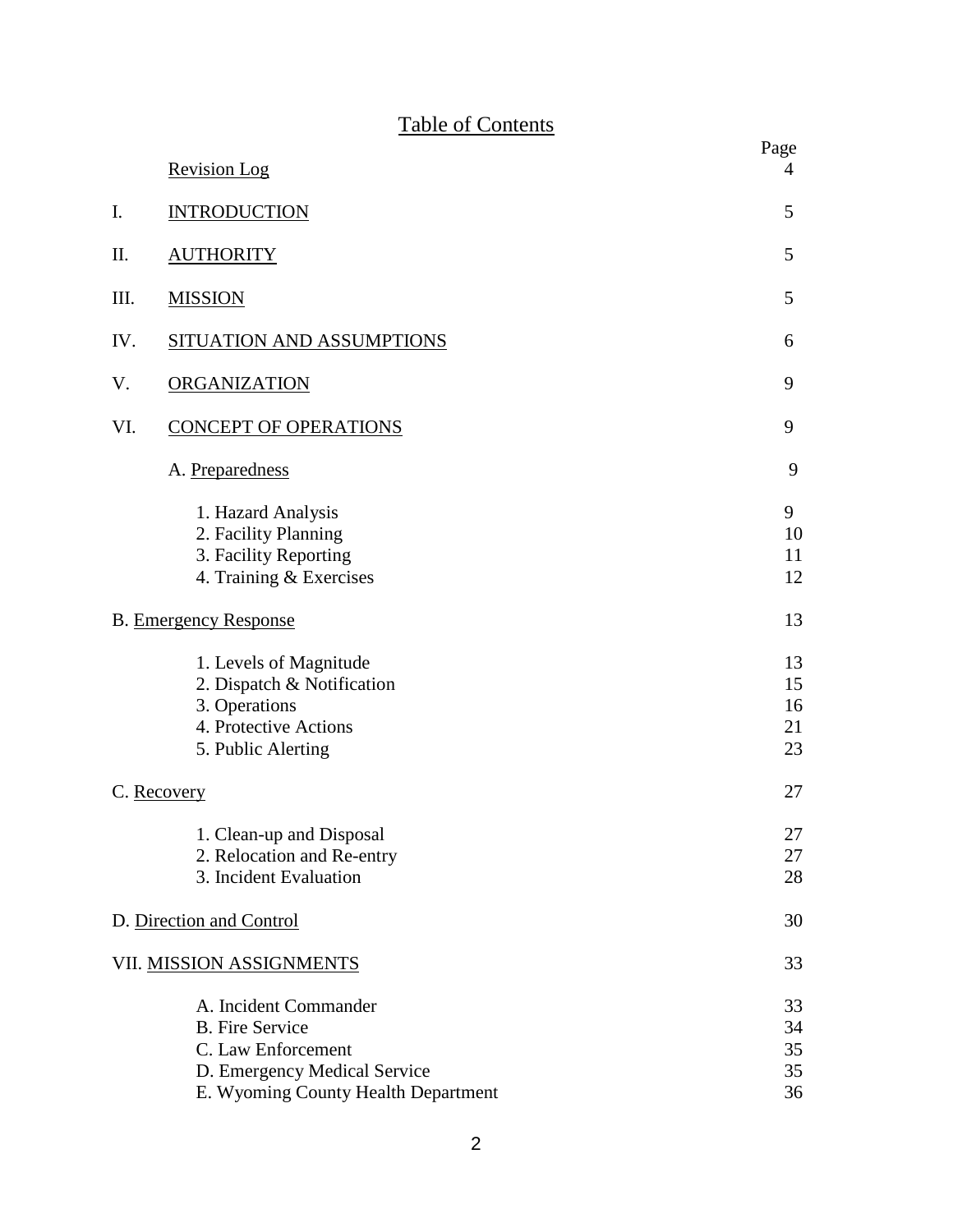| F. 911                                           | 36 |
|--------------------------------------------------|----|
| G. Local Emergency Planning Committee            | 36 |
| H. Wyoming County Office of Emergency Management | 37 |
| I. Wyoming County Emergency Operations Center    | 37 |
| J. Public Information Officer                    | 38 |
| K. Facility Operator/Transporter                 | 38 |
| L. Chief Elected Officer                         | 38 |
| M. Tri-County Chapter of the American Red Cross  | 39 |
| N. Locally-Based Resources                       | 39 |
| O. State & Federal Agencies                      | 39 |
| VIII. SUPPORT                                    | 39 |
| IX. SPECIAL REQUIREMENTS                         | 40 |
| <u>X. GLOSSARY</u>                               | 42 |
| XI. APPENDICES                                   | 45 |
| A. Telephone Roster                              |    |
| B. (Sample) Incident Reporting Form              |    |

C. Hazardous Materials Emergency Response Team Inventory

- D. Hazardous Materials Emergency Response Team Roster
- E. Acronyms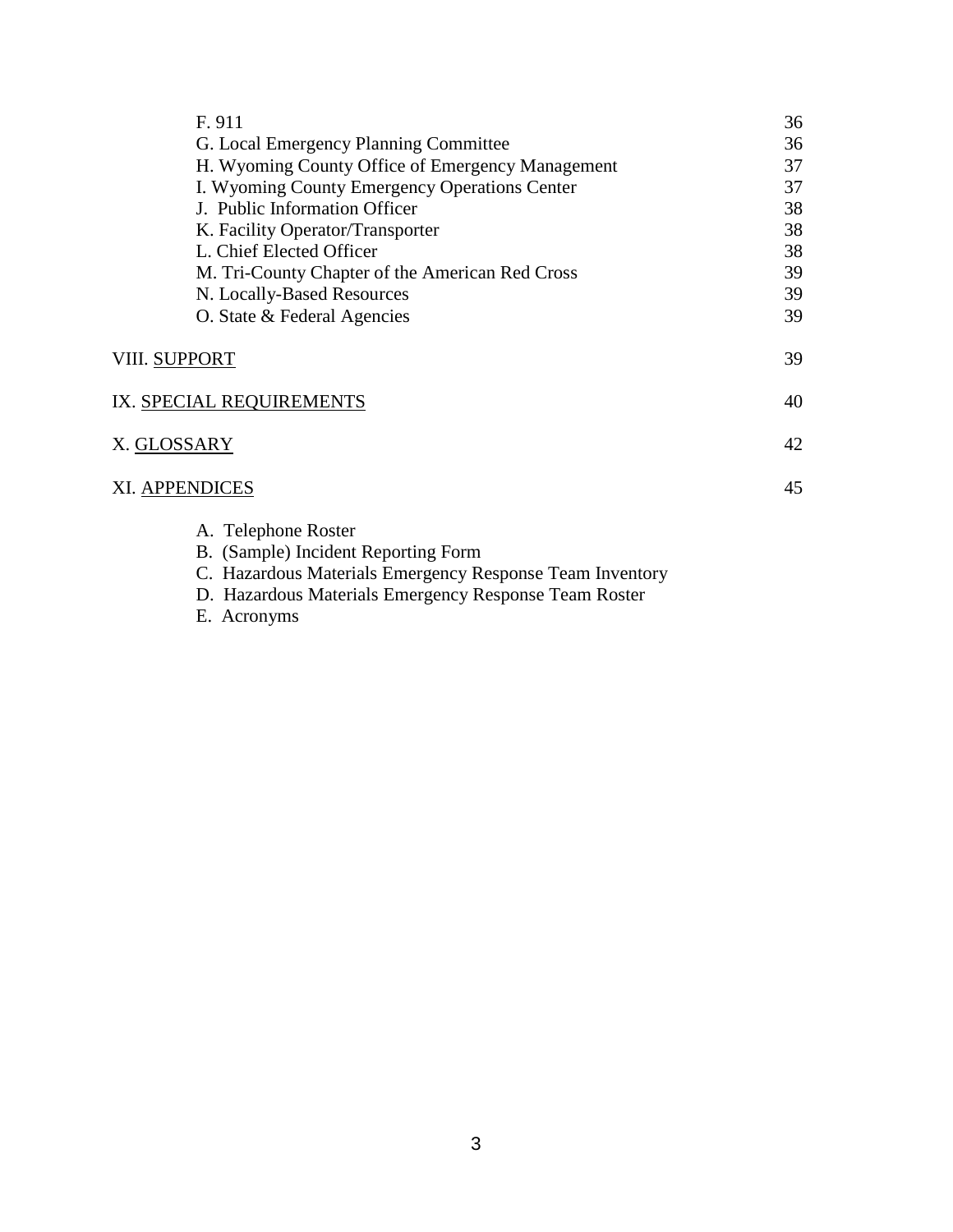# **WYOMING COUNTY HAZARDOUS MATERIALS RESPONSE PLAN**

# Revision Log

| Date         | Description of Revision         | Revised By  | Date Distributed |
|--------------|---------------------------------|-------------|------------------|
| December     | <b>Original Draft Developed</b> |             |                  |
| 14, 2004     |                                 |             |                  |
| June 4, 2014 | Complete plan revision          | <b>LEPC</b> |                  |
|              |                                 |             |                  |
|              |                                 |             |                  |
|              |                                 |             |                  |
|              |                                 |             |                  |
|              |                                 |             |                  |
|              |                                 |             |                  |
|              |                                 |             |                  |
|              |                                 |             |                  |
|              |                                 |             |                  |
|              |                                 |             |                  |
|              |                                 |             |                  |
|              |                                 |             |                  |
|              |                                 |             |                  |
|              |                                 |             |                  |
|              |                                 |             |                  |
|              |                                 |             |                  |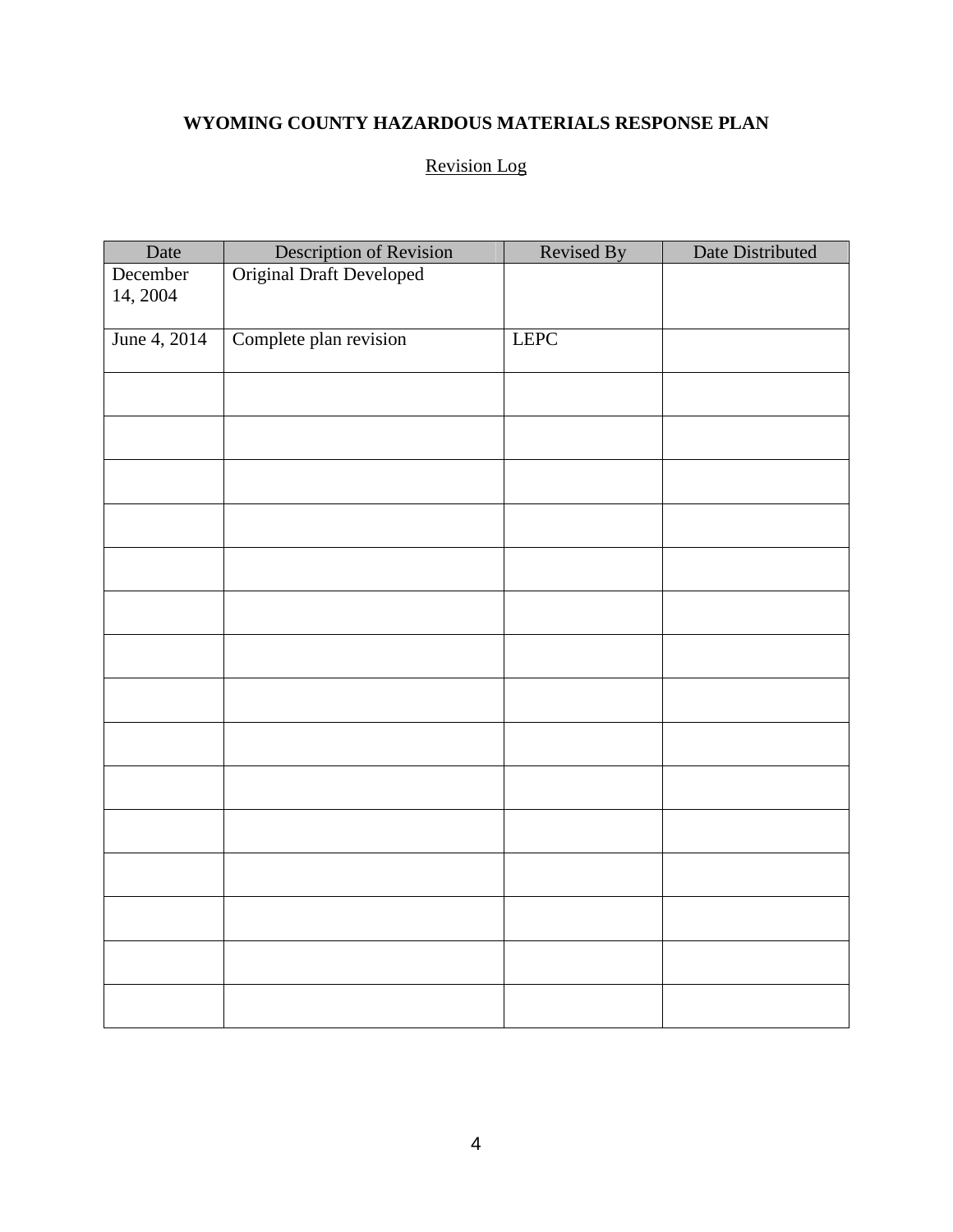# I. INTRODUCTION

The **Wyoming County Hazardous Materials Response Plan** has been prepared to meet statutory planning requirements of the federal Superfund Amendments and Reauthorization Act (SARA) of 1986, SARA, Title III, and to develop a higher degree of community preparedness for incidents involving hazardous materials.

This plan provides basic guidelines and establishes responsibilities for response to a hazardous materials incident in Wyoming County. This plan will provide appropriate guidelines for response to the release of hazardous materials beyond the boundary of a facility using, storing or producing hazardous materials, and the release of hazardous materials that has the potential to injure or harm the population or the environment. All incidents must be reported, controlled and thoroughly investigated.

Facilities and political subdivisions within the jurisdiction of this plan should establish and maintain operational plans and procedures that are compatible and consistent with this plan.

# II. AUTHORITY

A. Statute for Facility Planning. In 1986 Congress passed the *Emergency Planning and Community Right to Know Act* as *Title III* of the Superfund Amendments and Reauthorization Act. Congress enacted this law to help local communities protect public health and safety and the environment from chemical hazards.

The Local Emergency Planning Committee (LEPC) is a focal point for Title III activities in the community. The responsibilities of the LEPCs are stated in the law: each LEPC must develop an emergency plan, collect and store information provided by facilities, and make that information available to the public.

B. Statute for Community Planning. Authority for a community plan is contained in New York State Executive Law, Article 2-B, "State & Local Natural and Man-Made Disaster Preparedness"

# III. MISSION

The mission of this plan is to:

- Establish a strategy to minimize the adverse affects of hazardous materials upon life, health, property and the environment.
- Identify community resources for emergency planning, response, and recovery activities.
- Coordinate an effective and efficient response to a hazardous materials incident.
- Establish a Liaison with private industry to assist with development of emergency plans
- Establish a community "**Emergency Response Plan**" for inclusion in the **Wyoming County Comprehensive Emergency Management Plan.**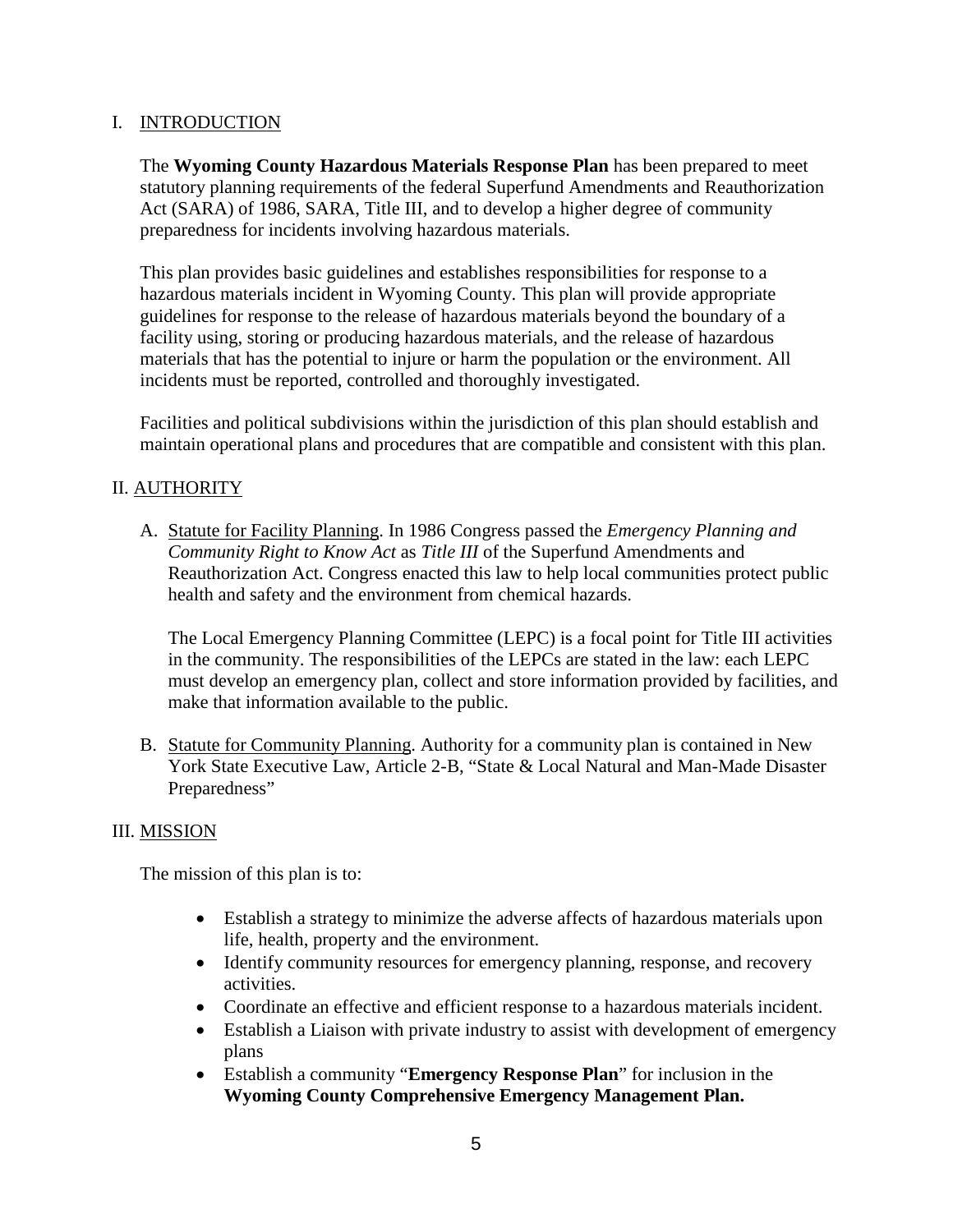# IV. SITUATION AND ASSUMPTIONS

# A. Situation.

- 1. A hazardous materials incident can happen anywhere within Wyoming County, and involve any potentially hazardous material. The Wyoming County LEPC supports county-wide planning in addition to the site specific planning by businesses and industries that use hazardous materials. The citizens of Wyoming County are best served when response capabilities meet a broad range of hazards.
- 2. History shows that the majority of hazardous materials incidents present no health hazard beyond the immediate site of a release. This is due in part to the controls that many facilities employ and to the response capabilities that Wyoming County has developed. The **Wyoming County Hazardous Materials Response Plan** addresses the rare incident that may have an adverse health impact beyond the immediate site of a release.
- 3. For a plan to be successful, it must be used. The LEPC premise is that every response to a hazardous materials incident must be addressed by the plan, to enable an effective transition if the scope of the incident escalates to a major emergency.
- 4. A hazardous materials incident may be concurrent with another emergency, in which case the operations of the **Wyoming County Hazardous Materials Response Plan** will be integrated with the overall response. Examples of these emergencies may include a plane crash, train derailment, marine emergency, and/or acts of terrorism.

#### B. Assumptions.

The Wyoming County LEPC's hazardous materials emergency planning philosophy is more comprehensive than the Environmental Protection Agencies' "Technical Guidance for Hazards Analysis," (December 1987). The following assumptions are at issue:

- 1. EPA guidance is limited to Extremely Hazardous Substances (EHS), and does not address other hazardous materials that may pose hazards to the community. The Wyoming County LEPC, the County HAZMAT Team, and industrial Emergency Response Teams train to support response capabilities for chemical/physical hazard types, instead of an approach directed at a list of particular chemicals.
- 2. EPA guidance directs that a hazards analysis be done for each EHS present at a facility. The Wyoming County LEPC promotes facility planning to support a comprehensive hazard analysis that considers an "all risk" approach. It is possible that EHS chemicals may not pose the greatest vulnerability at the site, and may in fact not even be involved in the incident.
- 3. A hazards analysis based on the EHS list may mislead the public about chemical hazards in the community. For example, chemicals on the EHS list may not always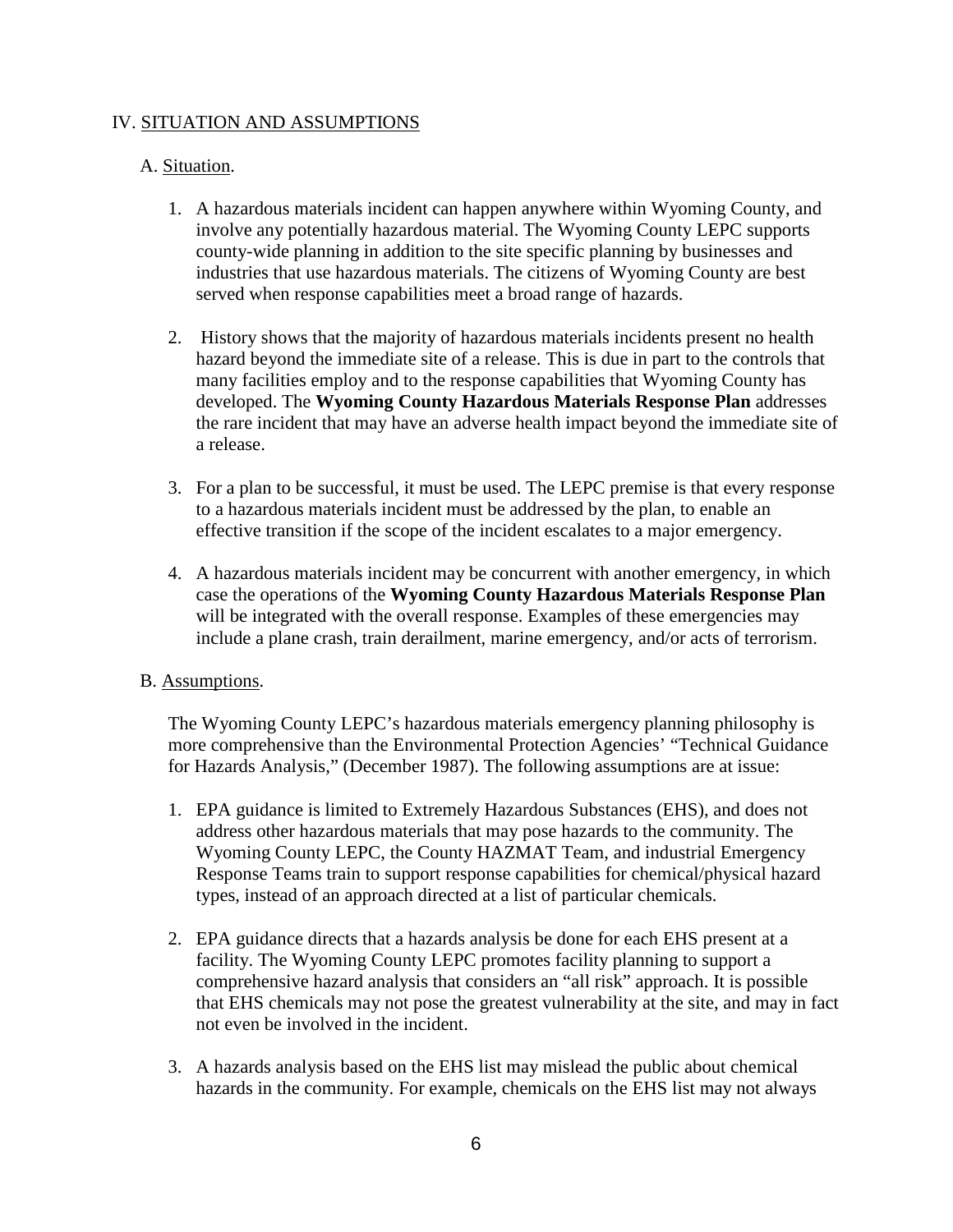pose an airborne hazard to the community. Example: Phosphorus (CAS #7723-14-0), when alloyed in carbon steel, may pose an occupational hazard during milling or grinding. In this form it is not likely to pose a hazard to the outside community or the environment.

4. EPA guidance instructs that a vulnerability zone be developed for each facility. In Wyoming County this could result in identifying the same population several times while completely missing at-risk populations in other areas of the County. The Wyoming County LEPC supports a comprehensive county-wide plan to ensure effective use of its resources for response to a hazardous materials incident anywhere in the County.

The following example will help explain the philosophy for county-wide planning:

*Chlorine (CAS #7782-50-5) gas cylinders can be found on transportation routes and at several fixed facilities. Release of a one-ton cylinder could potentially affect an area up to 10 miles away from the site. The prevailing winds are from the west, but wind direction may change at any time. So, a major release could potentially affect any part of the County.*

- 5. In addition to the EPA guidance referenced in items #1 #4, a Risk Management Plan (RMP) is required for an owner or operator of a stationary source that has more than a threshold quantity of a regulated substance in a process, as determined under §68.115. Compliance with the requirements of this part is to be no later than the latest of the following dates:
	- (1) June 21, 1999;
	- (2) Three years after the date on which a regulated substance is first listed under §68.130; or
	- (3) The date on which a regulated substance is first present above a threshold quantity in a process.

The owner/operator of a stationary source subject to this section must submit a single Risk Management Plan to EPA as provided in §§68.150 to 68.185. The RMP shall include a registration that reflects all regulated processes.

#### V. ORGANIZATION

- A. Wyoming County has designated the Fire Service as the lead agency for the **Hazardous Materials Response Plan**, i.e. the Senior Fire Officer at the scene has the authority to direct and control emergency actions. He/She should assume the role of Incident Commander until properly relieved.
- B. Upon initial assessment, the Incident Commander will declare a Level of Magnitude (HAZMAT Level 0, 1, 2, or 3) and announce this declaration to the 911 Fire Dispatcher who will begin the agency dispatch and notification assigned to that Level of Magnitude.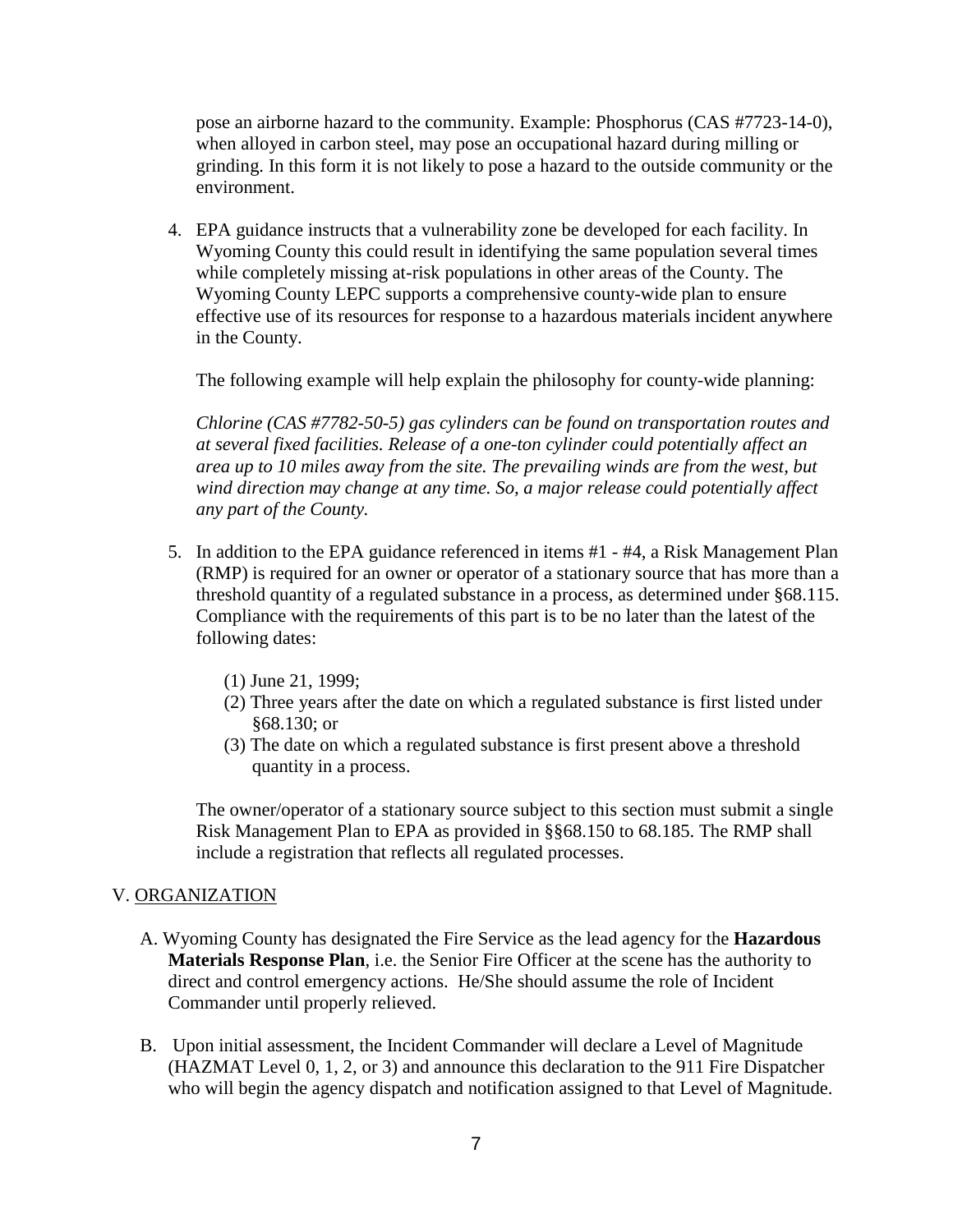- C. The Incident Commander will establish a Command Post from which to direct and oversee all emergency operations. The Incident Commander will secure the site with the aid of law enforcement and other available agencies.
- D. A unified command system will be employed to facilitate a coordinated response by all local, state and federal agencies.
- E. Appropriate public alerting means will be employed to deliver information about protective actions.
- F. Law Enforcement will assist the Incident Commander by securing and controlling access to the scene.
- G. EMS will assist the Incident Commander with on-scene triage, treatment, and transportation of victims.
- H. Special response teams, e.g. Hazardous Materials Teams, Confined Space Rescue Teams, Bomb Squads, Canine Search & Rescue Teams, and Emergency Task Forces, are available from public and private-sector resources.
- I. The Incident Commander will designate a Joint Information Center (JIC) for media representatives.
- J. The County Emergency Operations Center (EOC) and/or local EOC may be activated for incidents requiring the coordination of a major response involving multiple jurisdictions. County EOC activities are coordinated by the Office of Fire and Emergency Management.
- K. Additional resources are available from state and federal sources. Support for local response and/or additional capacity can be obtained through chain-of-command and Mutual Aid requests. If these resources are not locally-based, response time is according to their availability and travel distance. One of these resources can be a Federal On-Scene Coordinator for Hazardous Materials Response.
- L. In the event of a disaster, NYS Executive Law, Article 2-B., may apply. While the Incident Commander assumes operational authority, the Chief Elected Official of the affected municipality has overall responsibility for the emergency when a disaster is declared. A declaration of a **State of Emergency** utilizes and expands the authority of the local Chief Elected Official.

# VI. CONCEPT OF OPERATIONS

A. Preparedness.

Preparedness involves actions designed to save lives and minimize damage. It is planning and training for appropriate response prior to an emergency.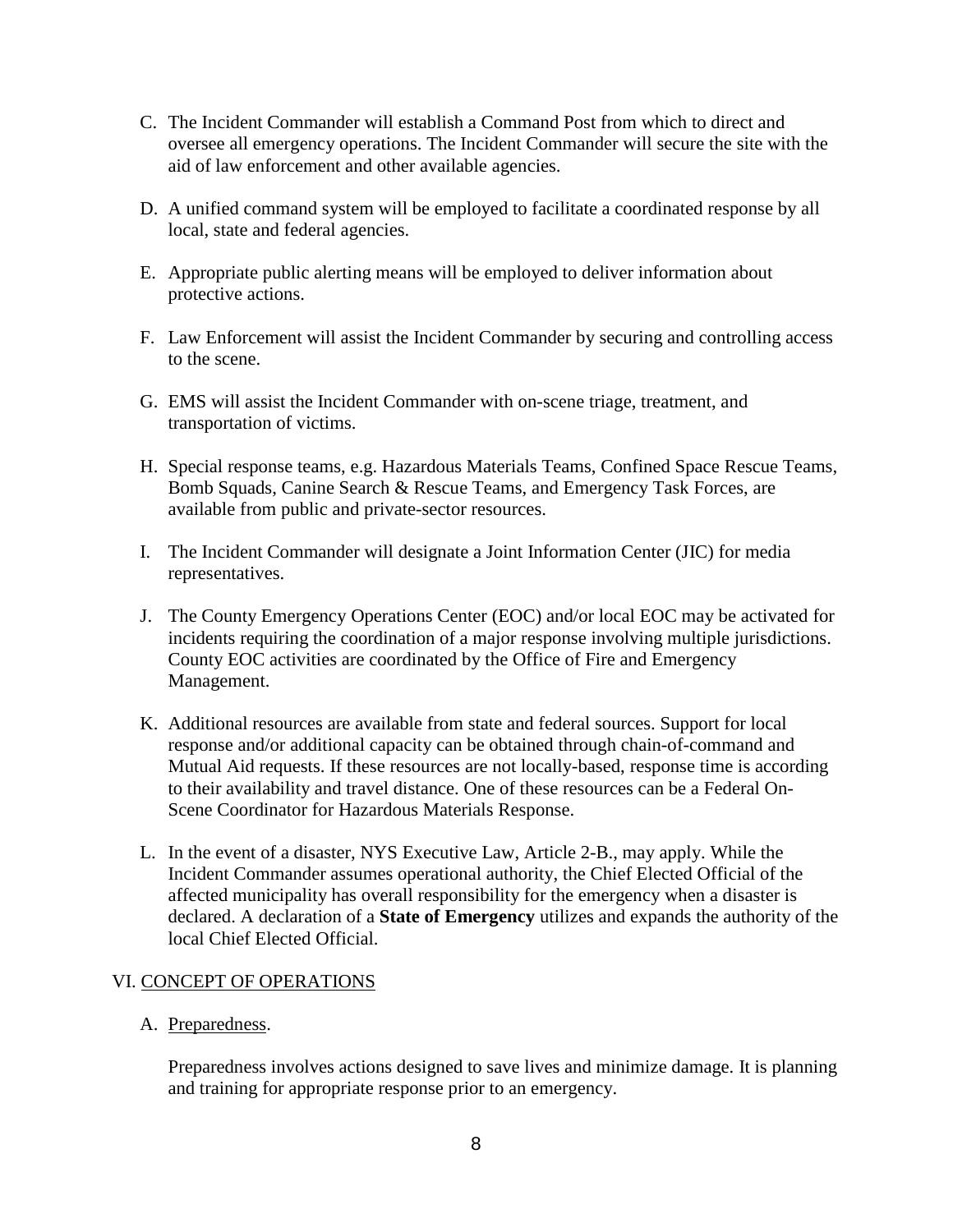#### 1. Hazard Analysis:

#### a. Hazards Identification

- (1) Wyoming County is a mixed agricultural and industrialized community with numerous fixed facilities that use, store and produce a wide variety of hazardous materials. Wyoming County also has several transportation systems:
	- highways
	- railroads
	- pipelines
	- air (including approach routes to an international airport)
	- water
	- high voltage electrical utilities
- (2) An incident could occur anywhere in the County at a fixed facility that may or may not be subject to the planning requirements of SARA Title III, or during transportation. Further, the incident might involve material(s) on the Extremely Hazardous Substances list, and/or a "non-listed" hazardous material that poses a threat to the community.
- (3) An incident in a neighboring county may cross the border and impact Wyoming County.

#### b. Risk Analysis

Risk Analysis is an attempt to rank hazards by comparing the probability of a release with the severity of consequences of that release:

Occurrence: Wyoming County has already experienced hazardous materials incidents at fixed facilities and on transportation systems. The LEPC expects that incidents will continue to occur.

Consequences: Wyoming County has already experienced minor and moderate magnitude hazardous materials incidents. The LEPC expects that minor and moderate incidents will continue to occur, and that a major incident is possible.

#### c. Vulnerability Zone

Any part of Wyoming County may be subject to airborne material during a release of a hazardous material. Therefore, for the purposes of this Plan and its activities, the entire County of Wyoming is designated as the "vulnerable zone."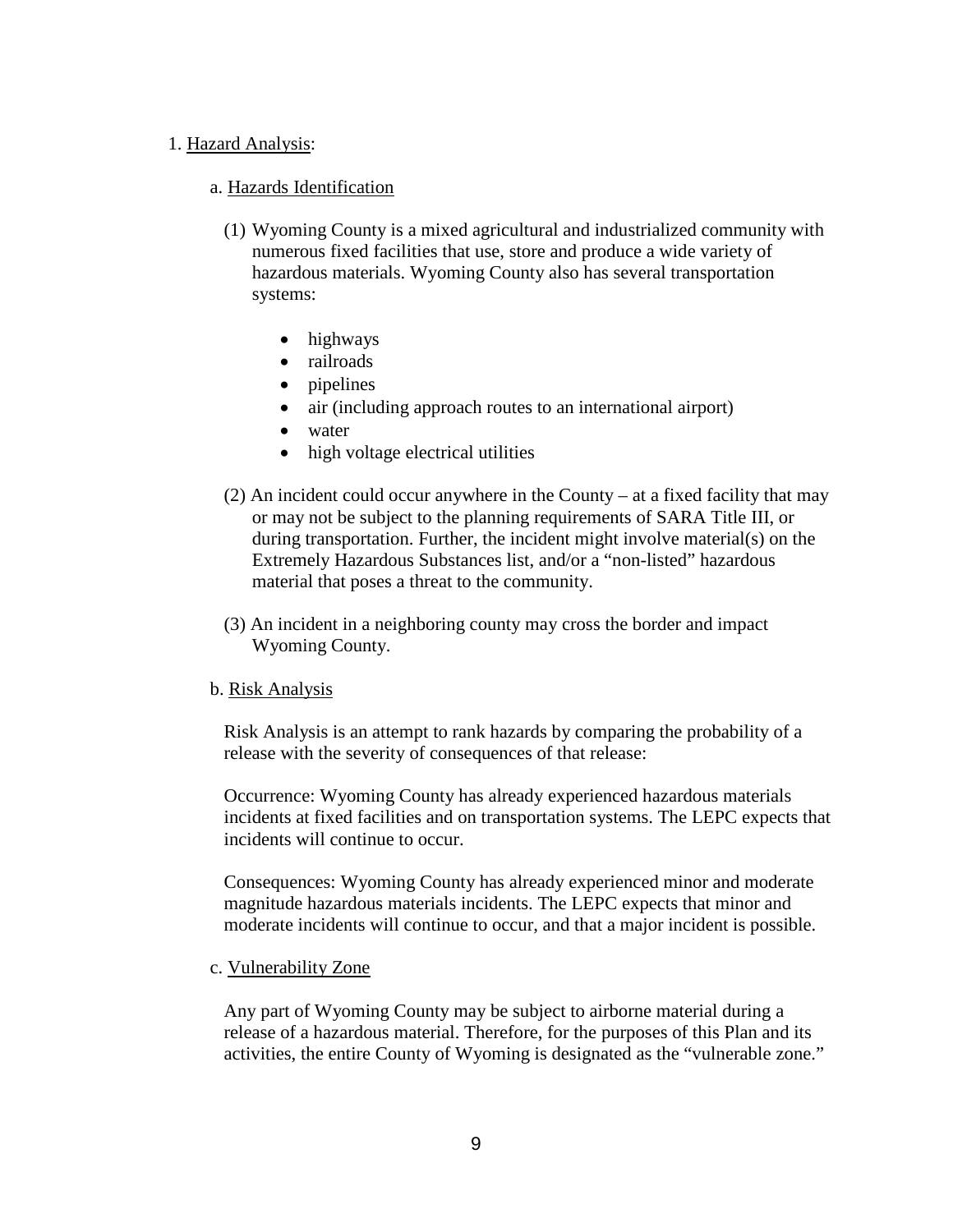#### d. Response Capabilities

Wyoming County's hazardous materials response capabilities include the expertise of one volunteer HAZMAT Team, industrial Emergency Response Teams, and the resources of 18 fire departments, 6 law enforcement agencies, and 14 EMS transport agencies and 3 EMS first response agencies.. Further, hazardous materials planning and response activities are supported by privatesector organizations, numerous professional organizations, public safety training programs, and specialized response teams at the state and federal levels.

#### 2. Facility Planning:

- a. Non-regulated Facilities should:
	- (1) Maintain a list of 24-hour contact person(s) and submit it to the County Sheriff's Office, Emergency Management, LEPC and local fire department.
	- (2) Establish internal procedures for evacuation in the event of a hazardous materials incident.
- b. Facilities regulated by SARA Title III, must meet planning requirements:
	- (1) Prepare both an analysis of hazards at the facility ("Facility Hazard Analysis"), and a response procedure for those hazards ("Facility Response Procedure"). Copies are submitted to: the Local Emergency Planning Committee, County Office of Emergency Management, the State Emergency Planning Commission and the local Fire Department.
	- (2) Comply with the applicable SARA reporting requirements and Occupational Safety and Health Administration (OSHA) regulations.
	- (3) Participate in training programs as identified in the "Training and Exercising" section.
	- (4) Designate an official (available on 24-hour call) who is capable of participating in a Command Post as a facility representative. This person will have information and the authority to:
		- Identify the location, type and quantity of hazardous/flammable chemicals or materials
		- Provide Safety Data Sheets (SDS) information and technical data on properties of the chemicals or materials present
		- Implement the Emergency Action Plan for the facility ("Facility Emergency Contingency Plan"), if appropriate and available.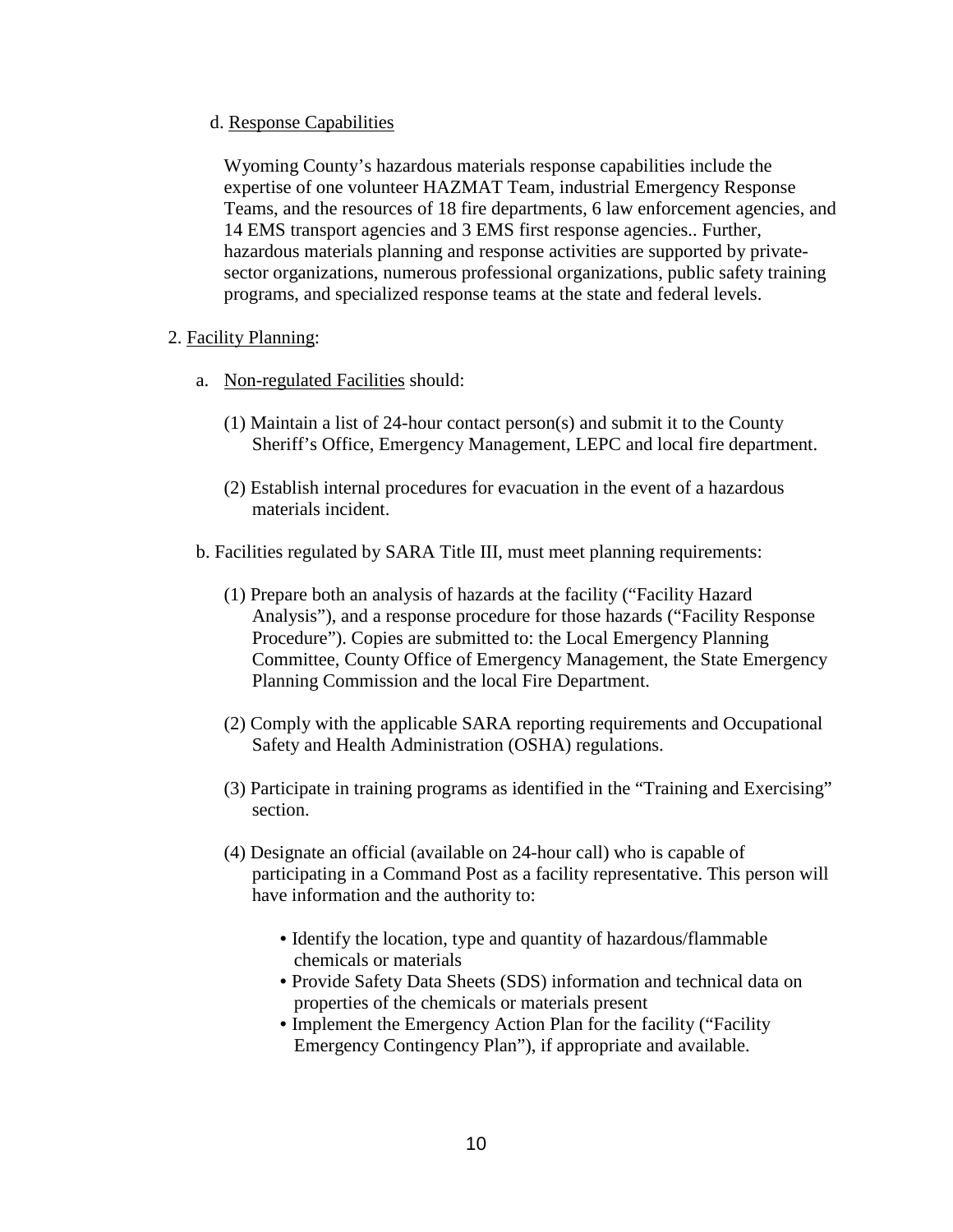#### 3. Facility Reporting:

Wyoming County's response is based upon effective planning and training. Primary emergency response is most effective when the community receives prompt notification of an incident. This section provides guidance to facilities and stresses the critical need for prompt and accurate reporting.

#### a. Reporting Requirement.

- (1) A facility must immediately report the release of a reportable quantity of a hazardous substance or extremely hazardous substance to the environment (EPCRA §304, 40-CFR§355.40).
- (2) The report is to be made by calling both:
	- 9-1-1: to notify the Director of Fire and Emergency Management, and
	- 1-800-457-7362: New York State Department of Environmental Conservation
- (3) This reporting requirement does not apply to any release that results in exposure to persons solely within the site or sites on which a facility is located (EPCRA  $§304(d)$ ).

#### b. Local Reporting Guideline.

In order to better protect safety and to support the primary emergency responders, the LEPC requests that facilities immediately report "Perceptible Exposure" releases by calling 9-1-1.

A "Perceptible Exposure" means: Any release of a hazardous substance or extremely hazardous substance which is visible, produces a detectable odor or a distinctive taste, or impacts a human or environmental receptor physically, such as causing eye irritation, itchy skin, damaged vegetation, chronic injury, etc.

#### c. Follow-up Notice.

As soon as practicable thereafter, a written, follow-up emergency notice shall be submitted to:

(1) LEPC

c/o Director of Fire and Emergency Management Wyoming County Office of Emergency Management 151 N. Main Street, Warsaw, NY 14569

#### (2) NYS Spill Response Commission

Bureau of Spill Prevention & Response State Emergency Response Commission (SERC) 625 Broadway, 11th Floor Albany, NY 12230-7060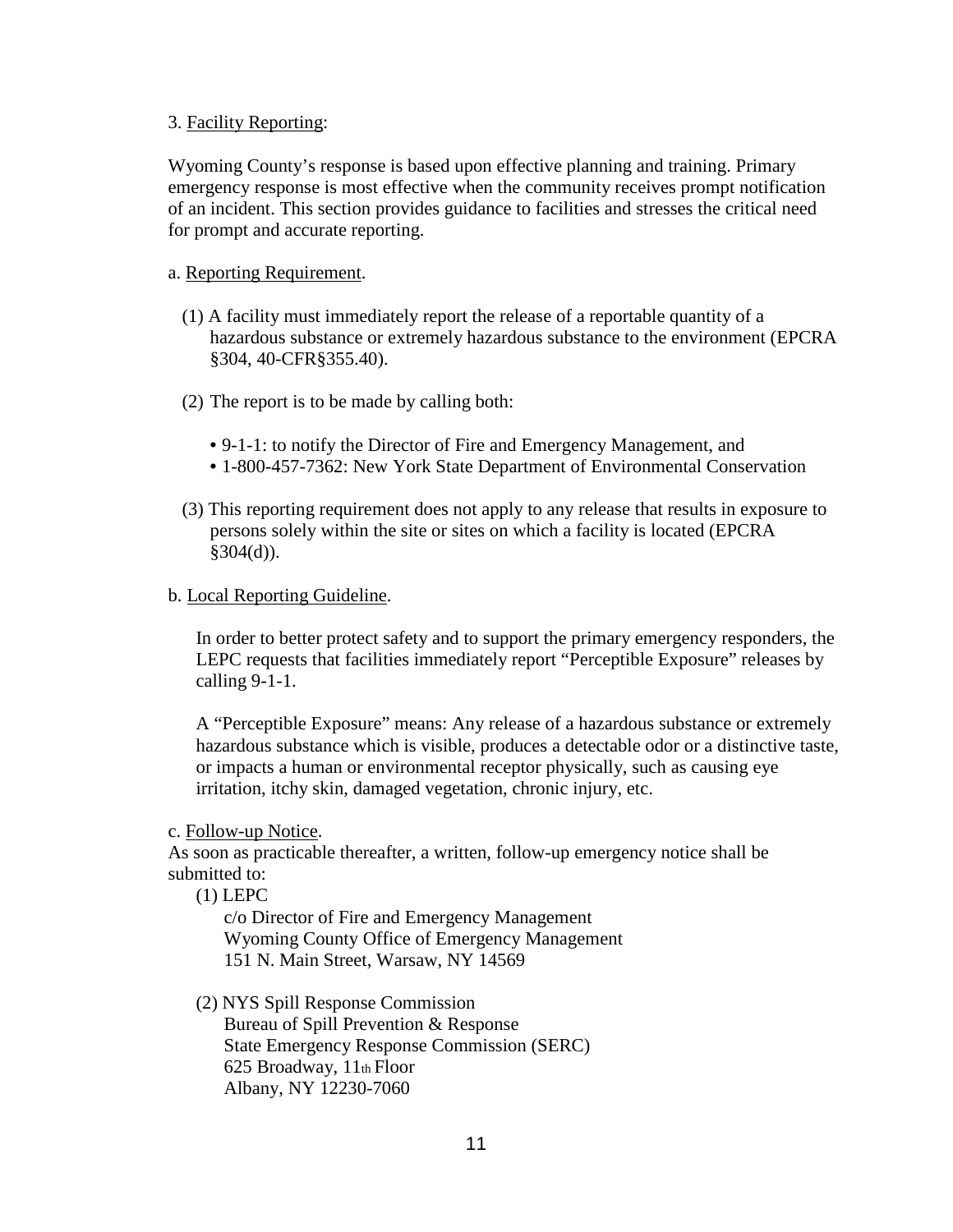A sample follow-up notification form is provided (Appendix C).

Note: This section is intended to facilitate emergency response and does not guarantee compliance with reporting requirements under any other environmental or health and safety law. There may be other applicable reporting requirements depending on the circumstances of the release.

# 4. Training & Exercises:

# Training.

- a. The LEPC supports a comprehensive training program for agency personnel and emergency staff to ensure a safe and effective response to hazardous materials incidents.
- b. Training requirements are established by State and Federal regulations. Absent such criteria, in-service training will be based upon the level of knowledge or skill required to perform the tasks associated with the job assignment. Training deficiencies should be identified through appropriate administrative channels for resolution.
- c. Title III, Section  $303(c)(8)$  requires training for those responsible to implement chemical emergency plans. Wyoming County intends to utilize courses sponsored by the Federal and State governments and private organizations to fulfill this requirement. Local agencies and facilities will also schedule courses to address the unique concerns and needs of the local hazardous materials preparedness program.
- d. Local agencies, facilities and organizations should provide in-service training to satisfy operational needs, to maintain appropriate certification standards and to comply with applicable regulatory standards. It is recommended that a training officer be designated to establish an annual training program designed to meet requirements. Individual training records should be maintained on all emergency responders.
- e. The LEPC works in conjunction with the State Emergency Response Commission and community leaders to evaluate the hazardous materials training needs of local emergency response personnel. The LEPC will monitor and/or coordinate local training initiatives to ensure consistency with this plan and will take advantage of training resources available from all levels of government and the private sector.

#### Exercises

- a. The LEPC supports a comprehensive exercise program to effectively implement and evaluate the **Wyoming County Hazardous Materials Response Plan***.*
- b. Title III, Section  $303(c)(9)$  requires local jurisdictions to establish "methods and schedules for exercising the emergency plan." An effective exercise program will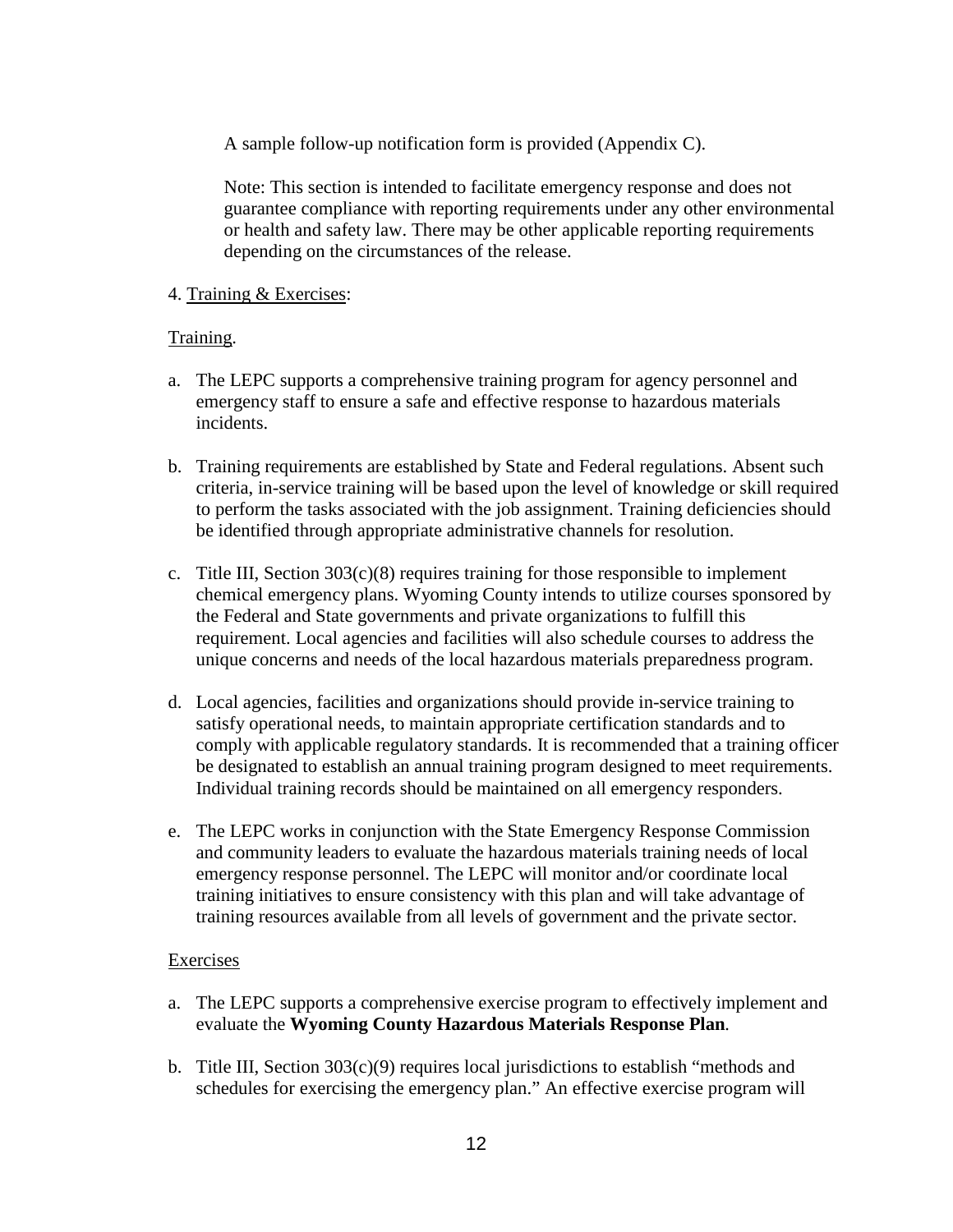strengthen response management, coordination and operations, and identify areas for improvement. Corrective actions can then be taken to improve and refine public safety capabilities.

- c. Exercises are generally classified into four categories: Orientations, Table-Top, functional and Full-Scale. Each exercise type varies in activities and resources. Some require simple preparations and execution while others may be more complex and require greater efforts and resources. Each provides its own benefits and should be considered in the development of an exercise program to satisfy community and facility needs. These exercise types can build on one another, each one becoming more complex and comprehensive. Wyoming County is developing a progressive exercise program: Orientations introduce the plan and its established policies and responsibilities; Table-Top's implement agency coordination and leadership provisions of the plan, including emergency operations concepts; Functional exercises integrate the plan's more complex sections under simulated emergency conditions; and a Full-Scale exercise tests the entire hazardous materials emergency response system for evaluation. Lessons learned through these exercises will be referred for corrective action.
- d. Each facility should conduct at least one annual test of their emergency plan. These tests should be coordinated, when possible, with the appropriate fire department. Facilities should conduct an exercise debriefing, and within 30 days prepare an afteraction report noting corrective action and lessons learned.
- B. Emergency Response.
	- 1. Levels of Magnitude:

These Levels of Magnitude express the **impact** of a hazardous materials incident upon the community (see Figure 1.):

- a. Level 0
	- Definition: A hazardous materials incident that is not likely to adversely impact or threaten life, health, property or the environment; where control of the incident is within the capabilities of resources available to the local response jurisdictions.

# Criteria:

- Incident controlled by the facility or the local response jurisdictions.
- Municipal HAZMAT Team advice may be required for technical assistance.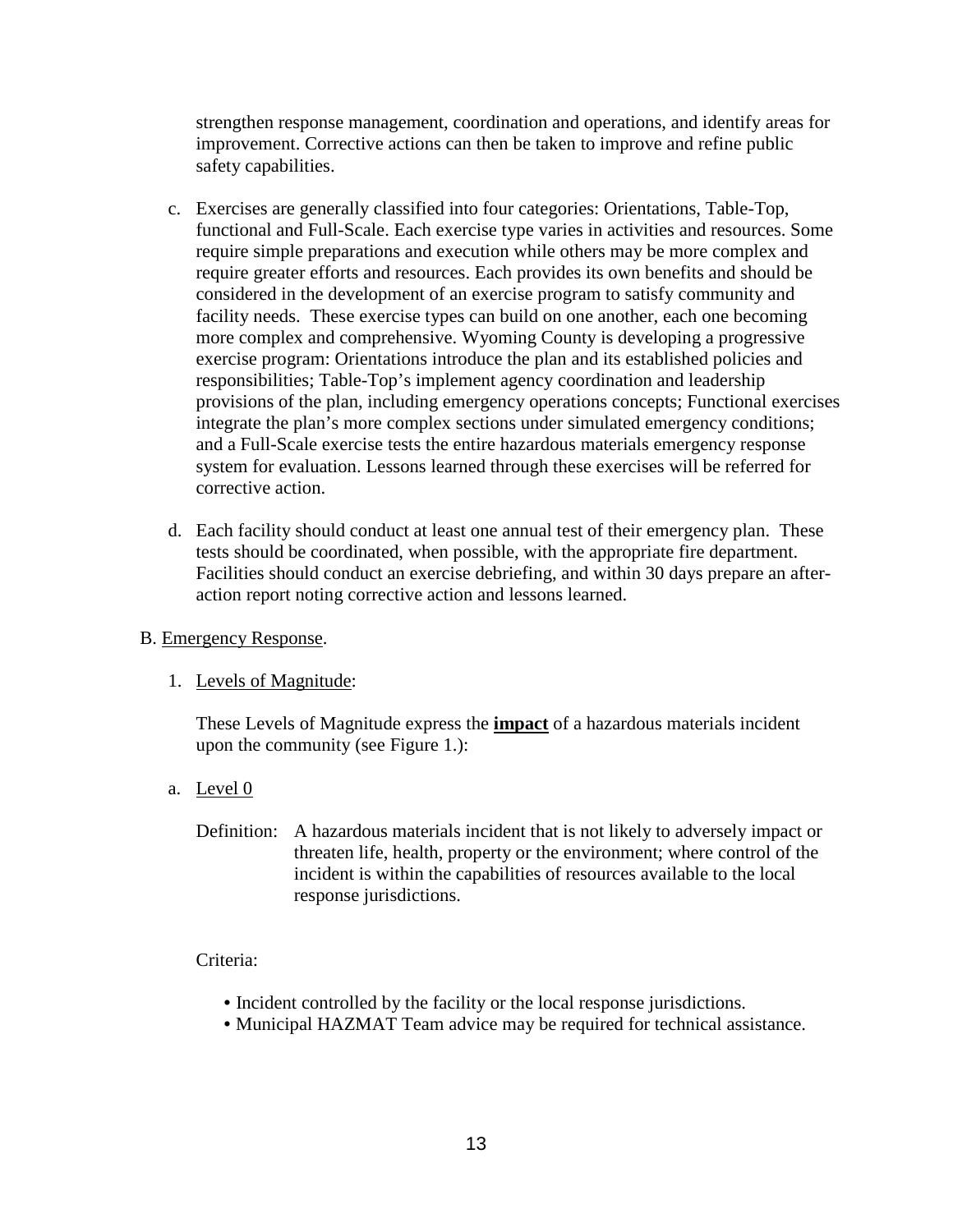b. Level 1

Definition: A hazardous materials incident that may adversely impact or threaten life, health, property or the environment within an area immediately surrounding the point of release or potential release; where control of the incident is within the capabilities of the resources locally available to responders in Wyoming County.

#### Criteria:

- Incident that can be controlled by the first municipal response agency with the appropriate Hazardous Materials Response Team.
- Local response jurisdictions with special teams**\*** response.
- May require evacuation or sheltering for the area immediately affected by the release or potential release.
- Within immediate area of release

#### c. Level 2

Definition: A hazardous materials incident that may adversely impact or threaten life, health, property or the environment beyond the point of release; may be across municipal jurisdictions; where control of the incident is within the capabilities of the resources based within Wyoming County.

#### Criteria:

- Incident that is beyond the capabilities of the first municipal response agency and requires broad-base community resources.
- Evacuation or sheltering of residents or facilities should be considered.
- Participation or support by mutual-aid agencies.
- (Multi-jurisdictional) Multiple municipal involvement
- d. Level 3

Definition: A hazardous materials incident that adversely impacts or threatens life, health, property or the environment in a large geographic area. Additional resources are required to supplement those available within Wyoming County.

#### Criteria:

- Serious hazard or severe threat to life, health and the environment.
- Large geographic impact.
- Major community evacuation or sheltering.
- Multi-jurisdictional involvement.
- Requires broad-based resources.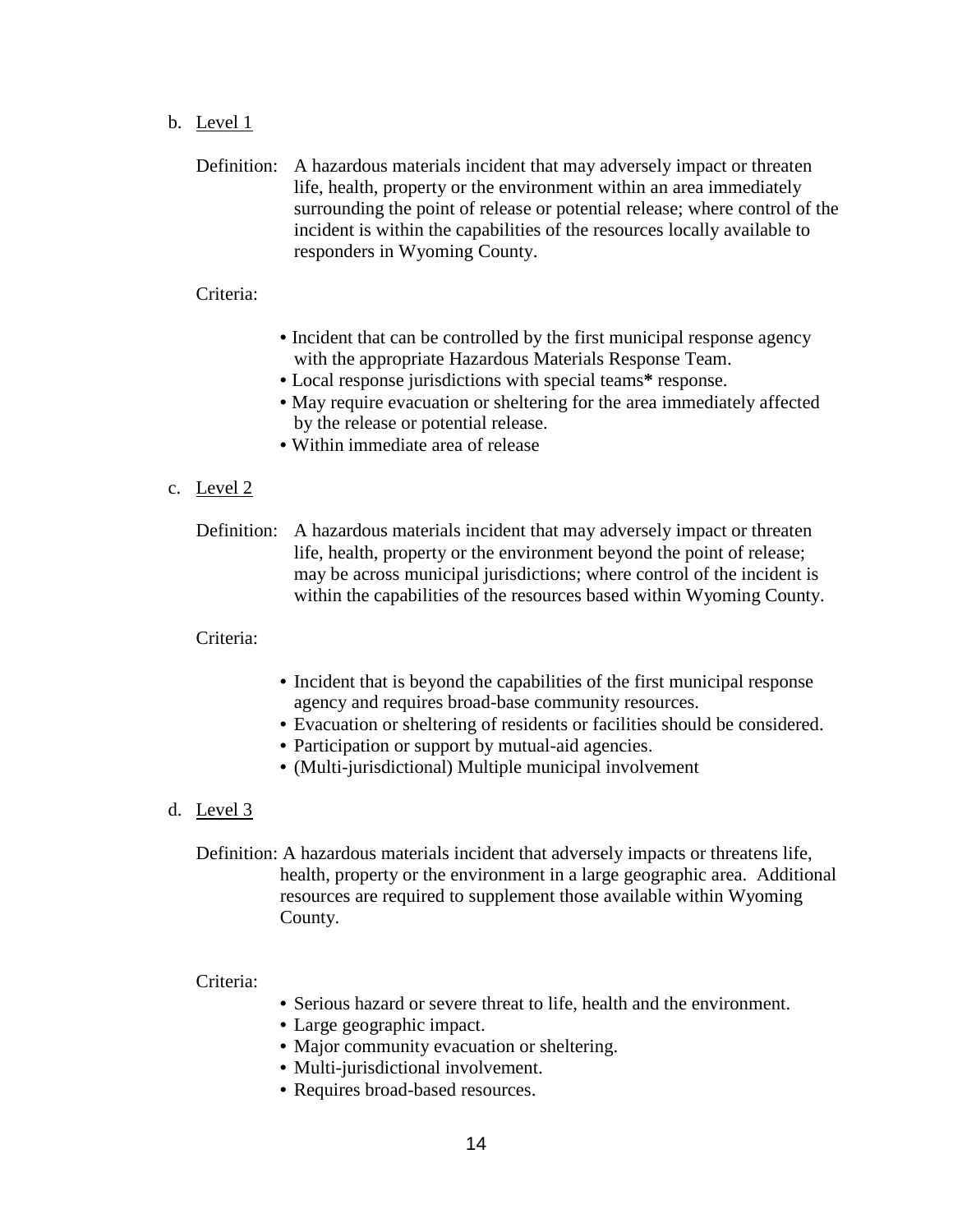# Figure 1.

|         | PRODUCT IMPACT  | <b>AREA OF IMPACT</b>                                                                | <b>CAPACITY TO</b><br><b>CONTROL</b>                                                                   |
|---------|-----------------|--------------------------------------------------------------------------------------|--------------------------------------------------------------------------------------------------------|
| Level 0 | Non-Threatening | Confined to site                                                                     | Local Jurisdiction                                                                                     |
| Level 1 | <b>Threat</b>   | Within Immediate Area of<br>Release                                                  | plus HAZMAT Team<br>and special teams* as<br>requested by the IC                                       |
| Level 2 | <b>Threat</b>   | Beyond Immediate Area of<br>Release<br><b>Multiple Municipalities</b>                | plus broad-base<br>community resources                                                                 |
| Level 3 | <b>Threat</b>   | Beyond Immediate Area of<br>Release<br>Multi-jurisdictional<br>Large Geographic Area | Broad-bases resources are<br>required to supplement<br>those available within<br><b>Wyoming County</b> |

# 2. Dispatch & Notification:

a. Level 0

Upon declaration of a Level 0 hazardous materials incident, 911 shall follow the **Hazardous Materials Response Plan** emergency notifications standard operating procedure (SOP) which may include the following:

- local Fire Department
- local Law Enforcement (tell them this is a Hazardous Materials Incident)
- Other agencies as appropriate
- b. Level 1

Upon declaration of a Level 1 hazardous materials incident, 911 shall follow the **Hazardous Materials Response Plan** emergency notifications standard operating procedure (SOP) which may include the following:

- local ambulance
- local fire department
- local law enforcement agency
- Wyoming County Office of Emergency Management
- Wyoming County Health Department
- Wyoming County Fire Coordinator
- Wyoming County HAZMAT Team
- Wyoming County Community Hospital
- Tri-County Chapter of the American Red Cross
- Other agencies as appropriate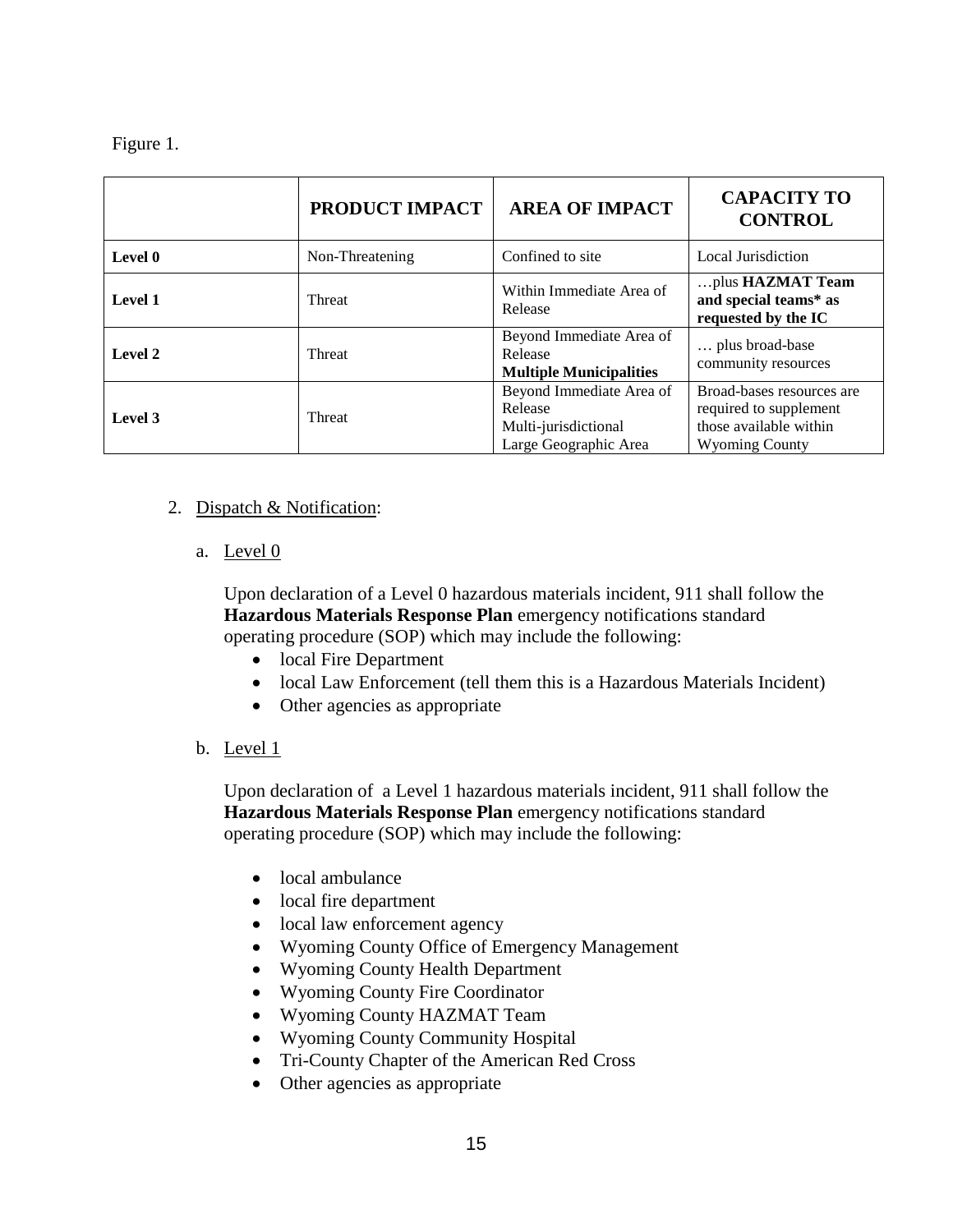c. Level 2

Upon declaration of a Level 2 hazardous materials incident, 911/ shall follow the **Hazardous Materials Response Plan** emergency notifications standard operating procedure (SOP) which may include the following:

- all Level 1 agencies, PLUS
- Regional Transit Service (for evacuation transportation)
- Wyoming County Sheriff
- Other mutual aid HAZMAT Teams
- Notify all fire chiefs
- Notify adjacent county Fire Coordinators if incident affects the boundary area
- Other agencies as appropriate EOC activation determined through consultation with OEM, the County Fire Coordinator and the Incident Commander
- d. Level 3

Upon declaration of a Level 3 hazardous materials incident, 911/ECD shall follow the **Hazardous Materials Response Plan** emergency notifications standard operating procedure (SOP) which may include the following:

- same as Level 2, PLUS
- other local State and/or Federal agencies as appropriate
- EOC activated by the Office of Emergency Management
- 3. Operations:

Actions taken by emergency responders shall be based upon the need to protect life, health, property and the environment. Operations shall comply with applicable OSHA regulations which may include:

- a. 29 CFR 1910.120 Hazardous Waste Operations and Emergency Response (HAZWOPER)
- b. 29 CFR 1910.134 Respiratory Standard,
- c. 29 CFR 1910.156 Fire Brigade Standard; and,

Standard Operating Procedures as specified by individual agencies.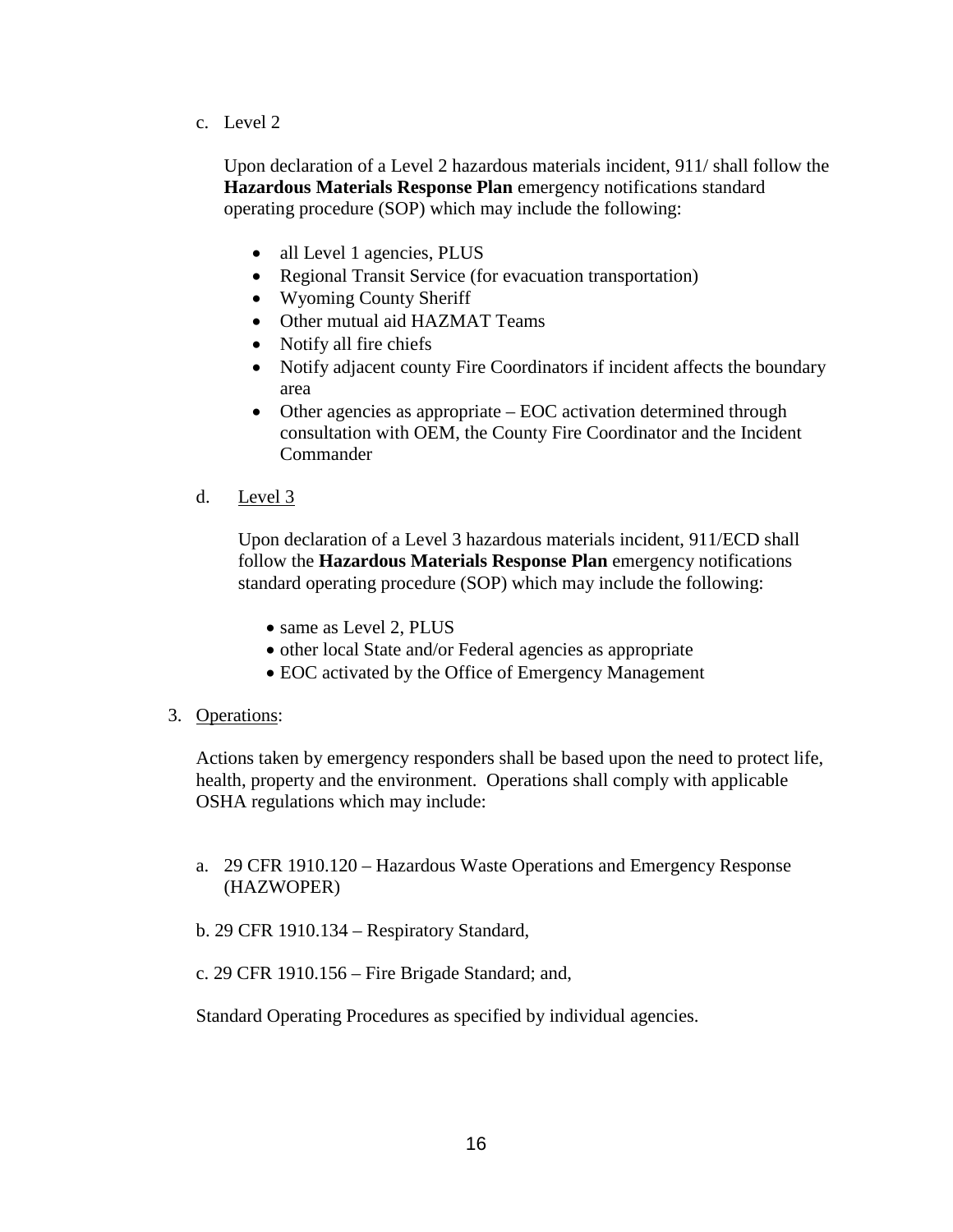#### (1) Approaching the Scene

Emergency responders should approach the scene of a hazardous materials incident from upwind and uphill if possible. Emergency responders should not pass through a vapor cloud or a spill.

# (2) Arriving at the Scene

- (a) Emergency responders should meet with a facility representative, or other knowledgeable person, to learn about the incident.
- (b) Establish a perimeter to isolate the hazard area and deny entry.
- (c) Address immediate life-threatening situations. If possible, begin decontamination triage.
- (d) Evaluate the need for additional resources.

# (3) Identifying the Materials Involved

- (a) Identify hazardous materials BEFORE exposing personnel or taking remedial action.
- (b) Binoculars may be used to view placards, license plates, vehicle identification information, and containers for clues about products involved.
- (c) Obtain shipping papers and/or SDS. Correct spelling of the chemical name is critical.
- (4) Obtaining Hazard and Handling Information
	- (a) The physical and chemical properties of a product, as well as its hazards and handling information, may be obtained from sources including:
		- SDS
		- OREIS (Operations Respond Emergency Information System)
		- Chemical reference books
		- CHEMTREC
		- Life Line
		- Finger Lakes Regional Poison Center
		- Chemical data base, e.g. CAMEO, WISER, etc.
		- Plume dispersion models (e.g., ALOHA or HASTE) mapped on GIS (Geographical Information System)
- (5) On-scene measurements may be taken with direct-reading instruments including:
	- Carbon Monoxide meter
	- Colormetric indicator tubes
	- Combustible gas indicator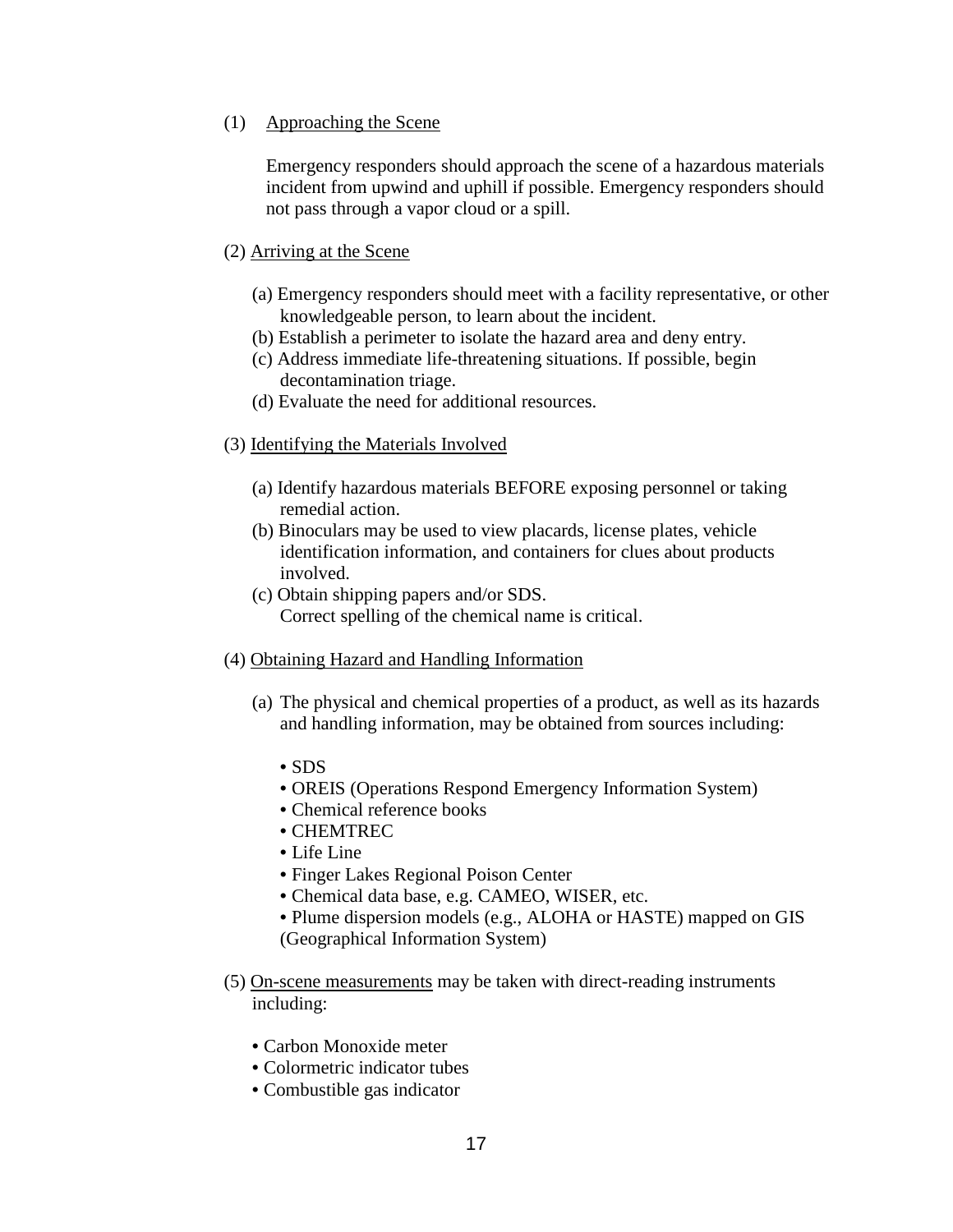- Leak detector
- Oxygen Meter
- Ph paper
- Radiological survey instruments
- Biological test/detection equipment
- Chemical test/detection equipment
- (6) Weather may play an important role in the outcome of a hazardous materials incident. The National Weather Service can supply:
	- Wind speed and direction
	- Temperature
	- Relative humidity
	- Precipitation
	- Stability of the lower atmosphere
	- Forecast

#### (7) Expertise may be obtained from sources including:

- Manufacturer
- Shipper
- Carrier
- Consignee
- Facility representative
- Hazardous Materials Response Team
- Chemical Hazards Information Team (CHIT)
- Chemical industry personnel
- College and university personnel
- Farm and related industry personnel

#### (8) Site Control

The Incident Commander shall establish exclusion zones for emergency responders and the public.

#### (9) Decontamination

- (a) A decontamination area will be established for victims and equipment to minimize the spread of contamination.
- (b) If a person(s) is contaminated with hazardous material: move the victim(s) to fresh air, remove contaminated clothing and flush the victim(s) with water before performing emergency medical treatment or transporting to a hospital.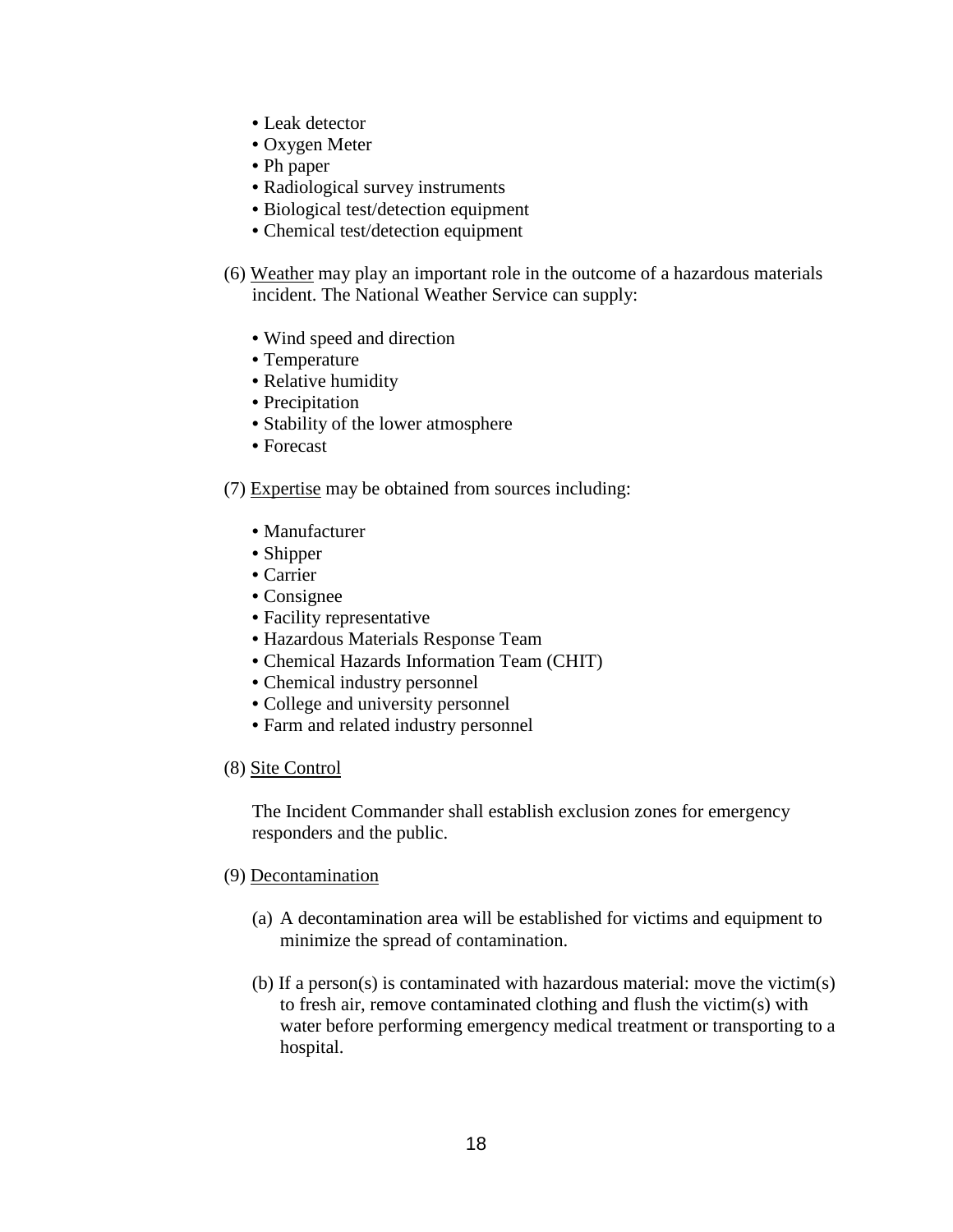- (c) Prior to departing an incident scene, all contaminated personnel and equipment shall be decontaminated as much as possible. Equipment marked for further decontamination must be completely decontaminated before returning to service.
- (d) It is the Incident Commander's responsibility to see that if decontamination is needed, it is accomplished properly at the scene before any patient is turned over to emergency medical services (EMS).
- (e) Once EMS is on scene, EMS decides patient care in consultation with HAZMAT command/operations.
- (10) Occupational Safety and Health

The Incident Commander shall designate an on-scene Safety Officer who shall ensure that emergency responders use personal protective equipment and procedures that comply with OSHA regulations.

- (11) Mitigating the Incident
	- (a) The Incident Commander, in conjunction with facility personnel and other technical specialists, shall develop a plan of action and carry-out that plan to avoid unnecessary exposure.
	- (b) Containment and Control:
		- 1) Qualified emergency responders may perform containment and control tasks to mitigate the incident and to minimize adverse environmental impacts.
		- 2) Containment and control may include: closing valves, plugging or patching holes, transferring material from one container to another, damming, diking, booming, absorbing, neutralizing, diluting, suppressing vapors, extinguishing, and using water spray to keep containers cool.
		- 3) If flammable vapors and gases are present, combustible gas indicators may be used to determine the potential ignition area. All ignition sources in that area should be eliminated.
		- 4) Some materials are water reactive. Water used to extinguish a fire may create a much bigger problem when it becomes contaminated runoff. If hazardous materials are involved in a fire, it may be best to let the fire burn.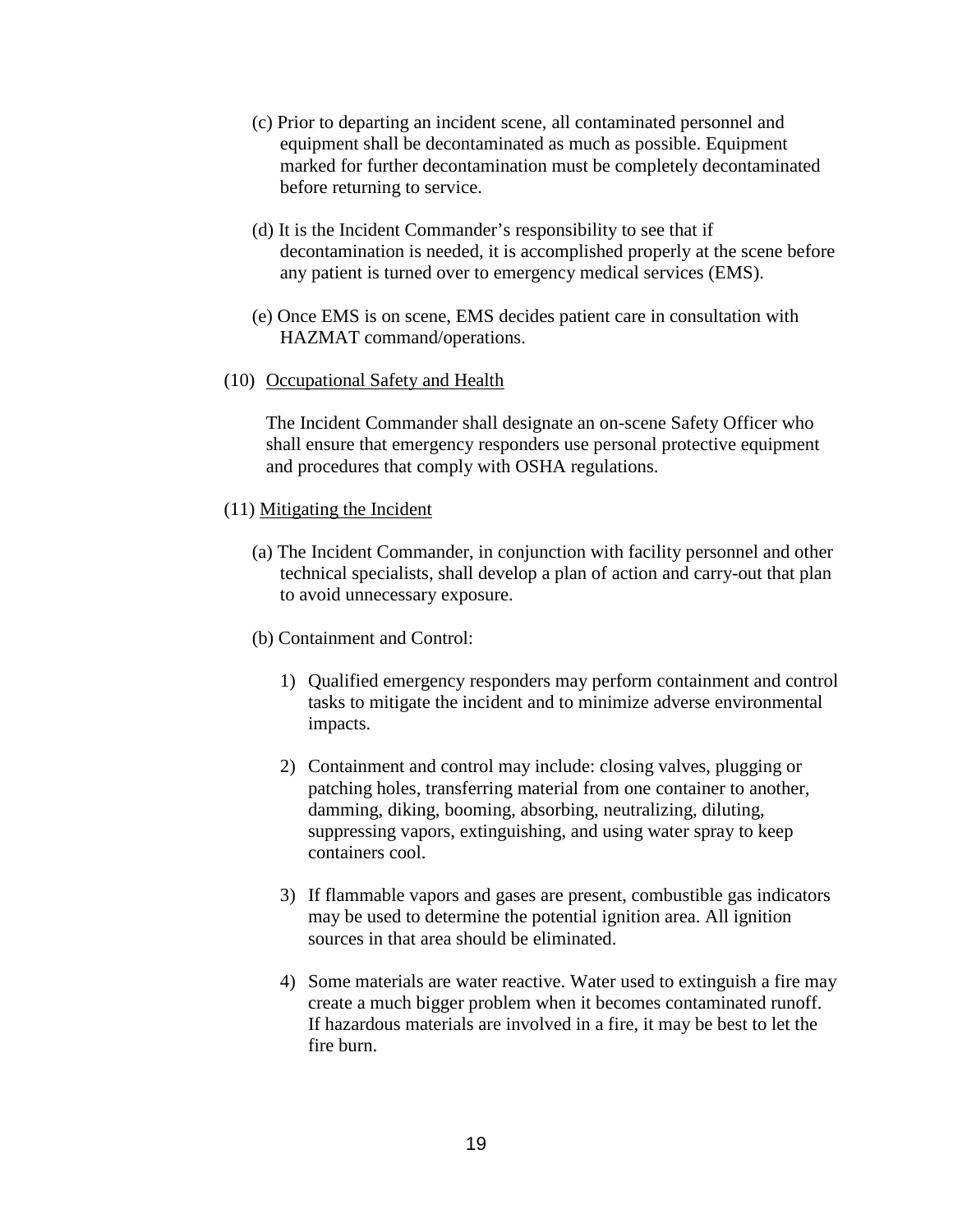- (c) In cases where contamination of the environment has occurred, the Wyoming County Health Department and the New York State Department of Environmental Conservation shall be informed so they may evaluate the situation and take appropriate action.
- (d) In cases where contamination of a water-supply system has occurred, the Wyoming County Health Department and the appropriate water supplier shall be informed so they may evaluate the situation and take appropriate action.
- (e) In cases where contamination of the sewer system has occurred, the local municipal sewer authority, shall be informed so they may evaluate the situation and take appropriate action.
- (12) Radio Communications

Radio Communications are primarily between the incident site and 911 for:

- (a) Dispatch and information exchange among base stations, mobiles and portables
- (b) Command of personnel and resources
- (c) Coordination among agencies:
- In situations involving mutual aid, or similar multi-agency or multijurisdictional response, integration of the various communications systems can be achieved by coordinating information at 911, the Command Post, and/or the EOC.
- (d) Support Systems
	- Public works, transportation and related agencies have communications systems designed for their daily internal operations. These agencies have the capacity to provide equipment, vehicles and personnel for emergency communications.
	- The Wyoming County Emergency Management can provide a mobile command unit with radio, data, and telephone communications equipment designed for Command Post support.
	- Amateur Radio support can be activated through the Office of Emergency Management.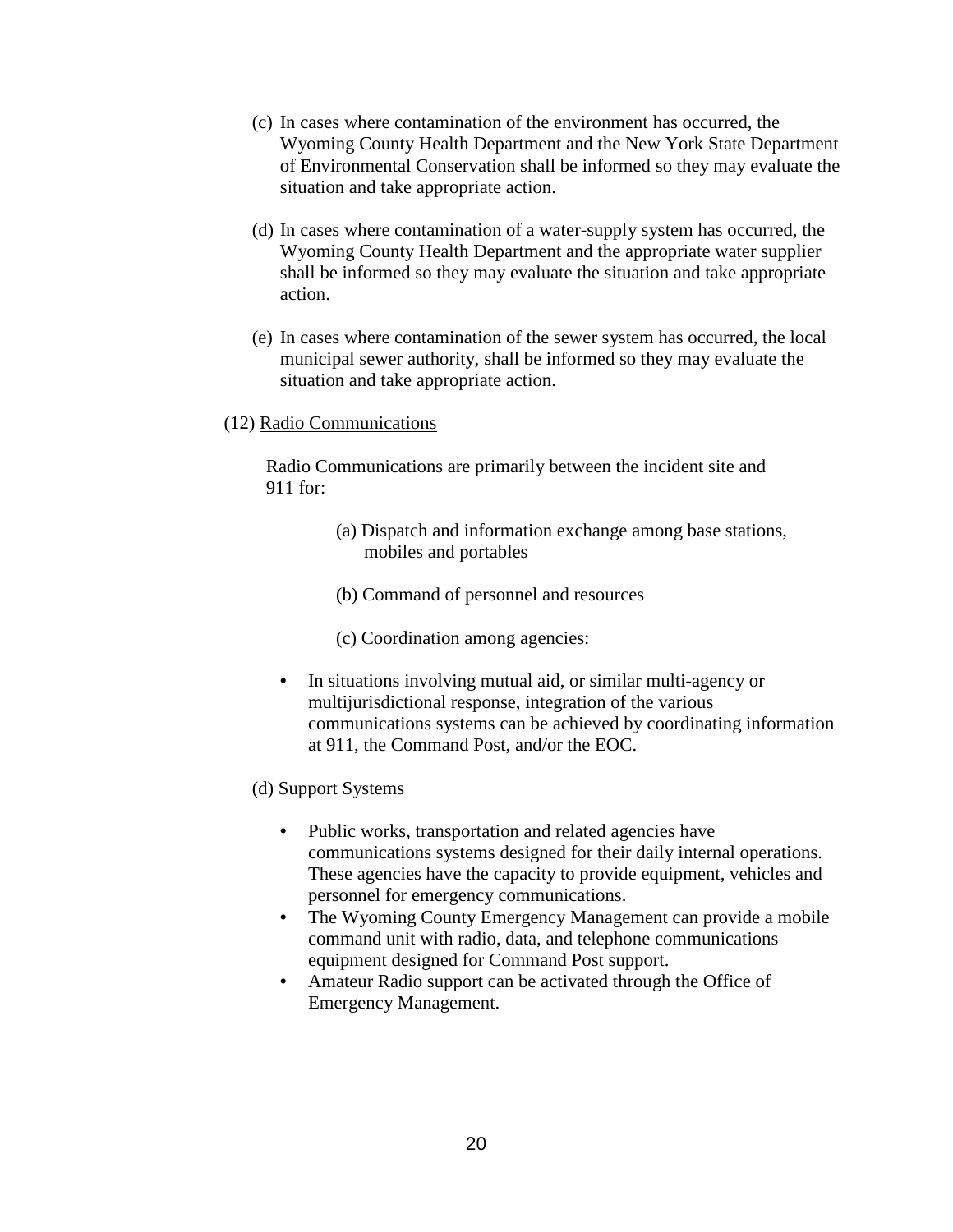#### 4. Protective Actions:

Evacuation, sheltering-in-place, or a combination should be considered in defining protective actions to reduce or eliminate public exposure to hazardous materials that are released during an incident.

- a. Evacuation**.** Evacuating the public is a decision based on information indicating that the public is at greater risk by remaining in or near-by the hazard area. Information that should be considered in the decision to evacuate includes:
	- The severity of dangers resulting from the hazard(s)
	- The population affected by the hazard
	- The availability of the resources to evacuate the affected population, e.g. fire/EMS/police personnel, and transportation vehicles including school busses, privately-owned vehicles or public mass transit
	- The notification means to provide emergency instructions before and during the evacuation, e.g. NY-Alert, local broadcast media for the Emergency Alert System, NOAA Weather Radio, route alerting via mobile public address systems, sirens, and/or door-to-door alerting
	- Safe passage for the evacuees, including adequate time to conduct the evacuation, evacuation route monitoring, the ability to re-route traffic, and the availability of reception centers and shelters
	- Special needs of the evacuees, e.g. the need to assist facilities (hospitals, nursing homes, prisons) in evacuating, or the need to alert and warn and then evacuate special populations
	- The ability to provide shelter and sustenance to evacuees including adequately staffed shelters with feeding, sanitary facilities, and medical care.
	- b. Shelter-in-Place. Sheltering-in-place means advising the affected population to seek protection within the structure they occupy or in a nearby structure. Like evacuation, this decision is based upon hazard analysis. If the danger to the public is mitigated by sheltering-in-place, then it should be employed as a protective measure. With certain hazards, e.g. short-term exposure, or line-ofsight exposure, the best decision may be to shelter-in-place. One distinct advantage of sheltering-in-place is the relative ease of implementation. A decision to shelter-in-place considers:
		- The availability of resources
		- The time available to take protective actions
		- The public's understanding of sheltering-in-place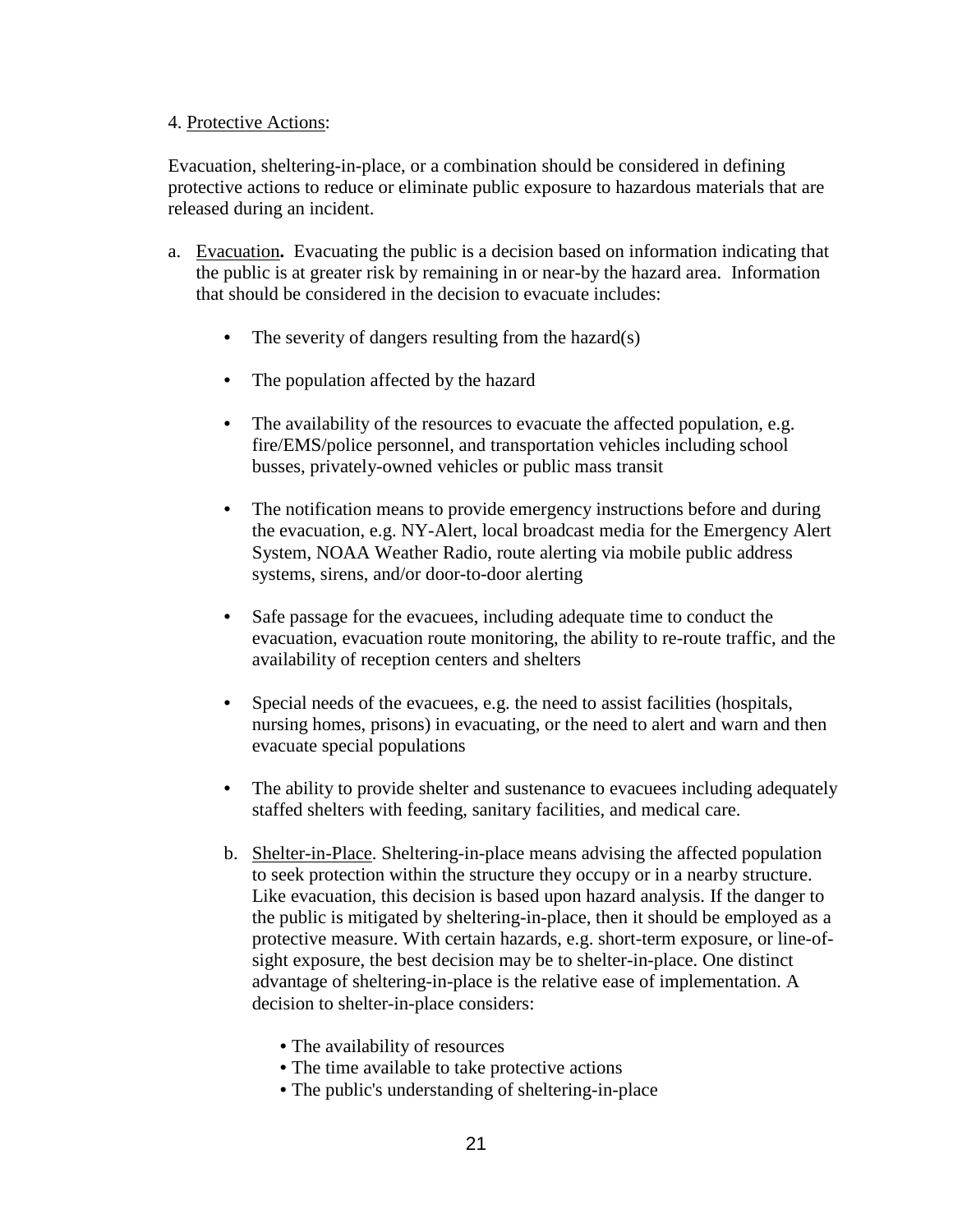For some hazards, sheltering-in-place can be enhanced by seeking the most protected refuge in the structure. For chemical, radiation, and some biological hazards it is enhanced by reducing the indoor-outdoor air exchange rate.

- c. Combination Protective Actions. There may be circumstances when using both evacuation and sheltering-in-place is appropriate. For example, when time or resources cannot support the immediate need to evacuate a large population, only those closest to the hazard and at greater danger could be instructed to evacuate, while people inside the immediate area would be advised to shelter-in-place.
- d. Implementation of Protective Actions.
	- (1) The Incident Commander / Operations Section Chief shall designate a branch director to implement and coordinate any protective action orders.
		- (a) In most cases, the law enforcement agency having jurisdiction will serve as the primary agency for implementing protective actions. Therefore, the branch director in charge of implementing protective action should be a qualified member of that law enforcement agency.
		- (b) All personnel working in the affected area shall wear appropriate personal protective equipment.
	- (2) Protective actions affecting large areas my require the declaration of a local **S***tate of Emergency* under New York State Executive Law, Article 2-B.
	- (3) Affected Area
		- (a) Traffic Control Points and Access Control Points shall be established to direct traffic and people out of the affected area and to prevent entry.
		- (b) Sources of transportation capable of supporting an evacuation shall be identified.
		- (c) All residents of the affected area should be identified and accounted for.
		- (d) Forced entry into homes and apartments shall only be performed if there is a reason to believe that a victim may be inside.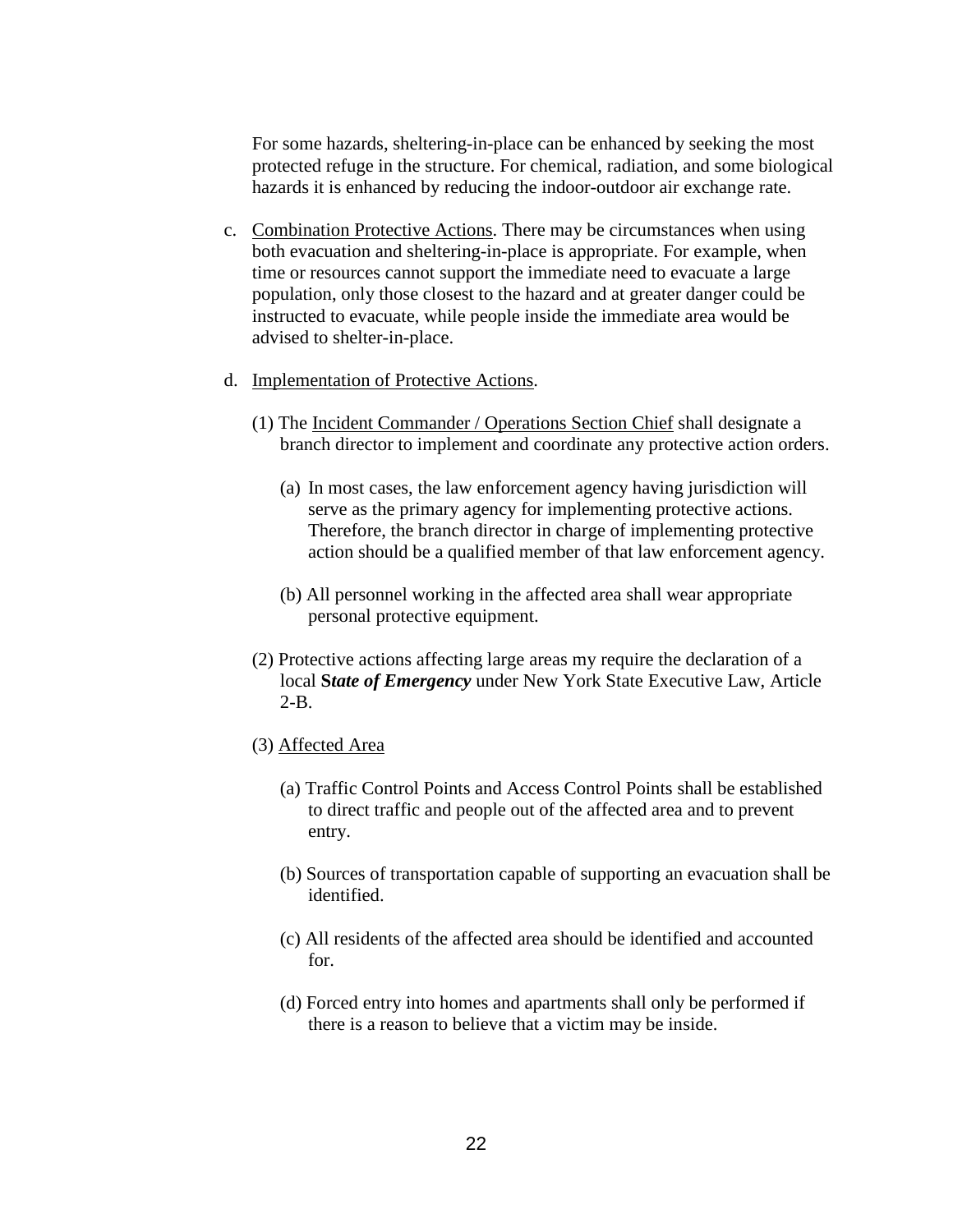- (e) In the case of persons who refuse to leave their homes during an evacuation order: their names, addresses next-of-kin and time of notification shall be recorded.
- (4) Reception/Congregate Care Centers
	- (a) The branch director in charge of protective actions shall identify a site(s) that would be suitable as a temporary staging area for evacuees until a suitable reception congregate care center can be established.
	- (b) Reception/Congregate Care Centers shall be coordinated by the Tri-County Chapter of the American Red Cross with personnel support from the Wyoming County Health Department. The Tri-County Chapter of the American Red Cross shall designate and establish Reception/Congregate Care Centers.
- 5. Public Alerting.

Once a decision has been made to evacuate or shelter-in-place, the Incident Commander shall appoint a Public Information Officer to coordinate public alerting.

Public Alerting provides timely and reliable emergency information pertaining to the need for protective actions. For protective actions to be effective, the public must first be alerted that an emergency exists, and second be instructed on what to do. Since a hazardous materials incident is normally a rapidly developing situation, initial public alerting by emergency response personnel is a critical aspect of public safety.

a. When to Alert the Public

 $(1)$  Level  $0$ 

This Level of Magnitude does not normally require Public Alerting. However, the Incident Commander shall respond to public and media requests for information.

(2) Level 1

This Level of Magnitude may not require Public Alerting. However, the Incident Commander shall respond to public and media requests for information.

(3) Level 2

This Level of Magnitude may require public alerting.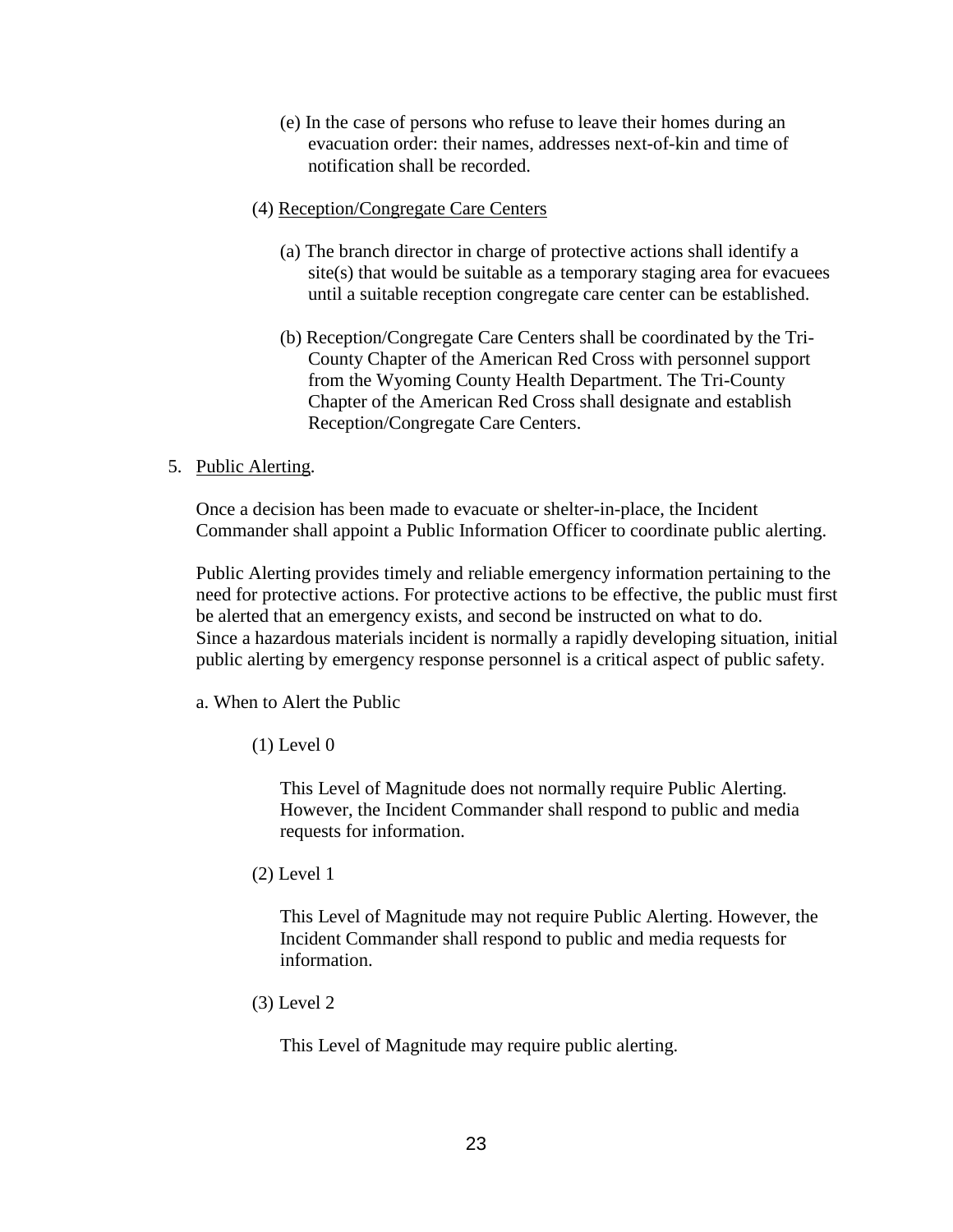(4) Level 3

This Level of Magnitude requires public alerting.

#### b. Methods of Public Alerting

- (1) News Release
	- (a) A news release may be relayed through 911 to media representatives.
	- (b) A news release may be made directly to on-scene media representatives. (Sample news release messages are provided at the end of this section.)
- (2) Route Alerting

Emergency vehicles, equipped with a siren, a public address system, and appropriate personal protective equipment may drive through the affected area and announce the emergency situation.

(3) Residential Door-to-Door Alerting

Emergency personnel, equipped with appropriate personal protective equipment, may walk through the affected area and announce the emergency situation on a door-to-door basis.

(4) Emergency Alert System (EAS)

Activation of the EAS can only be accomplished by pre-designated government officials or the National Weather Service. (Sample EAS messages are provided at the end of this section.)

(5) New York Alert

Activation of the New York Alert system can be accomplished by pre-designated government officials or the National Weather Service

- c. Components of a Public Alert Message may include:
	- (1) Affected area
	- (2) Health hazards
	- (3) Protective actions
	- (4) Evacuation routes
	- (5) Location of Reception/Congregate Care Center(s)
	- (6) Medical treatment
	- (7) Telephone number for mobility impaired to call for assistance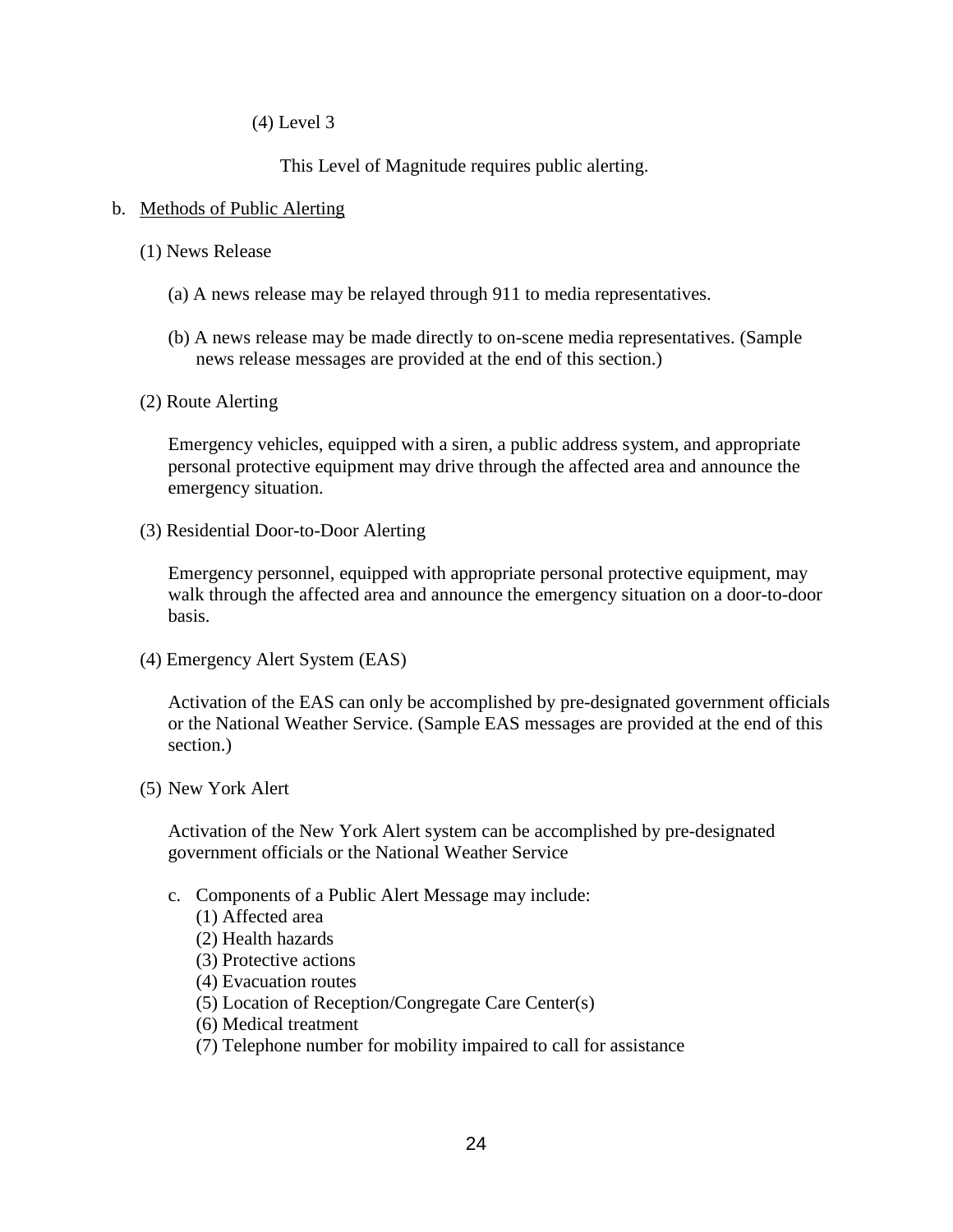#### Sample News Release/EAS Message

#### **Evacuation Announcement**

"The following message is from The Wyoming County Office of Fire and Emergency Management. A Hazardous Materials Emergency exists at (location) \_\_\_\_\_\_\_\_\_\_\_\_\_\_\_\_\_\_\_\_. All persons must evacuate an area bordered by: (North)\_\_\_\_\_\_\_\_\_\_\_\_\_\_\_\_\_\_\_\_\_\_\_\_\_\_\_\_\_\_\_\_\_\_\_\_\_\_\_\_\_\_\_\_\_\_\_\_\_\_\_\_\_\_\_\_\_\_\_\_\_\_\_\_\_\_\_\_\_, (East) \_\_\_\_\_\_\_\_\_\_\_\_\_\_\_\_\_\_\_\_\_\_\_\_\_\_\_\_\_\_\_\_\_\_\_\_\_\_\_\_\_\_\_\_\_\_\_\_\_\_\_\_\_\_\_\_\_\_\_\_\_\_\_\_\_\_\_\_\_ ,  $(South)$   $\longrightarrow$  $(West)$   $\blacksquare$ (*Repeat one time, then continue)* Please follow these main evacuation routes: *(List routes)* \_\_\_\_\_\_\_\_\_\_\_\_\_\_\_\_\_\_\_\_\_\_\_\_\_\_\_\_\_\_\_\_\_\_\_\_\_\_\_\_\_\_\_\_\_\_\_\_\_\_\_\_\_\_\_\_\_\_\_\_\_\_\_\_\_\_\_\_\_\_\_\_\_\_\_

Please cooperate by checking on persons in your neighborhood who may live alone. If they do not have transportation, please assist them. If you know housebound or mobility impaired persons who require assistance, contact  $\Box$ 

\_\_\_\_\_\_\_\_\_\_\_\_\_\_\_\_\_\_\_\_\_\_\_\_\_\_\_\_\_\_\_\_\_\_\_\_\_\_\_\_\_\_\_\_\_\_\_\_\_\_\_\_\_\_\_\_\_\_\_\_\_\_\_\_\_\_\_\_\_\_\_\_\_\_\_

\_\_\_\_\_\_\_\_\_\_\_\_\_\_\_\_\_\_\_\_\_\_\_\_\_\_\_\_\_\_\_\_\_\_\_\_\_\_\_\_\_\_\_\_\_\_\_\_\_\_\_\_\_\_\_\_\_\_\_\_\_\_\_\_\_\_\_\_\_\_\_\_\_\_\_

You should prepare to spend a minimum of one day away from home. You should take sufficient quantities of personal care items and prescription drugs for this time period.

We remind you to take the following steps:

- 1. Secure your home and property.
- 2. Turn off all lights and electrical appliances.
- 3. Turn down heating systems (or turn-off air conditioning systems).
- 4. Drive carefully. Proceed calmly to your destination, obeying all traffic laws.
- 5. Please obey the police and others who will be directing traffic along the evacuation routes.

If you need a place to stay, please go to  $(location)$ 

Pets will not be allowed inside the congregate care centers. However, bring your pets and facilities will be provided for their care.

Do not use the telephone except to REPORT emergencies. Do not call government offices. You will be kept informed of the situation through this Emergency Alert Station.

The preceding message is an announcement from \_\_\_\_\_\_\_\_\_\_\_\_\_\_\_\_\_\_\_\_\_\_\_\_\_\_\_\_\_\_\_\_\_\_ regarding an order by \_\_\_\_\_\_\_\_\_\_\_\_\_\_\_\_\_\_\_\_\_\_\_\_\_\_\_\_\_\_\_\_\_\_to evacuate all persons living in the affected area. For further information, please stay tuned to this station." (*Therefore, this message shall be repeated every five minutes.*)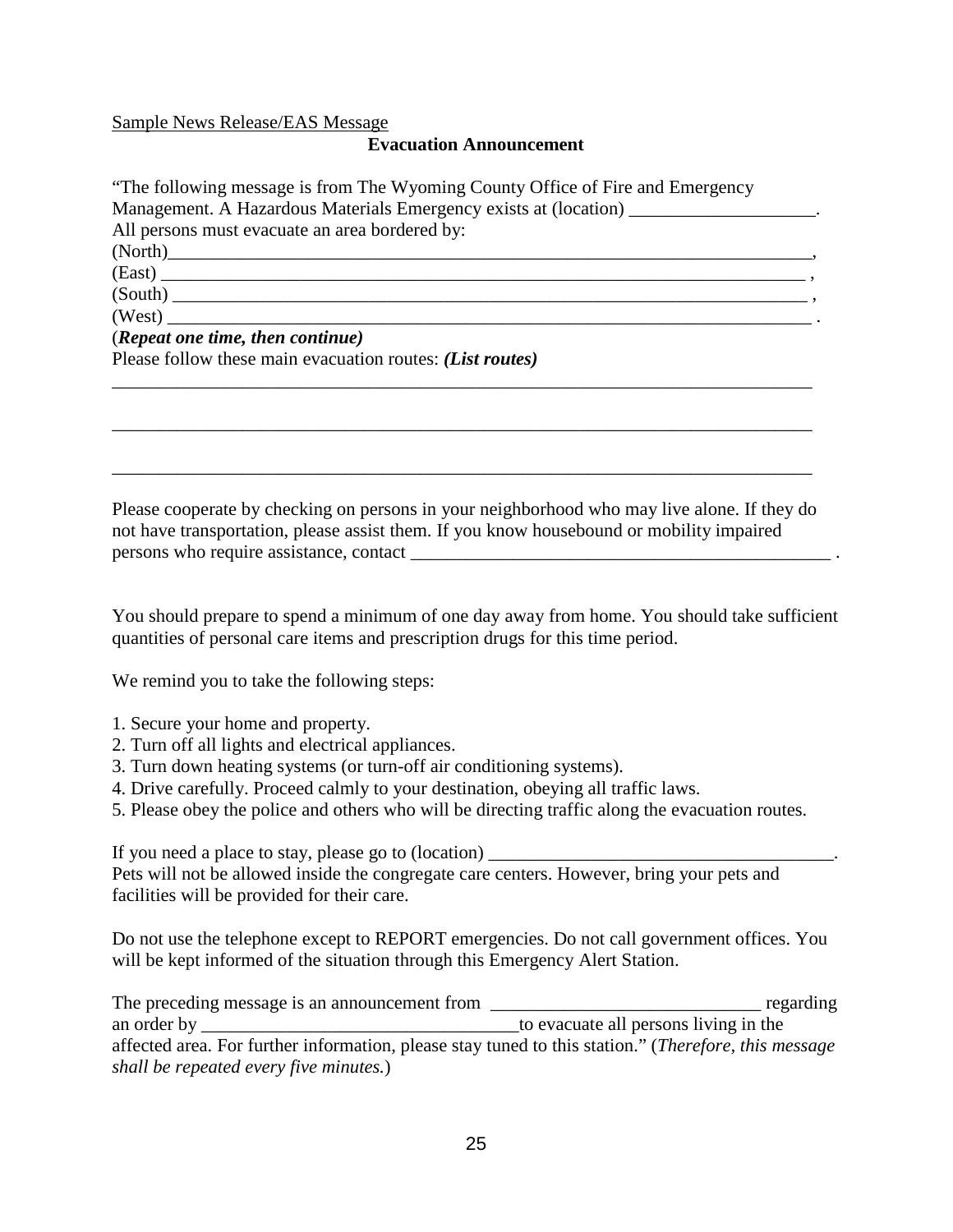#### Sample News Release/EAS Message

#### **Shelter-in-Place Announcement**

"The following message is from the Wyoming County Office of Fire and Emergency Management. A Hazardous Materials Emergency exists at

If you live, work or are traveling within the following area, you should take shelter, by going inside a building:

| The area is bordered by           |  |  |
|-----------------------------------|--|--|
| (North),                          |  |  |
|                                   |  |  |
| (South),                          |  |  |
| (West).                           |  |  |
| (Repeat one time, then continue). |  |  |

If you are traveling through the affected area, roll-up windows, close air vents, turn off heaters and/or air conditioners. If shelter is not immediately available, place a handkerchief, towel or other similar item snugly over your nose and mouth until you can get indoors.

Take shelter indoors and do the following:

Close all doors, windows, shades and drapes, sealing gaps with wet towels or wide tape. Stay away from windows. Turn off heating systems, air conditioners or fans. Extinguish fireplaces and close fireplace dampers.

Keep pets inside.

#### **(Read this statement only if school is in session)**

Do not telephone or go to the school your children attend. They are in a covered protected environment and will be bused home when it is safe.

Do not use the telephone except to REPORT emergencies. Do not call government offices. You will be kept informed of the situation through this Emergency Alert Station.

The preceding message is from  $\alpha$  advising and  $\alpha$  advising and  $\alpha$  advising and  $\alpha$ people affected by this emergency to take shelter. For further information, please stay tuned to this station." *(Thereafter, this message shall be repeated every five minutes.)*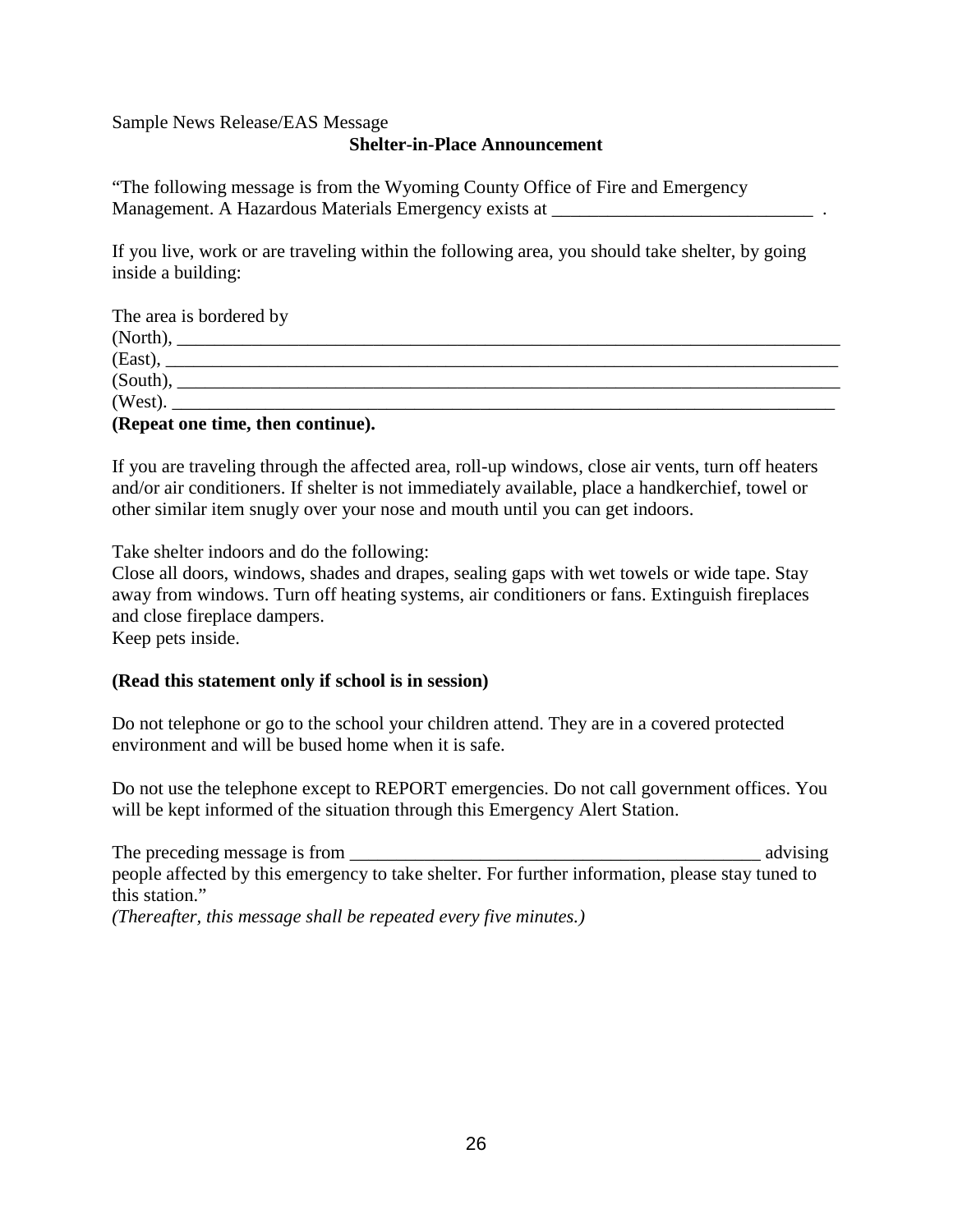# C. Recovery.

Recovery immediately follows emergency response. It involves direction to restore the community to normal conditions and may include:

- Requesting a Presidential Disaster Declaration
- Maintaining access control
- Clearing debris
- Restoring public utilities
- Providing emergency social services (shelter, clothing, food, etc.)
- Rebuilding
- Investigating the incident
- Demobilizing emergency personnel and resources, this may include emergency worker counseling
- Adjusting traffic control perimeters
- Continuing public information general purpose and health-related
- Maintaining security in restricted areas
- Providing long-term counseling for residents
- Continuity planning for business and industry (economic preservation)
- 1. Clean-up and Disposal:
	- The clean-up and disposal of hazardous wastes will comply with applicable local, state and federal regulations.
	- The party responsible for the incident is legally and financially responsible for the clean-up and disposal of hazardous wastes.
	- Emergency responders should understand that if they initiate contact with a commercial clean-up company, they may be held responsible for the costs incurred.
	- If the party responsible for the incident is unknown, unwilling or unable to accomplish cleanup and disposal, the New York State Department of Environmental Conservation may hire a commercial clean-up company with state funds.
- 2. Relocation and Re-entry:

Relocation. In cases where contamination of the environment has occurred and the long-term relocation of residents is necessary, the Tri-County Chapter of the American Red Cross, in conjunction with the Wyoming County Health Department shall provide relocation assistance.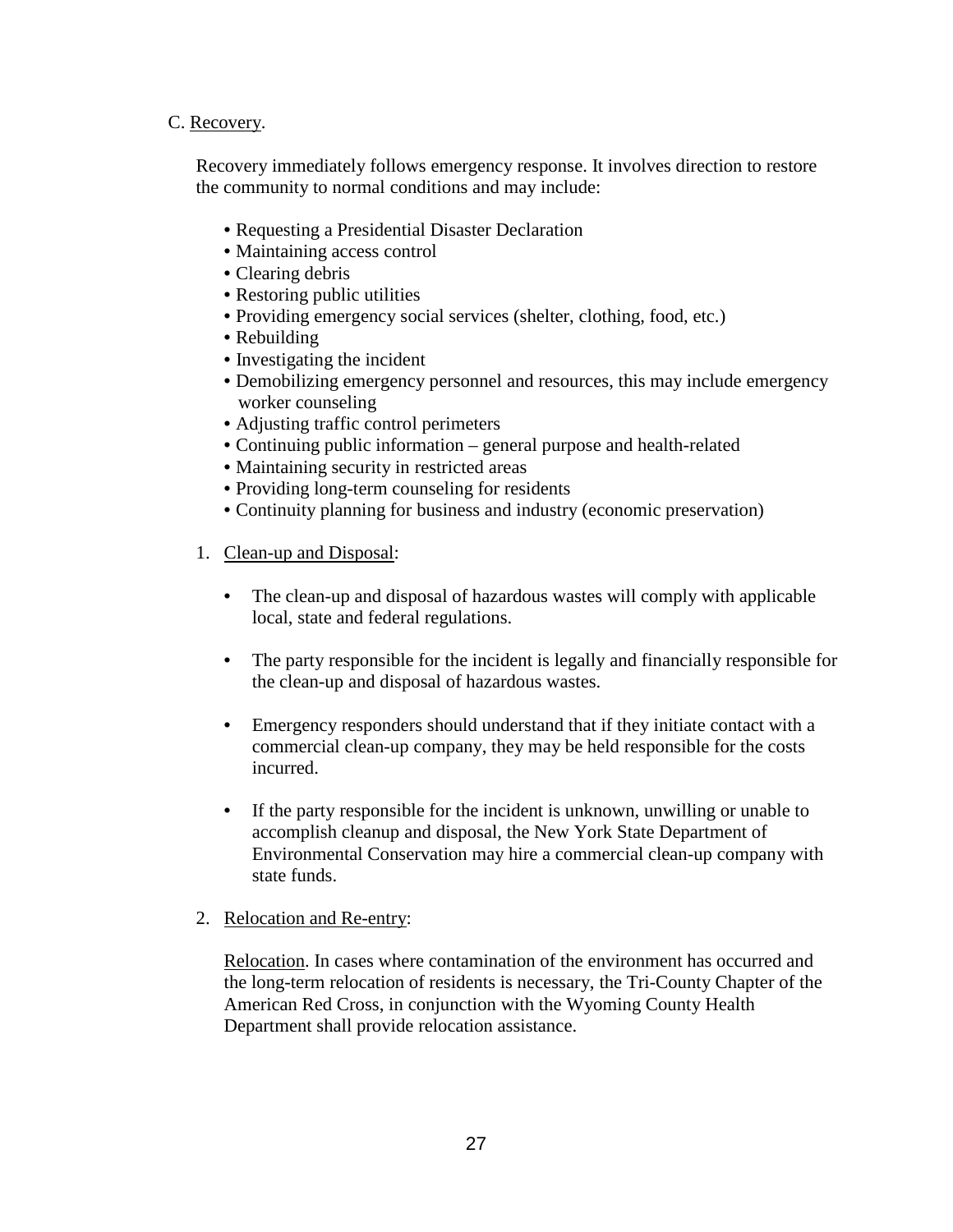#### Re-entry.

- a. Re-entry to an area that has been sheltered-in-place or evacuated shall not be allowed until authorized by the Incident Commander.
- b. The Incident Commander shall confer with the Wyoming County Health Department, and other appropriate officials, to establish re-entry procedures that will include:
	- a time to return
	- Safety precautions
	- Health precautions
	- Decontamination
	- Symptoms of illness as a result of exposure
- c. The Public Information Officer shall inform the public of the re-entry procedures. This may be done by the following methods:
	- News Release
	- Emergency Alert System
	- NY-Alert
	- Announcements and/or printed materials at Reception/Congregate Care Centers
	- Printed materials issued at Traffic Control Points and Access Control **Points**
- d. Traffic Control Points and Access Control Points shall be maintained, as necessary, to ensure an orderly re-entry by the public.
- 3. Incident Evaluation:
	- a. OSHA Standard 1910.120 requires the Incident Commander to debrief and evaluate the emergency response as soon as possible. (The Incident Commander for HAZMAT incidents is normally the Fire Chief or Senior Fire Officer of the local jurisdiction.)

(1) Incident Debriefing – The Incident Commander shall ensure that an incident debriefing occurs at the incident conclusion or as responders leave the scene. The debriefing should include, but not be limited to providing the following information:

- Hazard information
- Exposure signs and symptoms of materials involved
- Name of individual responsible for post-incident medical contact
- Administrative procedures
- Gather name(s) of all outside responders and agencies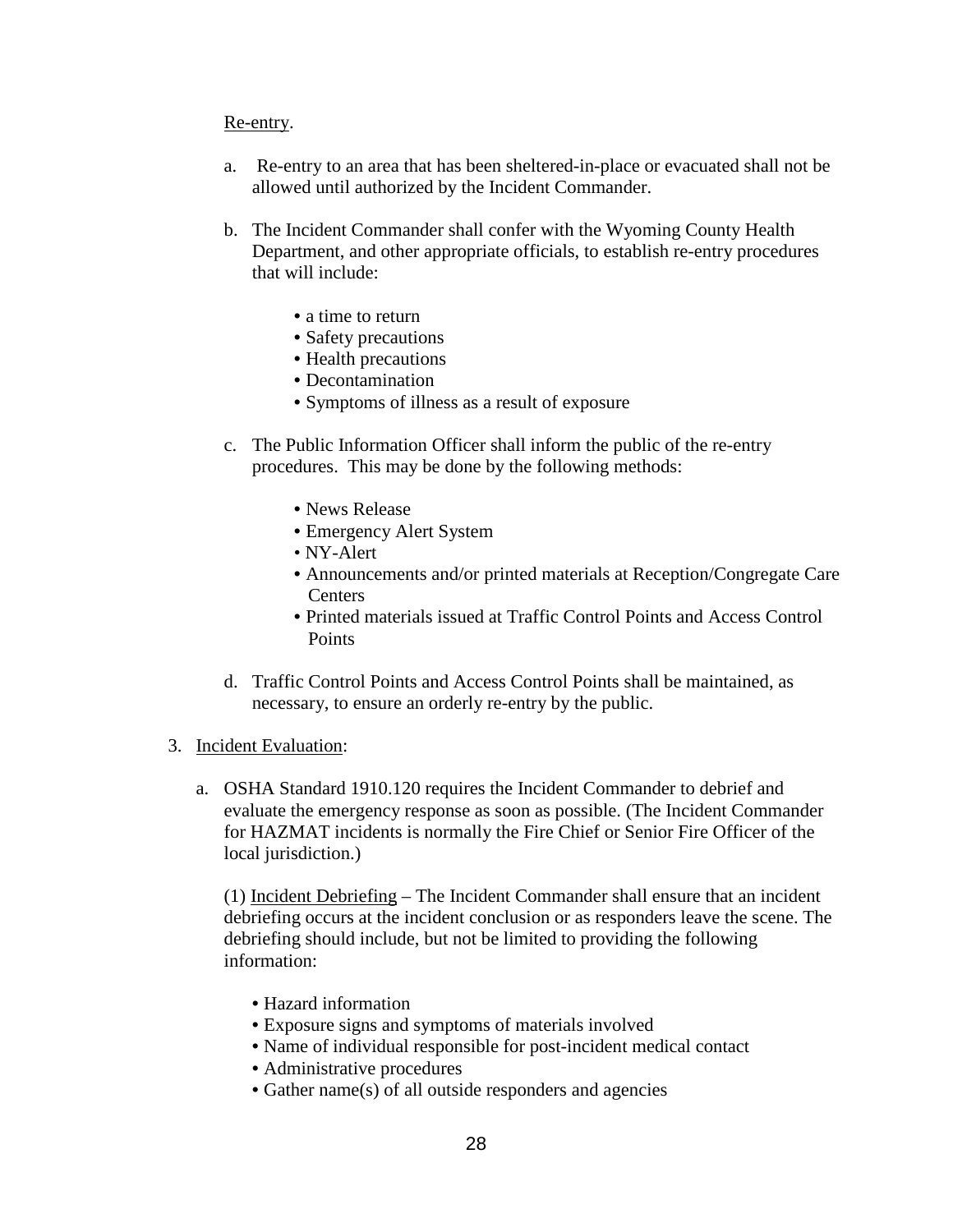- (2) Critique The IC shall conduct a critique for all Level 1 or greater hazardous material incidents. Such critique will review the incident with the purpose of identifying both those areas that worked well and those areas that need improvement. (If requested, the County Office of Emergency Services will provide assistance to conduct the critique.) The critique process should include, but not be limited to the following:
	- Be held after allowing sufficient time for the emergency to be investigated and appropriate information collected.
	- Include at least one representative of each agency that played a role in handling the incident.
	- May consist of a single multi-agency meeting or various inter-agency meetings.
	- The findings of such critique, and identity of its participants, shall be documented in writing.
	- Areas of improvement or changes identified in local or community plans or training will be incorporated in local or community activities as appropriate.
- (3) Community Review The Incident Commander or the chief elected official from the jurisdiction where the incident occurred has the option of requesting a Community Review. Such request should be addressed to the Office of Emergency Services. Upon such request, the County Director of Fire and Emergency Management will meet with the Incident Commander and/or elected official to define goals of the community review process. Where the review process will be initiated by the County Director of Fire and Emergency Management it may include, but not be limited to the following:
	- Schedule a review to include all responding agencies.
	- Schedule individual agency briefings, which should be accomplished prior to the community review.
	- Agencies that should participate in the Community Review should include: affected Fire/EMS/Law Enforcement agencies, Health Department, LEPC, other local, State and Federal involved agencies.
	- Review any documentation (critiques) of the incident.
	- The review will be scheduled at the County Emergency Operations Center, unless circumstances warrant another location due to space constraints, and/or travel considerations.
	- The review agenda will include: a chronological overview of the incident response; individual agency comments; and results of agency comments from an evaluation form. (The form and content will be approved by the jurisdiction requesting the Community Review prior to distribution by the Director of Fire and Emergency Management.)
	- A review report will be prepared and shared with the Incident Commander, the chief elected official of the jurisdiction, the first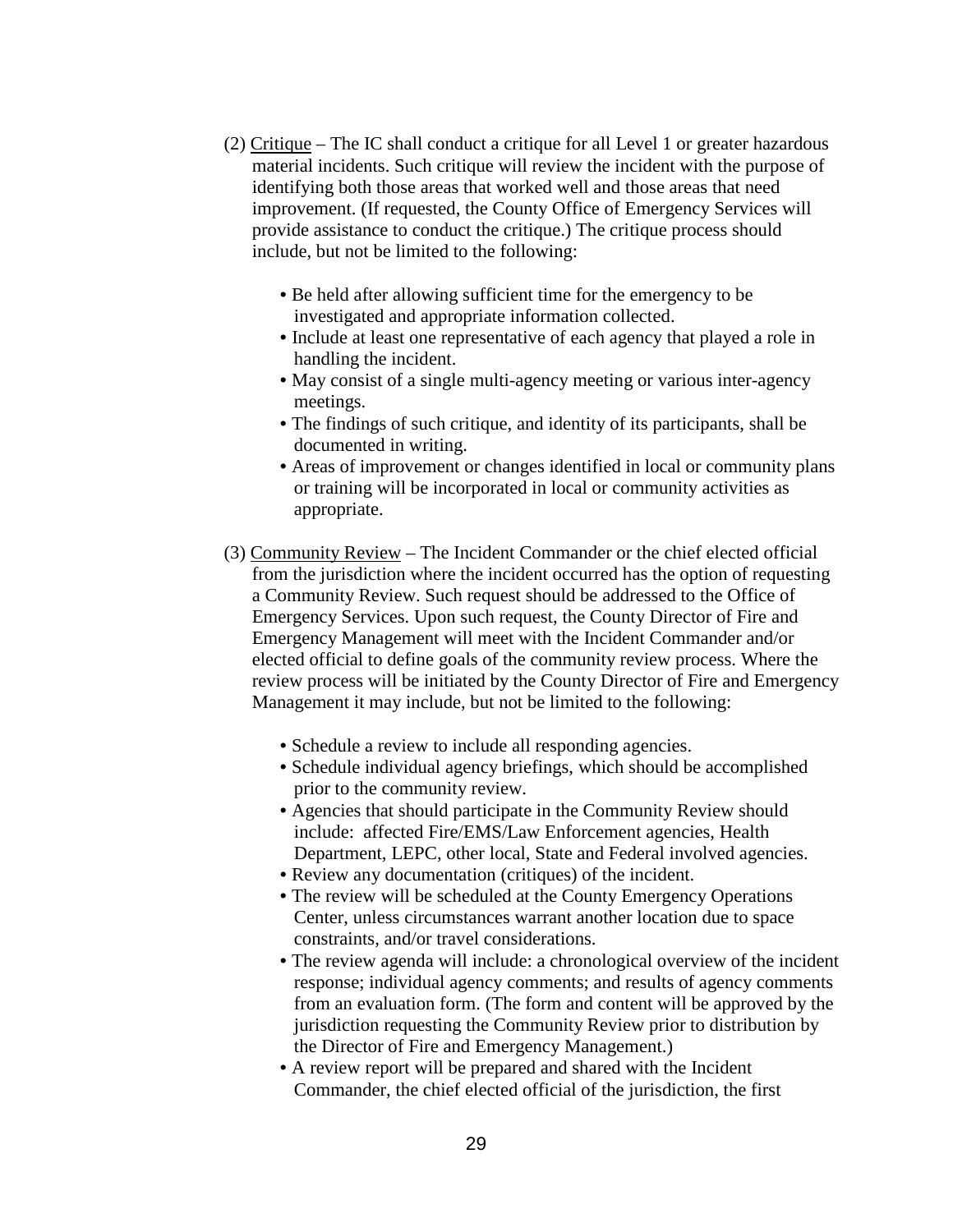responder advisory boards (MAG, EMS Council, Fire Advisory Board, County Chiefs Association, 911 Board).

- Release of the community review report to the media, other committees, and/or the Incident Commander or the chief elected official from the affected jurisdiction(s).
- Any identified planning and/or training issue will be incorporated into local and/or community activities or documents as appropriate.

# D. Direction and Control:

The Incident Commander will control and direct all activities at the scene in accordance with the Incident Command System.

If a disaster is declared, the Chief Elected Official (or designee) will exercise Executive Authority (as defined in NYS Executive Law, Article 2-B) over all disaster operations in the municipality in accordance with mission assignments contained in this Plan. A Command Post will be established by the Incident Commander. This is the center from which all emergency operations will be directed. Staffing for the Command Post, as directed by the Incident Commander, should be limited to primary responders: fire, law enforcement, EMS, Communications, and others who may be appointed by the Incident Commander.

The news media will assemble at the JIC and when the Incident Commander deems the site accessible, be escorted to the scene staging area (designated by the Incident Commander). If the County's EOC is activated, the EOC Public Information Officer will disseminate information in conjunction with the Incident Command PIO staff.

#### 1. Unified Command.

In the event of a hazardous material incident, the Incident Command System (ICS) will be utilized which will provide effective leadership, coordination and unified on-scene command of emergency response forces.

All on-scene actions shall be consistent with the objective of ensuring the safety of all emergency responders and the public.

A hazardous materials incident may require a broad range of on-scene response organizations including: emergency response personnel from all levels of government; industry representatives; private contractors; and the media. The need for specialized equipment and technical knowledge during response may also be extensive, as are the number of critical decisions that must be made in the area of the incident: containment, emergency worker safety, public protective actions, and environmental protection.

This Plan addresses the need to ensure control of a multi-jurisdiction/multi-agency response to a hazardous materials incident, and highlights the demand for a unified Incident Command System under the direction of the Incident Commander. The concept of Unified Command simply means that all agencies that have jurisdictional responsibilities at an incident will contribute to the process of: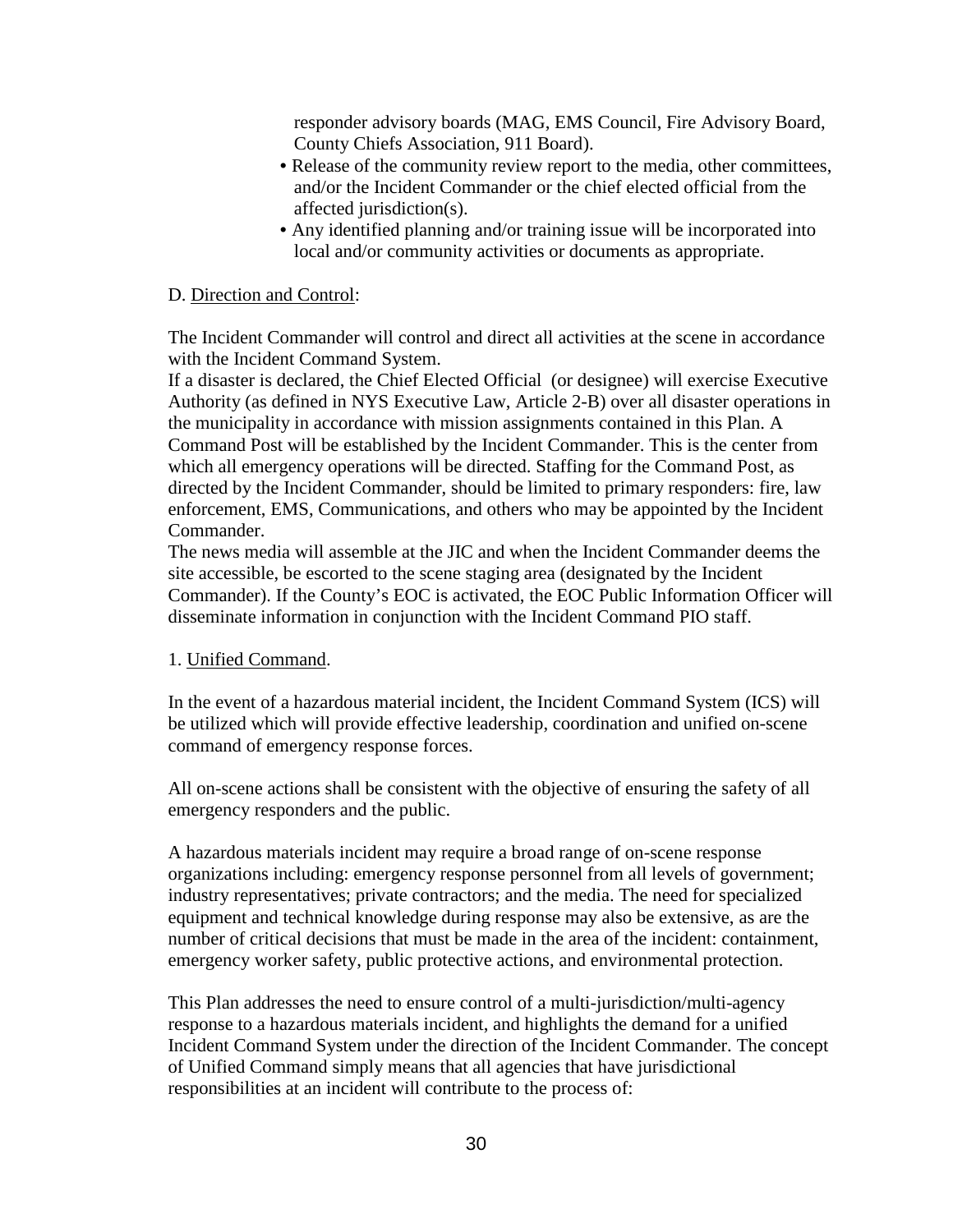- Determining overall response objectives
- Selecting response strategies
- Ensuring joint planning and application of tactical and operational activities
- Maximizing use of available resources
- Public Alerting and News Releases

# a. First Responder

The primary responsibility of the First Responder is to determine the potential hazards to life, health, property and the environment resulting from the incident. If it is determined that the incident presents a potentially hazardous situation, the first responder should promptly communicate this to 911. The First Responder should then initiate the following actions:

- (1) Evacuate all non-emergency personnel from the hazard area
- (2) Identify the material(s) involved
- (3) Establish a Command Post
- (4) Determine if community notification, sheltering or evacuation is needed and the geographical area likely to be impacted
- (5) Isolate contaminated persons in a safe location
- (6) When representatives of the Lead Agency having jurisdiction designate an Incident Commander, the first responder should brief the Incident Commander on the extent of injuries, damage and the status of efforts to control the incident

#### b. Incident Commander

- (1) As part of the initial response to a hazardous materials incident, and as identified in the ICS, the fire department having jurisdiction shall serve as the Lead Agency. A qualified on-scene member of that fire department shall serve as the Incident Commander.
- (2) Using the definitions previously described, the Incident Commander shall declare a Level of Magnitude for the incident. If conditions change, the Level of Magnitude may be upgraded or downgraded as appropriate.
- (3) When the designation of Incident Commander (most often due to a change of incident size, area, or other circumstances) needs to be evaluated, the following factors should be considered:
	- Level 3, or declared "State of Emergency"
	- Geographic area affected
	- Impact upon the community
	- Single or multiple jurisdictions affected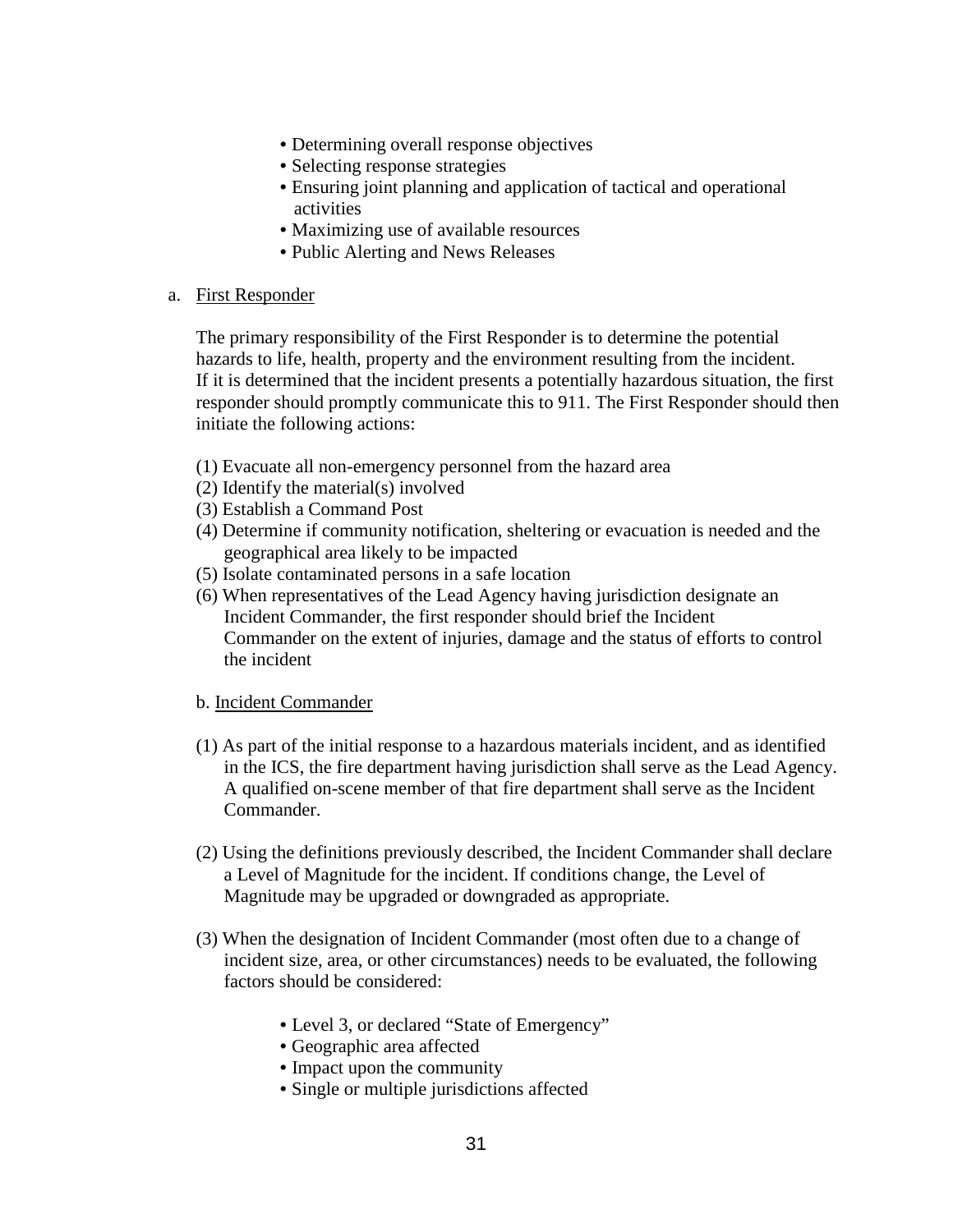- Number of response agencies
- Operational requirements
- Resource commitments
- Scope and technical complexity of the incident
- (4) The Incident Commander must ensure that all participating agencies (local, state and federal) are effectively communicating within the designated command structure.
- (5) If the designation of Incident Commander changes such that the Incident Commander is not physically at the scene, it may be necessary to designate an Operations Section Chief.
- c. Emergency Operations Center (EOC)
	- (1) An EOC provides off-site incident coordination and assistance as required.
	- (2) The Office of Emergency Management maintains procedures for activating Wyoming County's EOC.
	- (3) Upon notification of a Level 2 HAZMAT incident, the Office of Emergency Management shall contact the Incident Commander to assess whether Wyoming County's EOC needs to be activated; and if so, the degree to which the EOC needs to be staffed.
- d. Command Responsibilities
	- 1) Level 0 Implement Incident Command

The Incident Commander shall:

- Establish contact with a facility representative
- Determine the number and type of response units that are needed to handle the incident
- Evaluate the need to declare a higher or lower Level of Magnitude
- Respond to public and media requests for information
- 2) Level 1 In addition to Level 0 activities, the Incident Commander shall also:
	- Establish a Command Post
	- Establish liaison with the Facility Emergency Coordinator
	- Ensure that all appropriate agencies are represented in the Command Post
	- Designate Sections and Section Chiefs, as appropriate
- 3) Level 2 Levels 0 and 1 activities, plus the Incident Commander shall: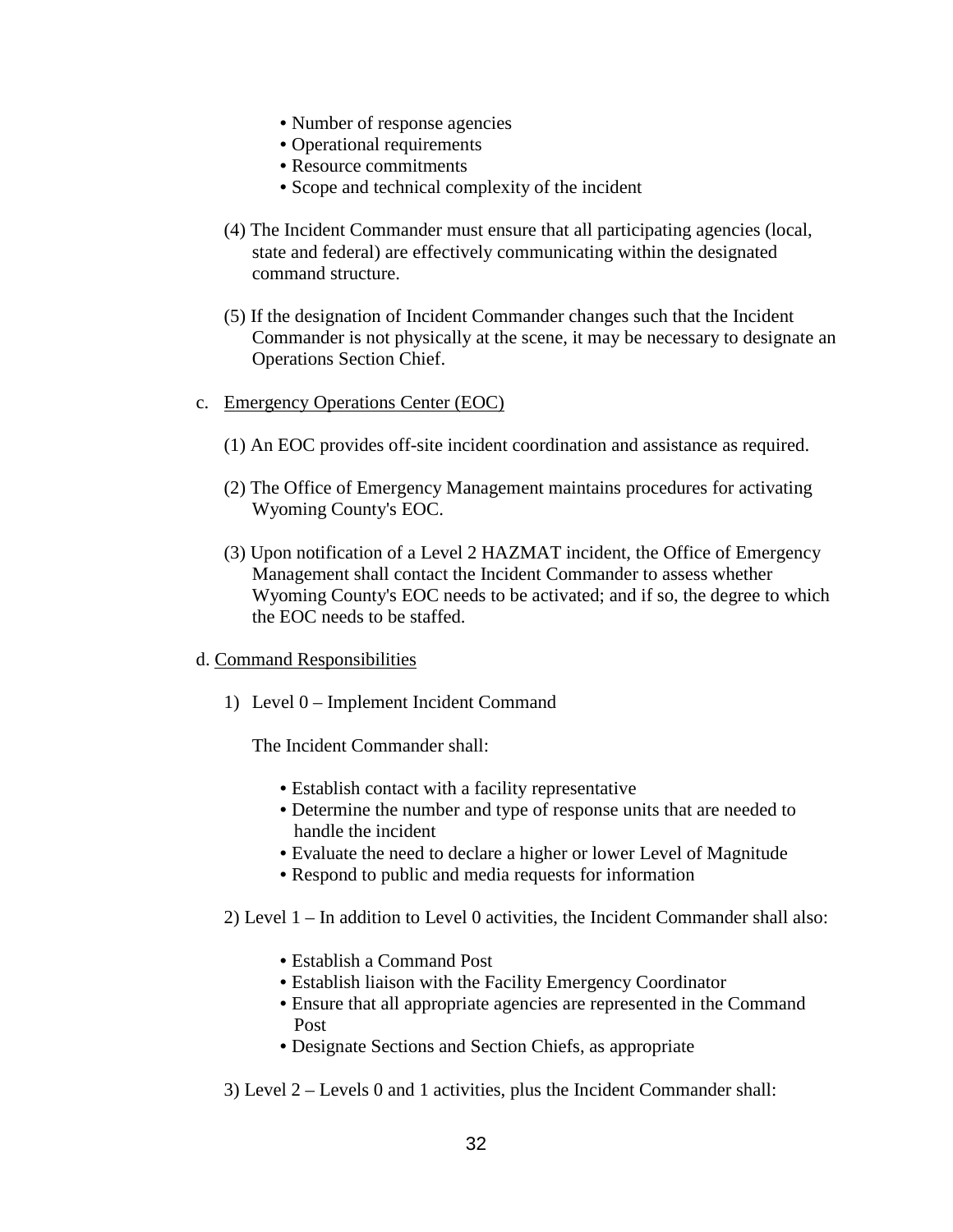• Consult with the Office of Emergency Management about activating the Emergency Operations Center. City/Town/Village Operation Centers may be activated.

• The Office of Emergency Management shall notify and brief the Chief Elected Official .

• The Chief Elected official shall evaluate the need to declare a State of Emergency under N.Y.S. Executive Law, Article 2-B.

4) Level 3 – In addition to Levels 0, 1 and 2 activities:

• The Incident Commander, Fire/EMS Coordinator, Director of Fire and Emergency Management, Sheriff, Commissioner of Health, local officials (including local law enforcement), and the Chief Elected Official shall reevaluate the existing designation of the Incident Commander. The Chief Elected Official shall decide whether to retain the existing Incident Commander or designate a new Incident Commander.

• The New York State Emergency Management Office (SEMO) coordinates the application of the state's resources in an emergency. POC for the County is the Director of Fire and Emergency Management

#### VII. MISSION ASSIGNMENTS

#### A. Incident Commander.

The senior official from the Lead Agency will, upon arrival, normally serve as the Incident Commander. Assignment of responsibilities to all other emergency response units will be coordinated by this individual. The Incident Commander will:

- 1. Direct on-scene operations to ensure that objectives are identified and assignments are made including hazard assessment and First Responder briefings.
- 2. Coordinate actions through support agency representatives who will retain control of their respective forces under the ICS.
- 3. Designate a hazard area, define its limits, and establish other zones as needed.
- 4. Determine the need for public alerting, sheltering-in-place or evacuation and notify the appropriate law enforcement agency representative who will initiate actions.
- 5. Establish the ICS structure and staff the Command Post to handle the operation. ICS unit responsibilities may include: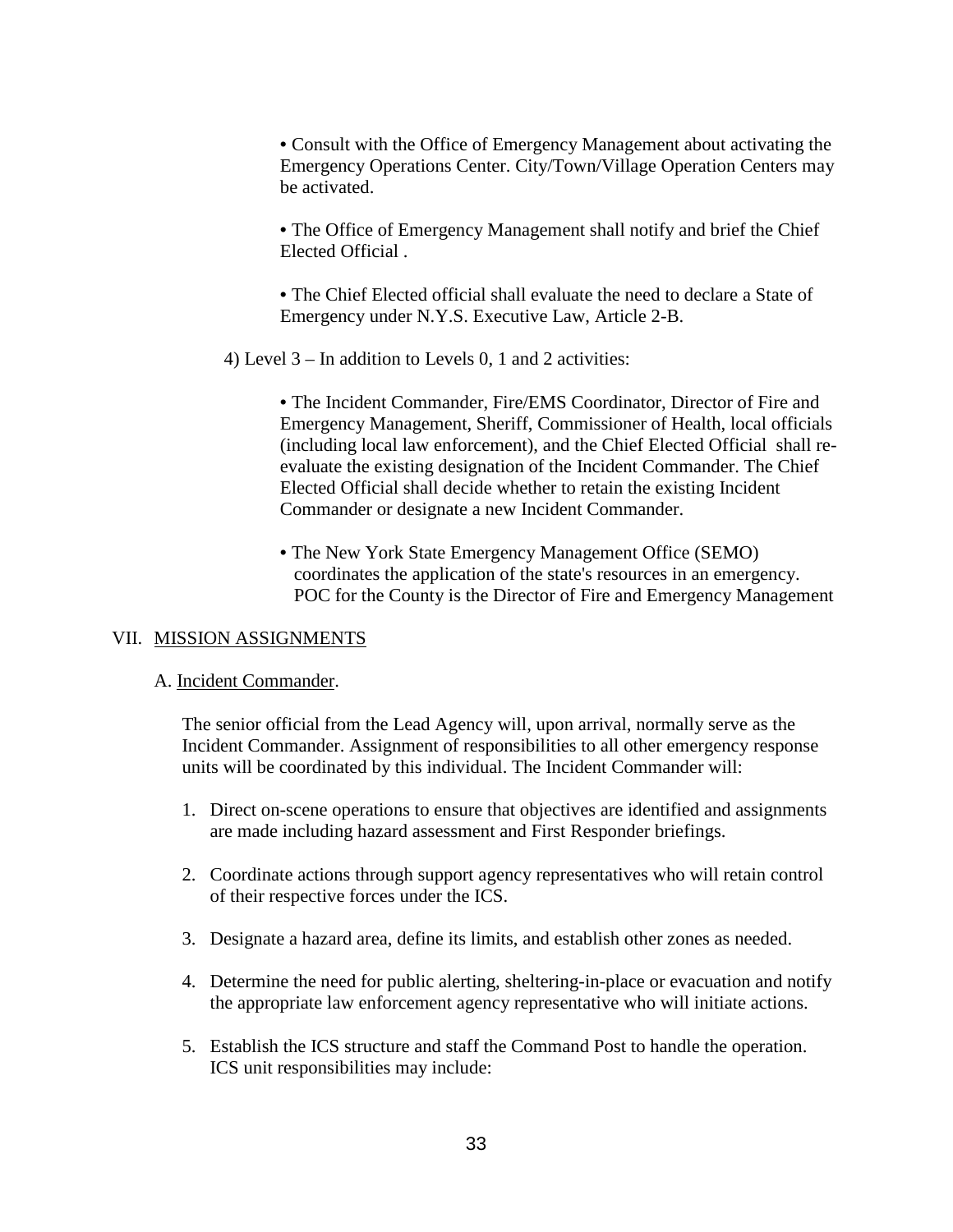- Risk Evaluation/Cause and Response
- Securing the Area
- Public Alerting/Evacuation/Shelter-in-Place
- Rescue
- Fire or Leak Control
- Diking and/or Neutralizing
- Re-entry and Recovery
- 6. Establish functional Sections to support operations. Functional Sections may include:
	- Resources Unit (within the Planning Section)
	- Medical and Communications Units (within the Logistics Section)
	- Decontamination
	- Investigation
	- Surveillance
	- Sampling/Evidence Collection
	- Medical Monitoring
	- Rehabilitation

#### B. Fire Service:

1. Fire Department.

As the Lead Agency, the Senior Fire Officer present should take actions to implement the Incident Command System. Fire Department responsibilities may include the identification of materials, bringing fires under control, and the containment of spills. The fire department coordinates and notifies appropriate authorities to implement the safe removal of the product and may monitor the clean-up and decontamination of the site.

#### 2. Fire Coordinator.

If requested by the Incident Commander, or if conditions warrant, provide:

- An on-scene Fire Liaison
- Act as the principal coordinator of the County Hazardous Materials Response Team
- Provide technical advice and assistance as required.
- 3. Hazardous Materials Response Team (HMRT):
	- a. The HMRT will make entry into the hot zone to control, contain and stop the leak and/or spill.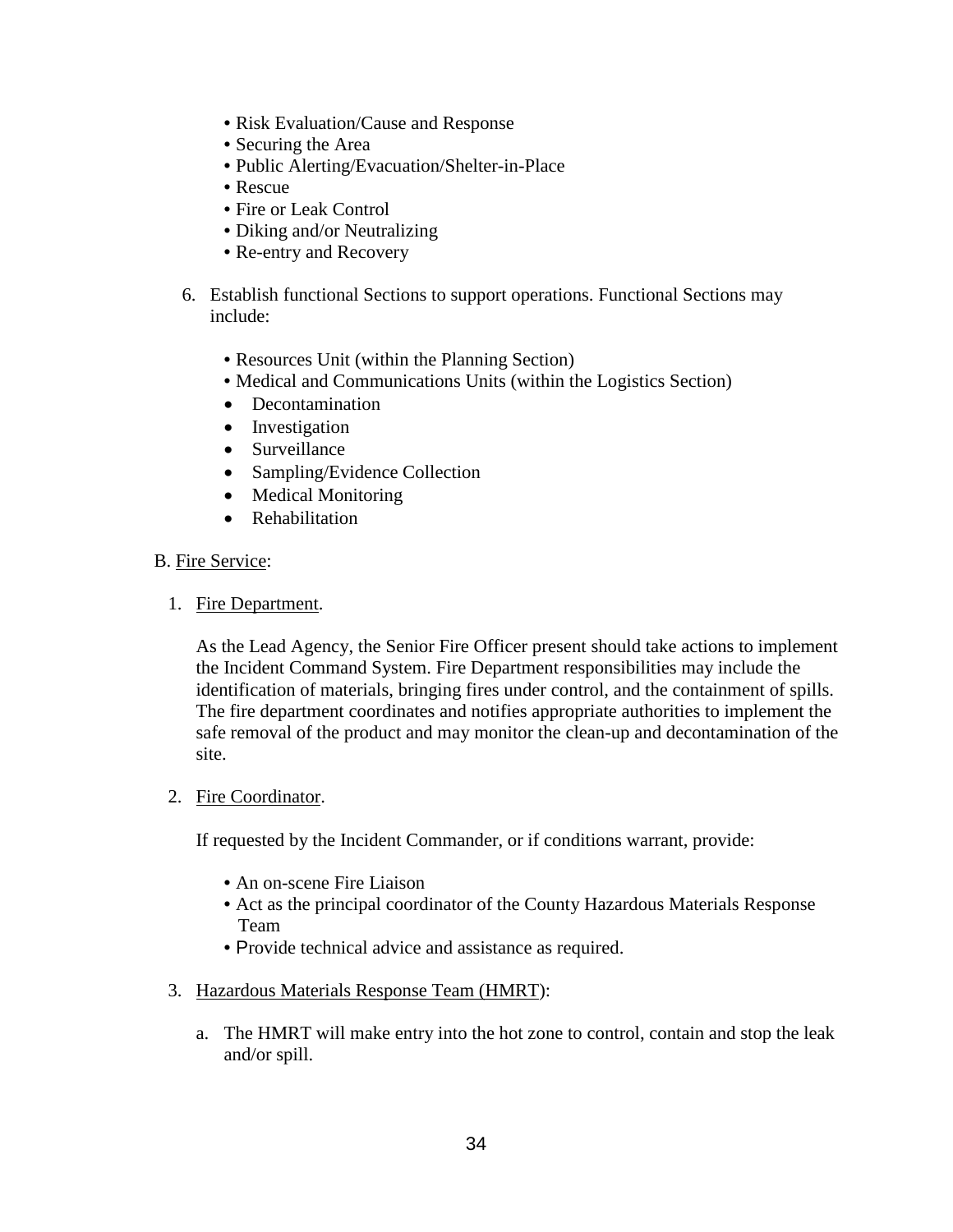- b. The HMRT will identify the product, its potential hazards, and provide this information to the Incident Commander.
- c. HMRT operations will be conducted in accordance with appropriate OSHA and CERCLA regulations.
- d. The HMRT will provide overall technical assistance in conjunction with the on scene qualified industrial representative.

# C. Law Enforcement.

If the incident site is a crime scene or an apparent crime scene a Law Enforcement officer will most likely assume the duties of Incident Commander and would work closely with HMRT to protect the crime scene and the safety of those in close proximity to the incident.

If in a support role Law Enforcement duties may include securing the immediate area at the scene of the incident, rerouting traffic, public alerting, and limiting access to the area to emergency personnel only.

#### D. Emergency Medical Service (EMS):

EMS will coordinate on-scene emergency medical care, transportation and hospital treatment for victims of a hazardous materials incident. They will also ensure that mutual aid plans for both EMS and the hospitals are implemented.

A release of hazardous materials into the environment may cause multiple casualties. EMS may be needed to provide medical care to those injured and/or exposed, e.g. facility employees, emergency responders, the public. Furthermore, a hazardous materials incident may require mutual aid among Emergency Medical Service providers and hospitals.

#### 1. EMS.

EMS is in charge of all patient care at the scene. Patient care decisions are the providence of the senior EMS provider at the scene.

#### 2. Wyoming County EMS Medical Director

The emergency medical responsibilities of the Medical Director include the following:

• Coordination with the Incident Commander, EMS responders, area hospitals and the Wyoming County Health Department.

• Implementation of the Wyoming County EMS Mutual Aid Plan and/or Wyoming County Mass Fatality Plan, as appropriate.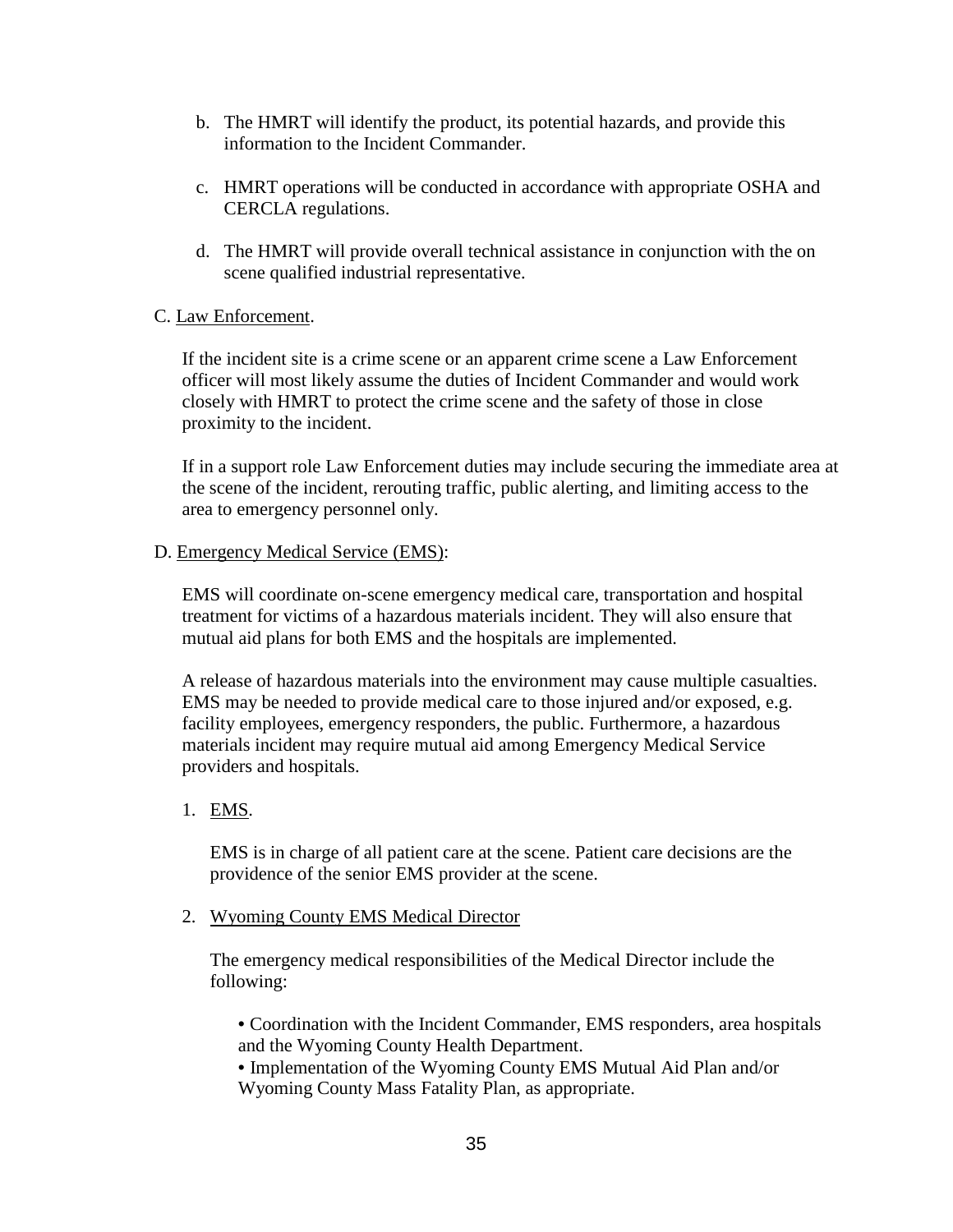• As needed work with the Office of Emergency Management to arrange for the appropriate Tox-Medic Teams as a resource.

3. Hospitals.

Hospitals shall provide primary medical care to persons who are injured and/or exposed to hazardous materials.

- E. Wyoming County Health Department:
	- 1. The Wyoming County Health Department shall serve as the Lead Agency for public health.
	- 2. The Health Department shall notify the regional office of New York State Department of Environmental Conservation of those incidents that result in the release of hazardous materials to the environment.
	- 3. The County Coroners shall provide for the management for the deceased.
- F. 911 is responsible for, but not limited to, the following:
	- 1. Functions as the community point-of-contact for persons reporting hazardous materials incidents to the LEPC and Director of Fire and Emergency Management.
	- 2. (On behalf of the Director of Fire and Emergency Management), Activate the dispatch/notification protocols for appropriate responders.
	- 3. Maintain communication with the Incident Commander.
	- 4. Relay critical information to responders on their operating channels.
	- 5. Maintain 911 communication services for the duration of the incident.
	- 6. Support communication needs at the Command Post and the EOC.
	- 7. Integrate communications for local, state, and federal agencies as necessary
- G. Local Emergency Planning Committee:
	- 1. Receives annual reports from reporting facilities, including hazardous chemical inventory information.
	- 2. Receives emergency release notifications from facilities and/or transporters:
		- Immediately after the release, and
		- In a written follow-up emergency notice.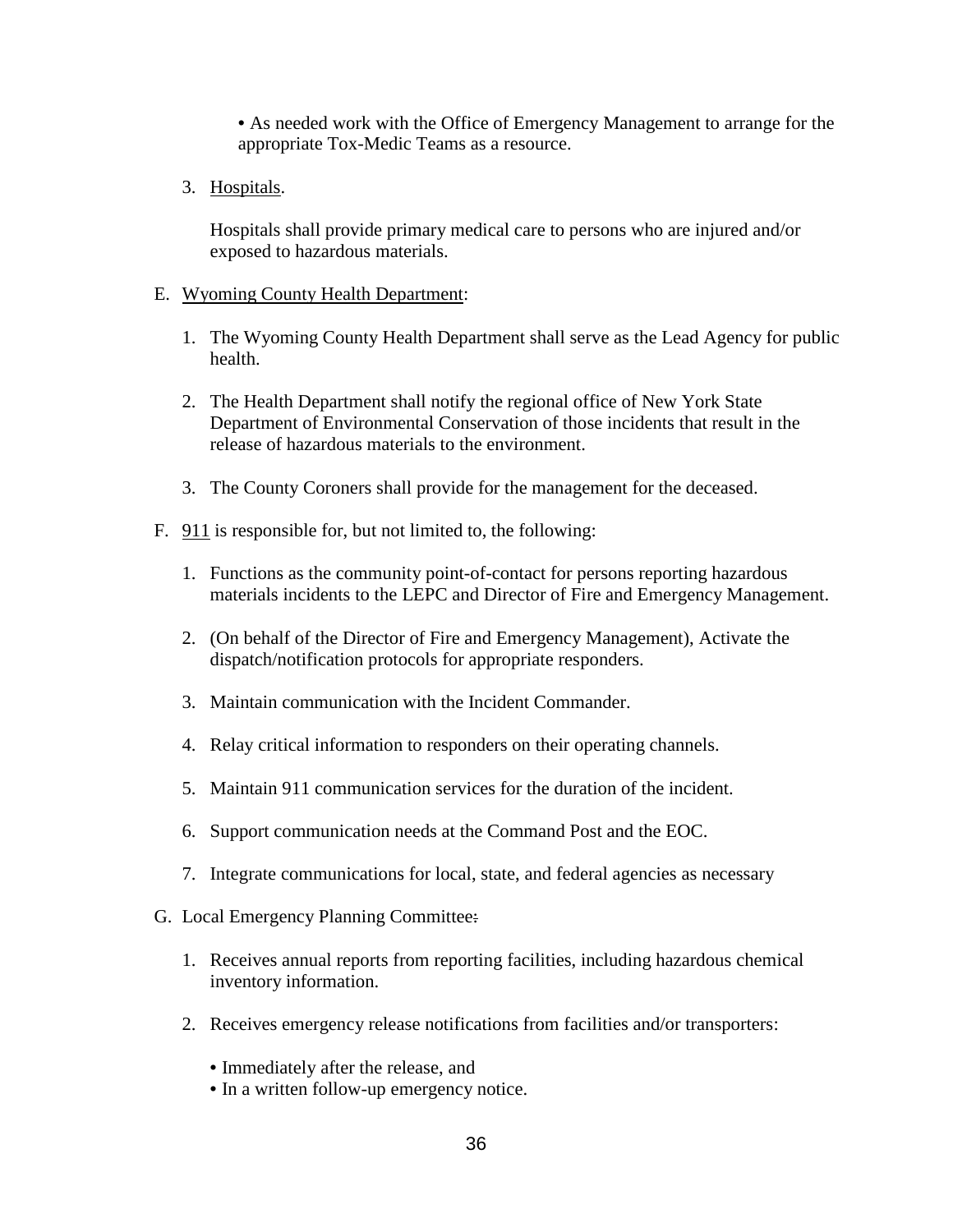3. Assists in making determinations necessary to implement the Plan.

# H. Wyoming County Office of Emergency Management:

- 1. Designates an on-scene liaison to facilitate response.
- 2. Keeps the Chairman of the Board fully informed of all operations.
- 3. Supports emergency response forces at the Command Post.
- 4. Establishes an EOC in accordance with emergency plan protocols or by request of the Incident Commander and/or the Chief Elected Official.
- 5. Coordinates staffing and functions of the EOC.
- 6. Collects, displays and disseminates information in the EOC
- 7. Coordinates with the State Emergency Management Office regarding support from State and Federal Agencies.
- 8. Coordinates support from private agencies and volunteer groups.
- 9. Coordinates volunteer civil preparedness forces.

#### I. Wyoming County Emergency Operations Center (EOC).

EOC Mission – Depending upon the incident, other governmental agencies may be required to support containment, control and recovery. These requests could include: transportation, public works, equipment, specialized personnel, materials, and communications. The Incident Commander may request such support directly or via the EOC.

The EOC will coordinate:

- agencies within County government, the community and the private-sector
- Command and Control on behalf of the Chief Elected Official (upon Article 2-B declaration)
- state and federal agency response

#### J. Public Information Officer (PIO):

1. Facilities and public agencies should develop media relations plans. Such plans should designate spokespersons who are available on 24-hour call, and who are prepared and authorized to discuss an emergency situation with the media.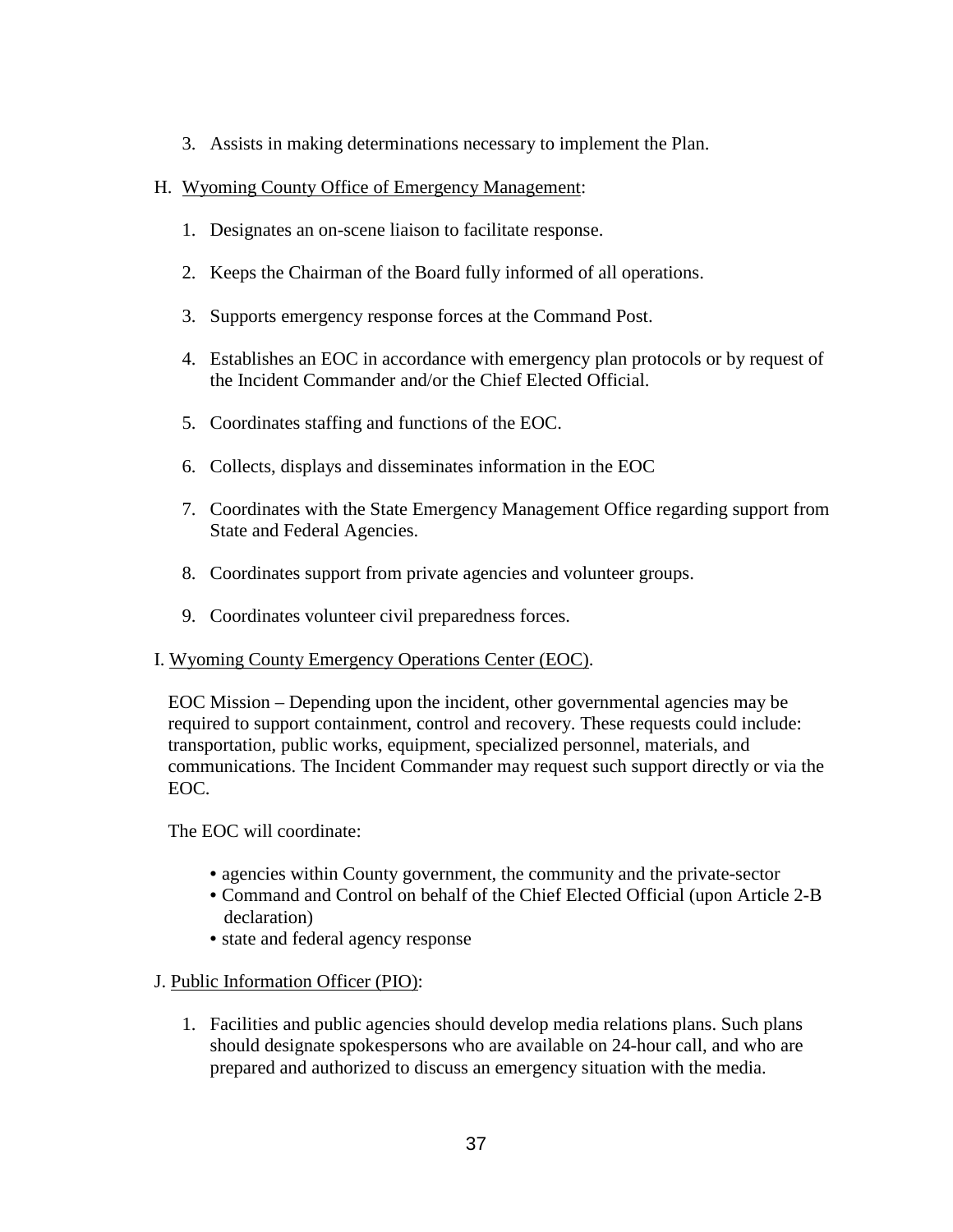- 2. The spokesperson designated to speak on behalf of the Incident Commander is the Public Information Officer.
- 3. The Public Information Officer should establish a JIC where the media can obtain information.
	- a. The Joint Information Center should be located in a safe and secure area.
	- b. Allowing media representatives into the Command Post is not recommended, as it can be disruptive to the operation. However, cooperation with the media is essential to ensure that the public is informed of the situation and what precautions and/or protective actions are necessary.
- 4. As appropriate, the Public Information Officer in conjunction with a facility spokesperson should make joint media releases.
- 5. The Public Information Officer should assist in coordinating media requests for information.
- 6. Facilities and public agencies should not make media releases without coordination with, and approval from, the Public Information Officer.
- K. Facility Operator/Transporter:
	- 1. Representatives are responsible to report a hazardous materials release that is greater than the reportable quantity and/or conditions that could result in an incident that may affect personnel and/or the environment.
	- 2. Implements the facility emergency response plan and provides supplies, trained personnel, and equipment to mitigate the emergency.
	- 3. Provides management and technical support to the Incident Commander.
- L. If a State of Emergency is declared, the Chief Elected Official is responsible for, but not limited to, the performance of the following functions:
	- 1. Participate with the County EOC, which coordinates the efforts of volunteer agencies, state and federal authorities, public utilities and other support agencies during emergency response, and the recovery/re-entry phase.
	- 2. Brief municipal officials about the nature of the emergency.
	- 3. Designate a municipal spokesperson that is prepared and authorized to discuss the emergency with the media. The municipal spokesperson and the Incident Command Public Information Officer shall make joint news releases as appropriate and coordinate media requests for information.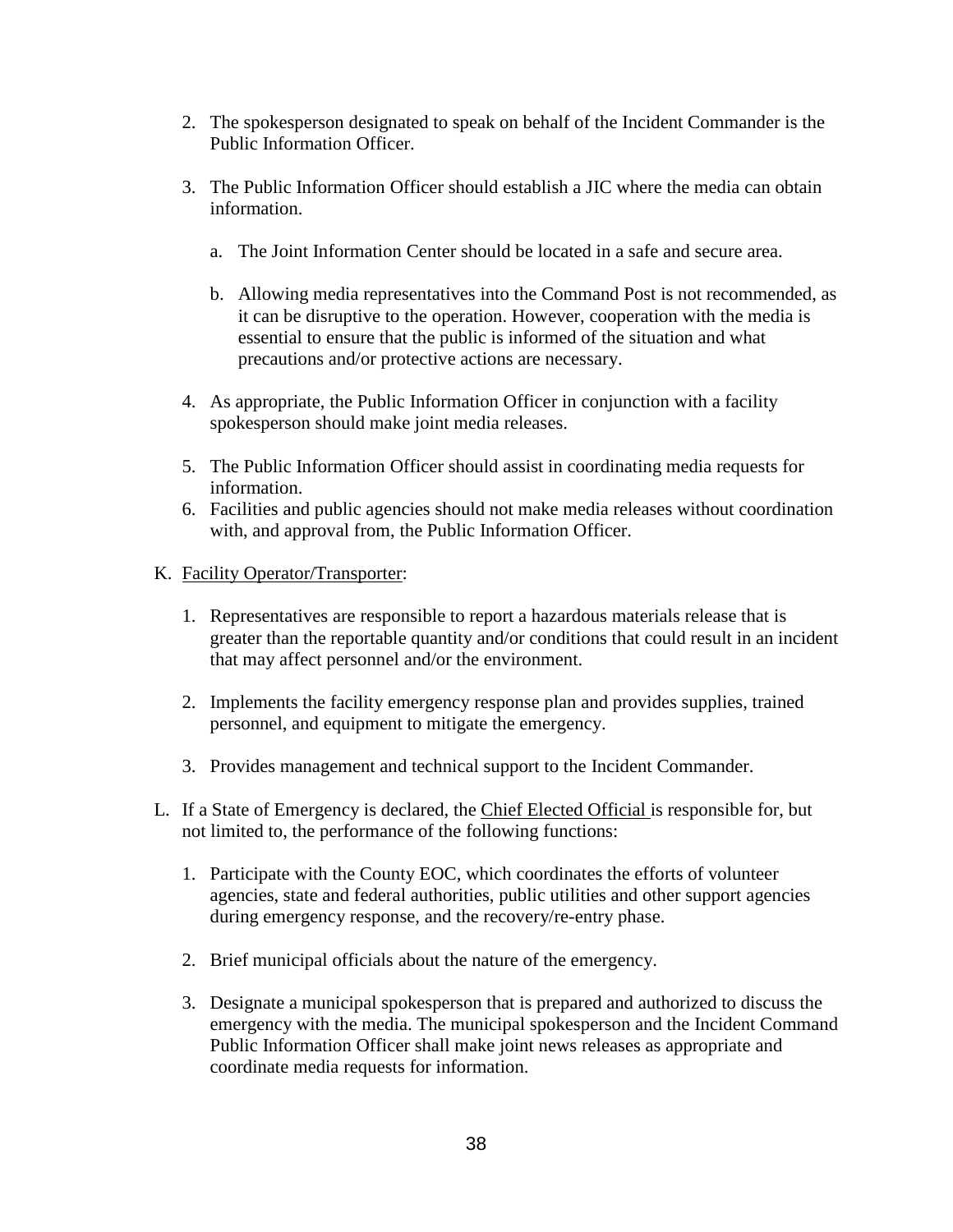- 4. Request state aid through the County Office of Emergency Management if the emergency is beyond local capability.
- 5. Ongoing communications with and support to the Incident Commander for onscene operations.

# M. Tri-County Chapter of the American Red Cross

Congress established the American Red Cross as the principal organization to undertake relief activities during time of disaster. Services of the American Red Cross Western New York Tri-County Chapter include:

- Identifying and staffing emergency shelters
- Providing food for victims and emergency workers
- Assisting with evacuation and distribution of emergency supplies
- Conducting a local damage assessment to provide support from regional and national Red Cross assets
- Lead Agency to coordinate volunteer relief agencies in disaster operations

#### N. Locally-Based Resources.

The Incident Commander may request support from other local government agencies as required to support the incident response and recovery, e.g. transportation, public works, specialized equipment and personnel, and materials.

#### O. State & Federal Agencies.

State and Federal laws may require the notification of other governmental agencies. Such notification is generally the responsibility of the facility/transporter responsible for the materials involved in the incident. Generally, the primary role of these agencies will be to assist the local emergency response agencies and ensure that the parties responsible for the incident provide adequate cleanup and decontamination. In most cases, State and/or Federal personnel will only be dispatched to the scene of major incidents.

#### VIII. SUPPORT

Emergency response operations are initiated with locally-based responders and supported by additional resources as needed.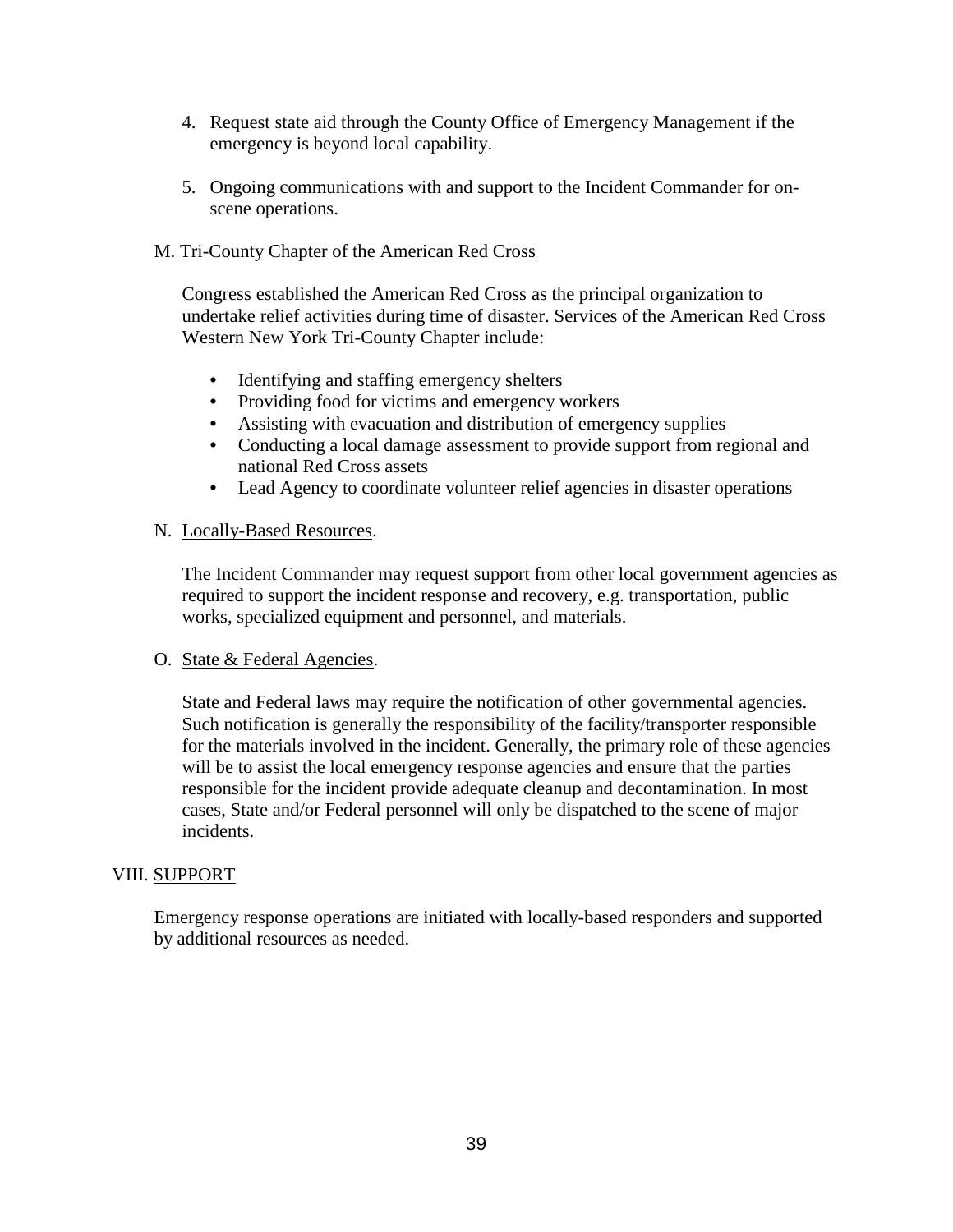#### IX. SPECIAL REQUIREMENTS

#### A. The HAZMAT Plan.

As required by statute, The Local Emergency Planning Committee performs an annual review of the Plan. Comments, corrections or suggestions on any part of the Plan should be forwarded to:

> Wyoming County Local Emergency Planning Committee Office of Emergency Services 151 N. Main Street Warsaw, NY 14569

#### SUMMARY OF DISTRIBUTION

- 1. State Emergency Management Office
- 2. Each municipality within Wyoming County
- 3. All police, fire, and EMS agencies within Wyoming County
- 4. State Emergency Response Commission
- 5. The Wyoming County Board of Supervisors; and, the members of the LEPC

#### B. The Wyoming County Local Emergency Planning Committee

The LEPC complies with structure and process mandates

- The Committee carries the membership categories required by statute.
- The Committee meets at least annually.
- As space permits committee meetings are published in the Official County Newspapers (The Daily News, Arcade Herald, Perry Herald, and Country Courier).

Since the LEPC's inception, many new environmental regulations have been passed into law. As environmental legislation has expanded, the LEPC's role has also grown.

- 1. SARA Title III requires the LEPC to:
	- Maintain emergency plans and community right-to-know programs.
	- Improve preparedness through training and education.
	- Conduct exercises to test plans and procedures.
	- Receive emergency notifications and activate the Plan.
	- Receive and file SARA Title III reports.
	- Perform vulnerability zone calculations for facilities.
- 2. The Hazardous Materials Transportation Safety Act of 1990 requires the LEPC to:
	- Plan, train and prepare for transportation incidents involving hazardous materials.
	- Determine hazardous materials flow patterns.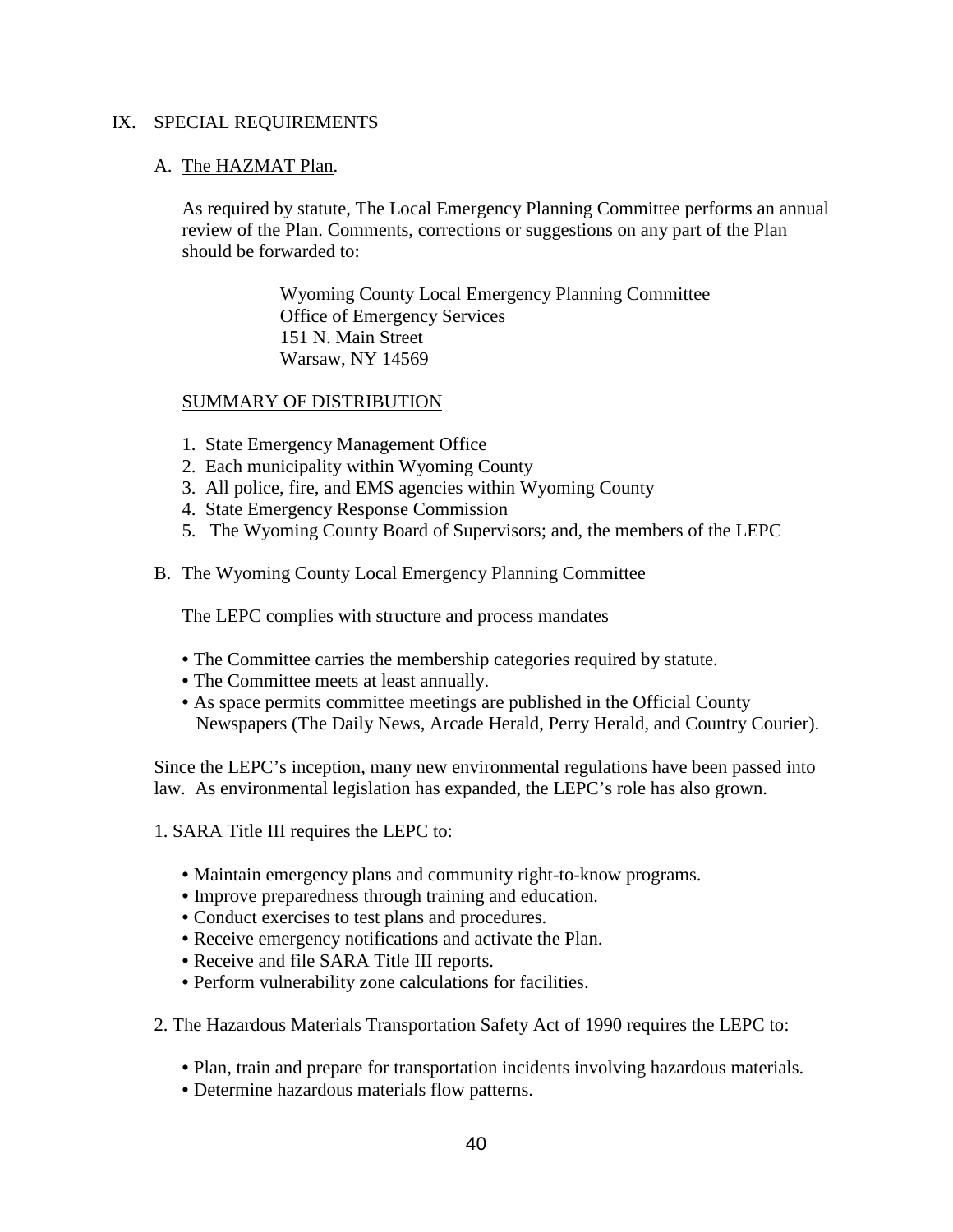- 3. The Clean Air Act Amendments of 1990 (including section 112r, Risk Management Planning), requires the LEPC to:
	- Improve coordination of facility and community emergency plans by information sharing.
	- Provide information for facility emergency response plans.
	- Provide information for facility Risk Management Plans.
	- Review plans for SARA Title III related issues.
- 4. The Occupational Safety and Health Act requires the LEPC to:
	- Improve safety of emergency responders and facility workers though employer activities.
	- Provide guidance on response planning and training requirements.
	- Provide information for facility process safety plans.
	- Provide information for facility emergency response plans.
- 5. The Oil Pollution Act of 1990 requires the LEPC to:
	- Improve planning and response for oil and hazardous materials discharges to water.
	- Coordinate the local community Plan with facility plans.
- 6. The Pollution Prevention Act of 1990 requires the LEPC to:
	- Reduce risk by promoting source reduction and pollution prevention measures.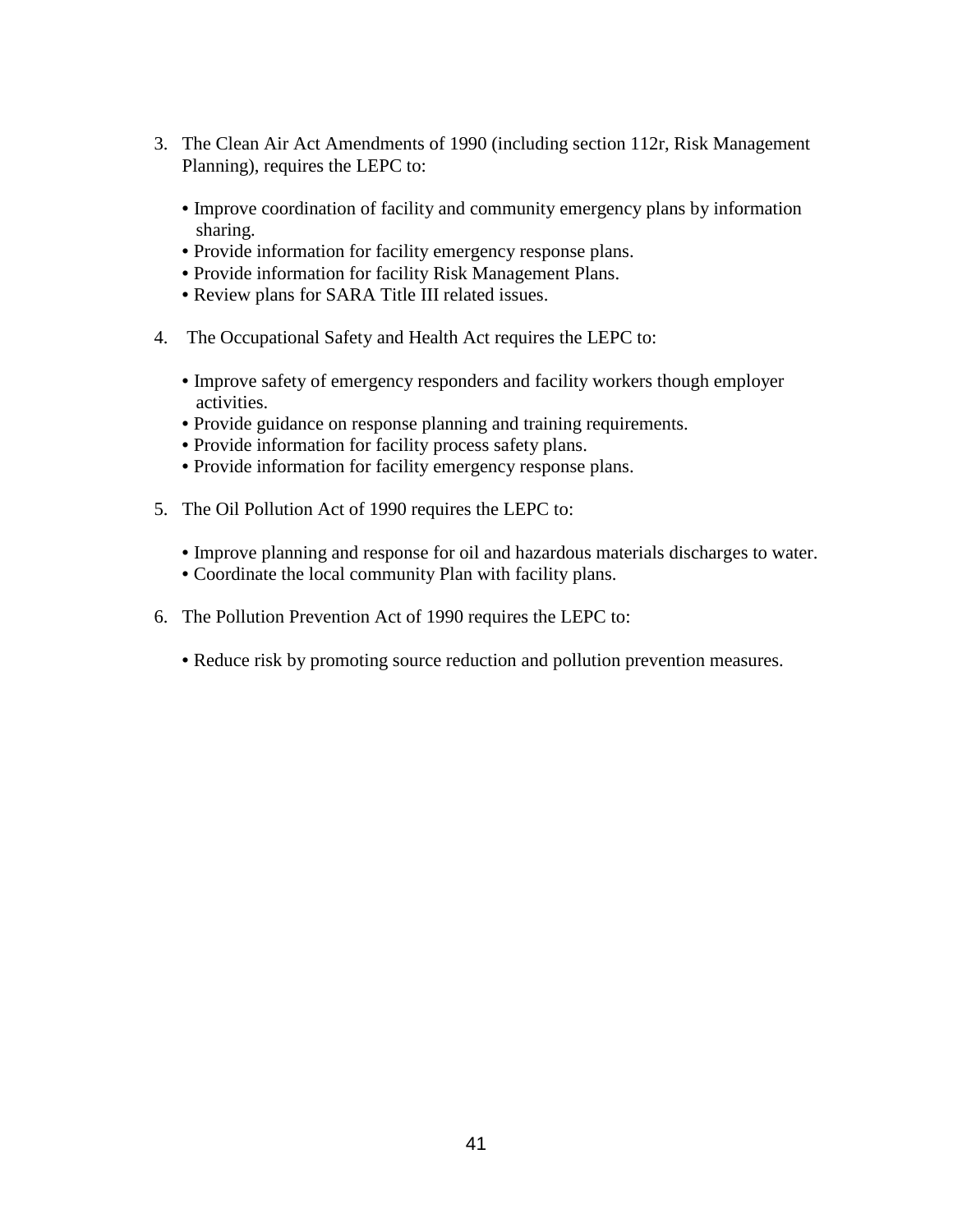# X. GLOSSARY

Chief Elected Official. Is the Chief Elected Official of the political subdivision, ie. Chairman of the Board, Village Mayor, Town Supervisor.

Command Post. The Command Post (CP) is the nucleus of the decision making process at any incident. There is only one CP for the incident. In a Unified Command Structure where several agencies or jurisdictions are involved, the responsible individuals designated by their respective agencies would be co-located at the CP. If needed, the planning and logistics functions are also performed at the CP.

Community Emergency Coordinator (CEC) for the Local Emergency Planning Committee (LEPC) is the Director of Fire and Emergency Management, who for emergencies may be reached through 911.

Emergency Manager. In Wyoming County this is the Director of Fire and Emergency Management.

Emergency Operations Center (EOC). An EOC is generally defined as a protected site, from which civil government officials (Municipal, County, State and Federal) issue warnings and exercise direction and control in an emergency.

Extremely Hazardous Substance (EHS) is a list of substances available through EPA and set forth in Appendix D, and subsequent additions to 40 CFR Part 300 Appendix D and Appendix E.

Facility means (A) any building, structure, installation, equipment, pipe or pipeline (including any pipe into a sewer or publicly owned treatment works), well, pit, pond, lagoon, impoundment, ditch, landfill, storage container, motor vehicle, rolling stock, or aircraft, or (B) any site or area where a hazardous substance has been deposited, stored, disposed of, or placed, or otherwise come to be located, at which an extremely hazardous substance is present in an amount in excess of the applicable threshold planning quantity; EXCEPT for the purposes of the release requirement for which "facility" means any of the items listed in (A) or (B) at which a hazardous chemical is produced, used or stored. The term does not include any consumer product in consumer use or any vessel.

Fire Coordinator. In Wyoming County, this person is responsible for all operations of the County's Hazardous Materials Response Team.

Hazardous Chemical means any chemical exposure that poses a physical hazard or health hazard.

Hazardous Substance means any of those substances set forth or described in Appendix D as well as any subsequent addition to 40 CFR Part 302.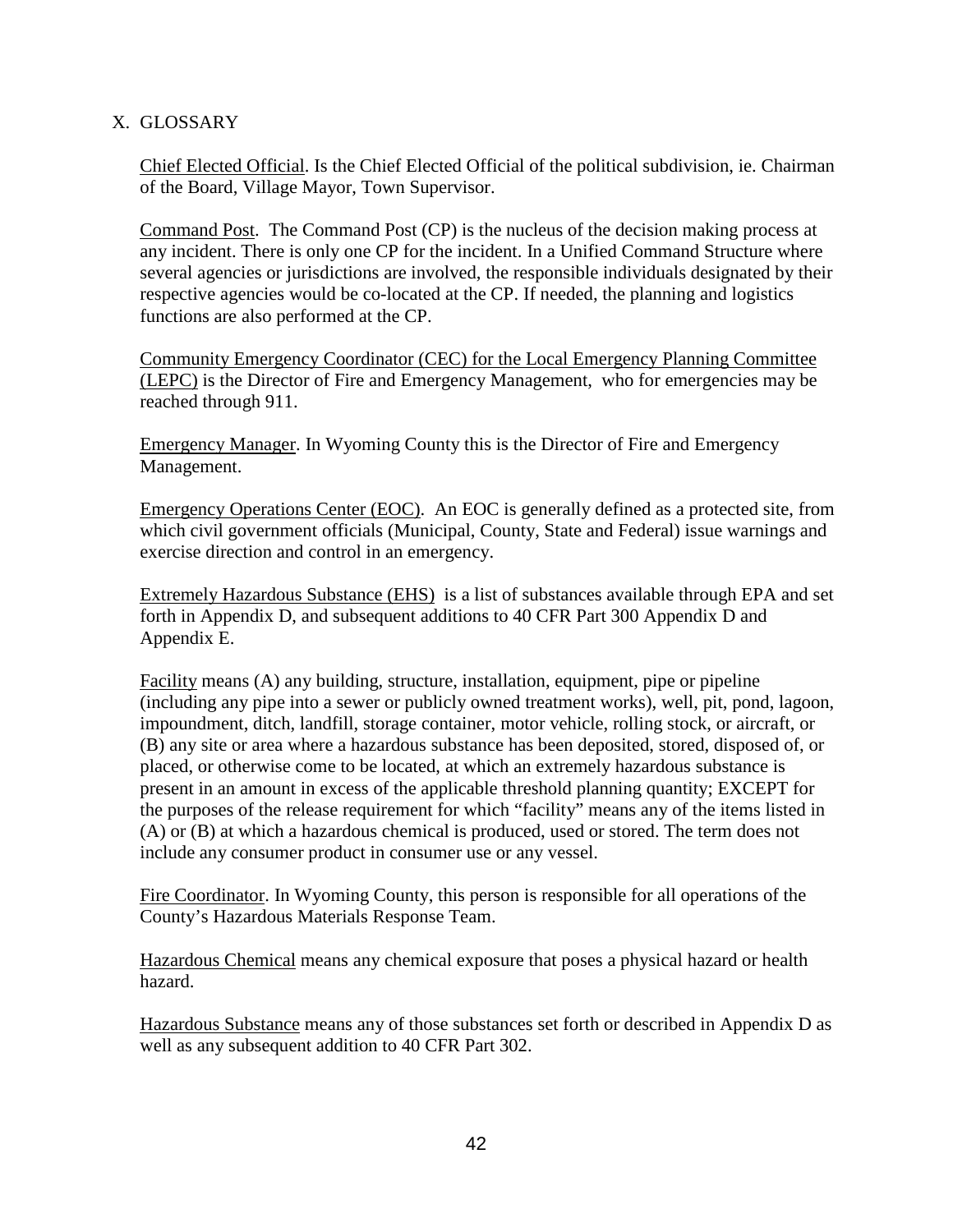Incident Command System. An organized system which defines standard operating procedures and roles and responsibilities used to manage and direct emergency operations.

Joint Information Center (JIC). A JNC is a place which receives and processes information from the Command Post and/or the EOC, about the event for accurate and timely dissemination to the news media and the public. Media representatives report to the JNC for official information about the event.

Safety Data Sheet (SDS). Information sheet(s) about the chemical product including: emergency responder precautions, protective actions, emergency treatment, and the physical characteristics of the product among others.

Wyoming County Office of Emergency Management. OEM is the focal point of emergency management in Wyoming County for natural, technological and national security emergencies. OES develops, maintains and administers a comprehensive emergency management plan designed to save lives and protect property through prevention/mitigation, readiness, response and recovery. OEM also has responsibility to coordinate, direct, equip, and train first responders to emergency hazardous material incidents. The County Hazardous Materials Team is deployed under this office per the emergency dispatch protocols and procedures.

Perceptible Exposure means any release of a hazardous substance or extremely hazardous substance which is visible, produces a detectable odor or a distinctive taste, or impacts a human or environmental receptor physically, such as causing irritated eyes, itchy skin, damaged vegetation, chronic injury, etc.

Protective Actions Official direction to evacuate the area, or to shelter-in-place as precaution from harmful exposure

Public Alerting. A decisive action to notify the public and to direct them to take specific actions. A number of means can be used by public officials.

Public Information Officer. This is the spokesperson for the event. This person is responsible to develop information about the incident and release information to the news media and other agencies, after authorization from the Incident Commander.

Release means any spilling, leaking, pumping, pouring, emitting, emptying, discharging, injecting, escaping, leaching, dumping, or disposing into the environment (including the abandonment or discarding of barrels, containers, and other closed receptacles containing any hazardous substance or pollutant or containment), but excludes (a) any release which results in exposure to persons solely within a work place, with respect to a claim which such persons may assert against the employer of such persons, (b) emissions from the engine exhaust of a motor vehicle, rolling stock, aircraft, vessel, or pipeline pumping station engine, (c) release of source, byproduct, or special nuclear material from a nuclear incident, as those terms are defined in the Atomic Energy Act of 1954, if such release is subject to requirements with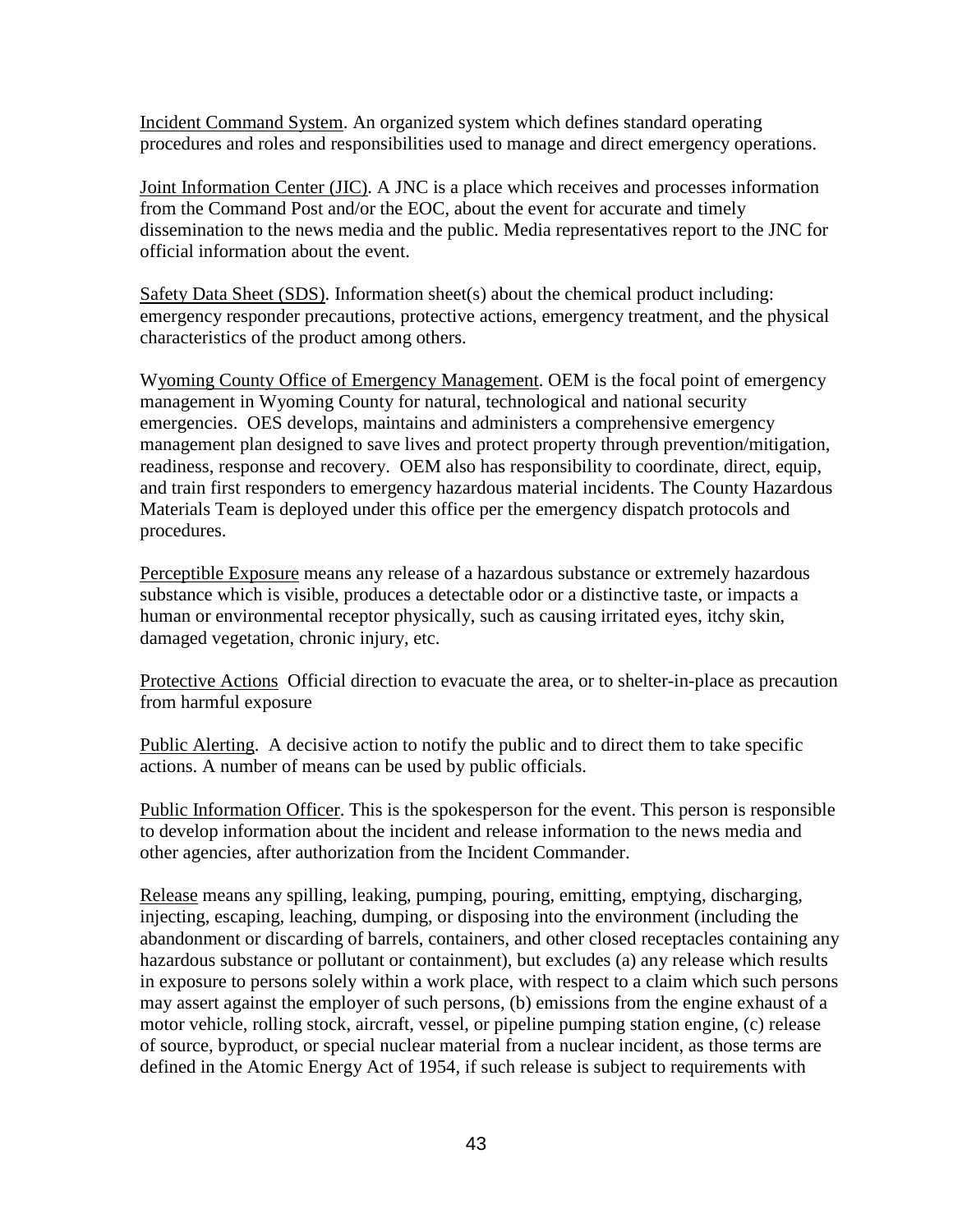respect to financial protection established by the Nuclear Regulatory Commission under 170 of such Act, and (d) the normal application of fertilizer.

Reportable Quantity (RQ) is determined by EPA and set forth in Appendix D. For all other hazardous substances the Reportable Quantity (RQ) is one pound.

Site means all contiguous property owned or leased by the owner or operator of the facility at which the release occurred, but does not include property across a public right of way.

State of Emergency In the event of a disaster, rioting, catastrophe or similar public emergency, or in the event of reasonable apprehension of immediate danger, and upon a finding by the Chief Elected Official that the public safety is imperiled within the territorial limits of the county, city, town or village, the Chief Elected Official may proclaim a State of Emergency within any part or all of the territorial limits of such local government. Following such proclamation, the Chief Elected Official may promulgate local emergency orders to protect life and property or to bring the emergency situation under control (reference NYS Executive Law, Article 2-B).

Threshold Planning Quantity (TPQ) means the amount set forth for each extremely hazardous substance in Appendix D.

Unified Command A method for all agencies or individuals who have a jurisdictional responsibility and in some cases for those who have functional responsibility at the incident, to contribute to:

- determining overall objectives for a safe resolution of the incident;
- selecting a strategy to achieve these objectives; and,
- ensuring the maximum effective use of all resources.